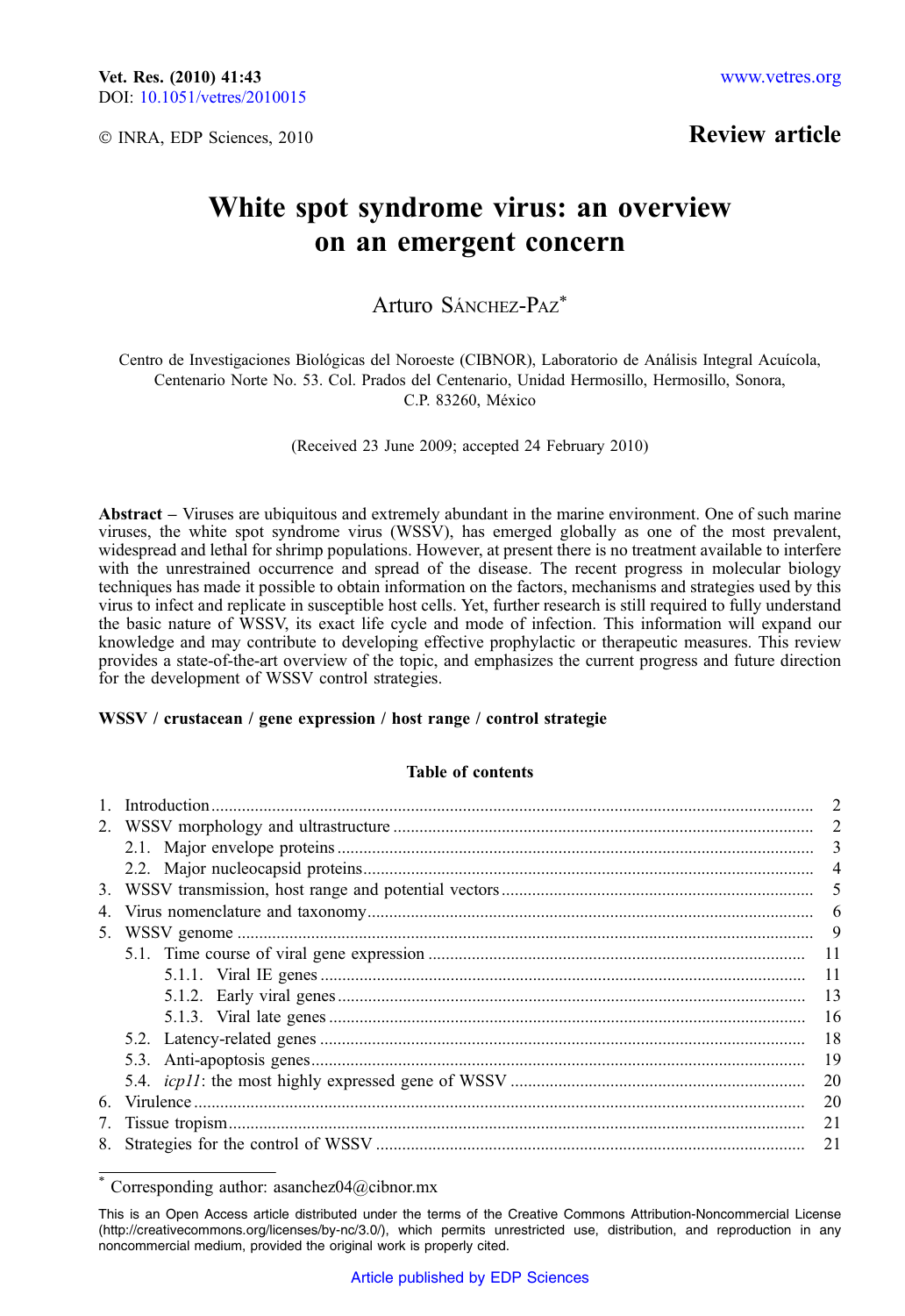#### 1. INTRODUCTION

Before the late 1980s, marine viruses were considered ecologically unimportant since their concentration was underestimated. However subsequent studies revealed that each milliliter of seawater may contain millions of virus-like particles, and now it is widely accepted that viruses are by far the most abundant ''lifeforms'' in the oceans, playing important roles in geochemical cycles and as a reservoir for the greatest genetic diversity on Earth [[120](#page-31-0)]. Even though a significant number of viral infections occur in the oceans every day, our knowledge about the modes of infection and transmission, or the natural reservoirs of most of these viruses is still scarce. Nevertheless, a number of important contributions to the current knowledge of viral diseases in marine organisms stems from their adverse effects on some of the main cultivated species.

Among the more lethal viruses infecting Penaeid shrimp, the white spot syndrome virus (WSSV), a rapidly replicating and extremely virulent shrimp pathogen, has emerged globally as one of the most prevalent and widespread. It was first detected in Taiwan in 1992, and then it spread to Japan and almost all Asian countries. The first diagnosed case of WSSV in the Americas occurred in 1995 in a South Texas shrimp farm, and it was suggested that the most probable route for its introduction was through an Asian imported frozen-bait shrimp commodity [[35](#page-27-0)]. In February 1999, the virus caused massive mortalities in some farms in Ecuador [[28](#page-27-0)], while the most recent outbreak in an area with WSSV-free status according to the World

Page 2 of 34 (page number not for citation purpose)

Organization for Animal Health (OIE) criteria, occurred in Brazil in 2005<sup>1</sup>.

WSSV-infected shrimp may rapidly develop white spots (ranging from  $0.5-3.0$  mm in diameter) on the exoskeleton, appendages and inside the epidermis. Since these spots are not always present, and since similar spots can be produced by some bacteria, high alkalinity and stress, they are not considered a reliable sign for preliminary diagnosis of this disease.

Other signs of WSSV include lethargy, sudden reduction in food consumption, red discoloration of body and appendages and a loose cuticle.

# 2. WSSV MORPHOLOGY AND ULTRASTRUCTURE

To date the morphology and ultrastructure of WSSV is not yet fully understood; however, several characteristics of this virus have emerged in recent years. It has been observed that the WSSV virions show an ovoid to bacillar morphology with a long envelope extension at one extremity  $(Fig. 1)$  $(Fig. 1)$ , whose function and structure remains undefined [\[24](#page-27-0)]. The WSSV size ranges between 210 and 420 nm in length and 70–167 nm in diameter [[31](#page-27-0), [79\]](#page-29-0). The viral envelope is 6–7 nm thick and has the structure

<sup>1</sup> APHIS-USDA, Impact worksheet white spot disease in Brazil, in: APHIS-USDA Impact Worksheet [on line] (2005) [http://www.aphis.usda.](http://www.aphis.usda.gov/vs/ceah/cei/taf/iw_2005_files/foreign/whitespot_brazil_012705_files/WhitespotdiseaseBrazil012105.htm) [gov/vs/ceah/cei/taf/iw\\_2005\\_files/foreign/whitespot\\_](http://www.aphis.usda.gov/vs/ceah/cei/taf/iw_2005_files/foreign/whitespot_brazil_012705_files/WhitespotdiseaseBrazil012105.htm) brazil 012705 files/WhitespotdiseaseBrazil012105. [htm](http://www.aphis.usda.gov/vs/ceah/cei/taf/iw_2005_files/foreign/whitespot_brazil_012705_files/WhitespotdiseaseBrazil012105.htm) [consulted 8 January 2010].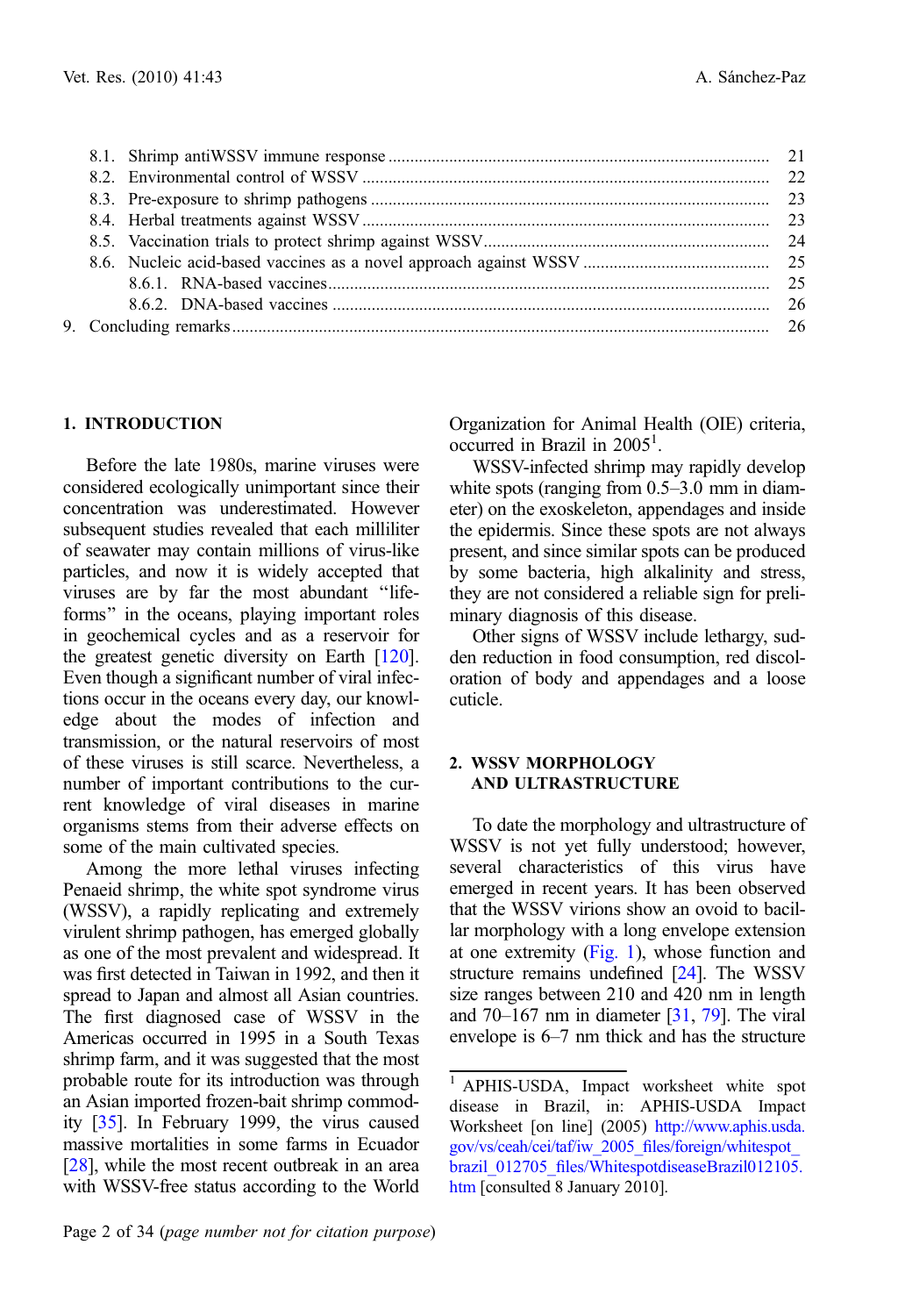<span id="page-2-0"></span>

Figure 1. Schematic representation of the morphology of the WSSV viral particle. See [[40\]](#page-28-0) for a description of the ultrastructural analysis of the WSSV viral particles. See [[123](#page-31-0)] for a detailed description of the localization and crystal structure of VP26 and VP28.

of an apparently lipidic bilayer membrane, with an area between the envelope and the nucleocapsid varying between 2 and 7.5 nm. The nucleocapsid dimensions are 180–420 in length and 54–85 nm in diameter indicating that it is tightly packed within the virion [\[24\]](#page-27-0). Analysis by TEM of purified WSSV particles showed that the nucleocapsid surface is composed of 15 vertical helices located through the long axis of the nucleocapsid core. Each helix is composed of 13 to 15 capsomers, each of which is 8 nm in diameter. The size of each helix and striation is  $19 \times 80$  and  $8 \times 80$  nm, respectively. The spacing between each helix is 7 nm, while the two striations with each helix are separated by 3 nm  $[40]$  $[40]$  $[40]$ .

A virion is formed by a complex of macromolecules specificly folded and assembled for the protection and delivery of viral genomes. Amongst the entire set of macromolecules, structural proteins are particularly important; however, it is not an easy task to identify structural proteins with conventional tools. In the

case of WSSV, different approaches have been used to identify structural proteins: (1) traditional methodologies, such as SDS-PAGE coupled with Western blotting and/or protein N-terminal sequencing, and SDS-PAGE and mass spectrometry [\[172](#page-33-0)]; (2) molecular biology methodologies, such as gene cloning and production of recombinant proteins [\[7](#page-26-0)]; and (3) novel, more comprehensive and global approaches, such as proteomics [[124](#page-31-0)]. The information available so far indicates that WSSV must be assembled by at least 58 structural proteins [[64](#page-29-0)], several of which have been extensively studied providing a more comprehensive image of its ultrastructure.

Since the purpose of this review is to highlight the developments in WSSV research, we will summarize the main characteristics of some of the best studied WSSV structural proteins, which exhibit very unique characteristics.

#### 2.1. Major envelope proteins

The WSSV viral envelope consists of at least 35 different proteins [[69](#page-29-0)], of which VP28 and VP26 are the most abundant, accounting for approximately 60% of the envelope [[123](#page-31-0)]. VP28, encoded by open reading frame (ORF) 421 ( $wsv421$ ), is the major envelope protein and several studies suggest that VP28 may play a crucial role in the initial steps of systemic WSSV infection in shrimp [\[132\]](#page-32-0). Furthermore, there is evidence that WSSV VP28 plays an important role in the infection process as an attachment protein, binding the virus to shrimp cells, and helping it to enter into the cytoplasm  $[167]$  $[167]$ . It has been assumed that VP28 may contribute importantly to the recognition of receptors at the shrimp cell surface due to some potential glycosylation sites [[124](#page-31-0)]; however, this has not yet been demonstrated.

VP26, the product encoded by wsv311 gene, was first identified as being associated to the nucleocapsid [[133](#page-32-0)]. Two years later, it was demonstrated that an ORF  $(p22)$  gene) encodes a WSSV envelope protein [[171](#page-33-0)]. A comparative analysis of genomic sequences showed that  $p22$ was identical to VP26, which is located in the space between the envelope and the nucleocapsid acting as a linker protein. It is likely that the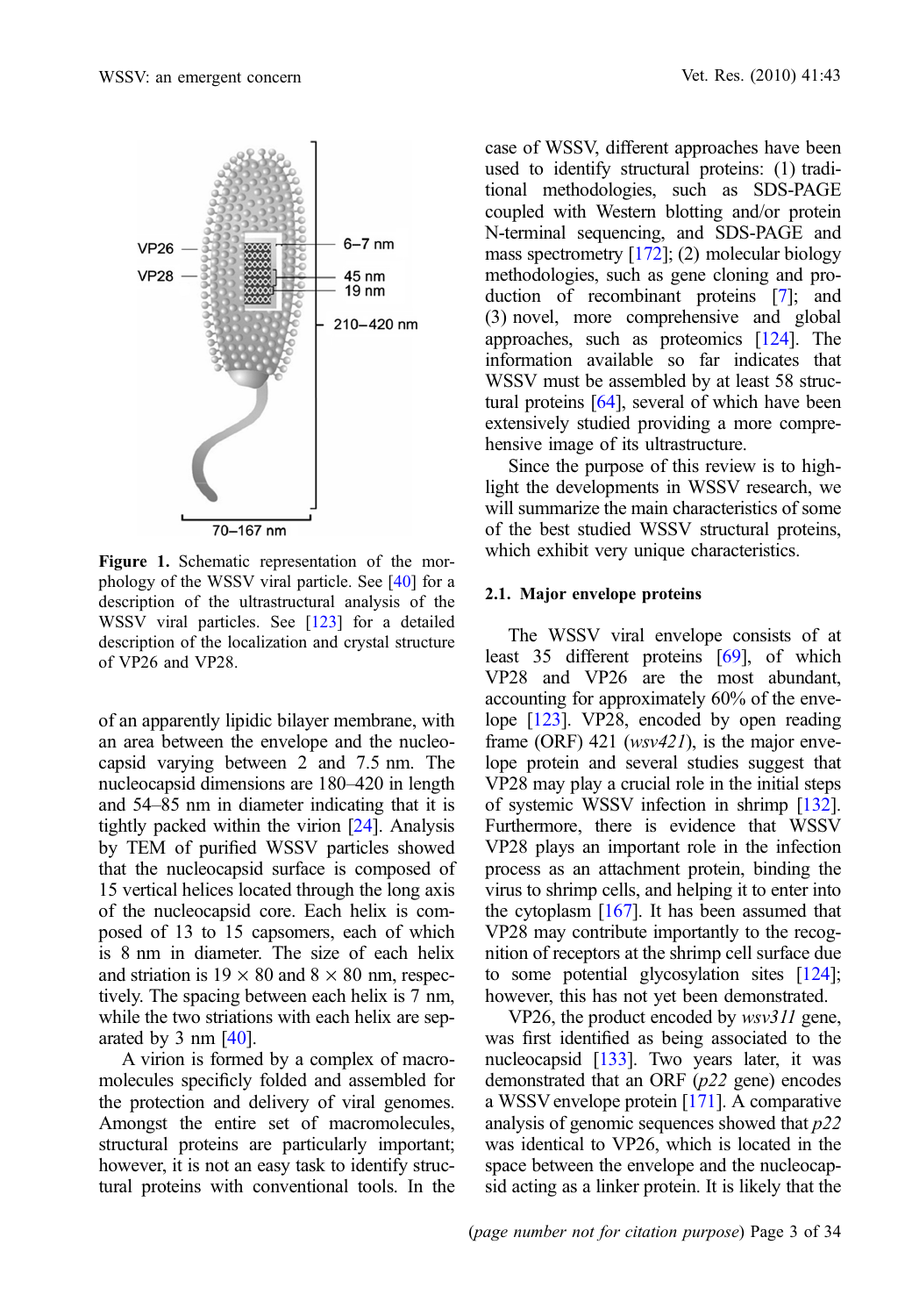N-terminus of VP26 (a strongly hydrophobic region) anchors in the envelope, while the C-terminus (containing a hydrophilic sequence) is bound to the nucleocapsid. In addition, VP26 is capable of binding to actin or actin-associated proteins. It is clear now, that after internalization into the host cell, animal viruses must be transported near the site of transcription and replication, where its genome is delivered. Since free diffusion of large molecules is restricted to the cytoplasm due to its density, viruses interact directly with the cytoskeletal transport machinery to reach its target. Thus, it has been suggested that as a major component of the viral nucleocapsid, VP26 may help WSSV to move toward the nucleus by interacting with actin or cellular actin-binding proteins [[162](#page-33-0)].

It was recently found that both VP28 and VP26 naturally form projected trimers in the viral envelope, and may have an important role on the infective interaction among the viral envelope membrane and the host cell receptors. All enveloped viruses known today gain entry into the cytoplasm of host cells by fusion of their lipid envelope with the host cell membrane. In this case, both WSSV VP28 and VP26 exhibit an architecture similar to the structure of other viral envelope fusion proteins [[162](#page-33-0)].

A computer-assisted analysis of the amino acid sequence of the envelope proteins VP28 and VP26, and the nucleocapsid protein VP24  $(wsv002)$ , revealed high homology and conserved domains among these structural proteins. Such similarities may be the result of a gene duplication event, which could be supported by the fact that these genes are encoded by an ORF of approximately the same size ( $\sim 206$ amino acids, aa). As highlighted, the fact that proteins with high degrees of amino acid similarity show different functions in the virion was unexpected; this may be the result of gene divergence [[134](#page-32-0)].

To date, at least 6 WSSV envelope proteins (VP31, VP36A, VP36B, VP110, VP187, and VP281) have been reported to contain a cell attachment signature, termed the RGD motif, characterized by an Arg-Gly-Asp sequence, which seems to be involved in virus binding to cell surface integrins. Since the extracellular domains of many integrins have the ability to bind to the RGD motif, they have emerged as attachment or ''post-attachment'' receptors or co-receptors of a large number of viruses. This finding may suggest that WSSV entry into the host cell may be mediated by viral attachment protein sequences on the surface of the virus particle and virus receptors, as integrins, expressed on the target cell. However, it has been reported that a synthetic peptide containing the RGD motif did not inhibit the infection of WSSV, suggesting that integrins of the host cell are not fully recognized by WSSV as a potential receptor to gain entry into host cells, and that WSSV may use alternative cell receptors for entry into cells [\[45\]](#page-28-0). However the critical role of threonine (T) at the fourth position (RGDT) of the attachment motif for proteinintegrin interaction via the RGD motif has been reported. Therefore, only VP31 (wsv340) and VP36A (wsv306) exhibit a RGDT motif, which may facilitate an interaction with integrins to cause a receptive cellular state for

With the completion of the WSSV genome sequence, considerable attention was focused on wsv001, which encodes a collagen-like protein (WSSV-CLP) (VP1684). The presence of collagen in viruses has been rarely reported. In this study, WSSV-CLP was purified and treated with N-glycopeptidase F to determine its glycosylation status. A decrease of its mass was observed, indicating thus that this protein is N-glycosylated, a post-translational modification not detected before in any other WSSV protein  $\left[62\right]$ .

# 2.2. Major nucleocapsid proteins

infection [[124](#page-31-0)].

Proteins constituting the WSSV nucleocapsid are by far less well understood than those found on the viral envelope. VP15, the gene product encoded by wsv214, has been reported as one of the major structural proteins located in the nucleocapsid. Recent work has shown that VP15 encodes a putative 80 aa peptide, comprised of a significant amount of basic amino acids (44.2%) and serines (24.6%), a characteristic shared by several DNA-binding proteins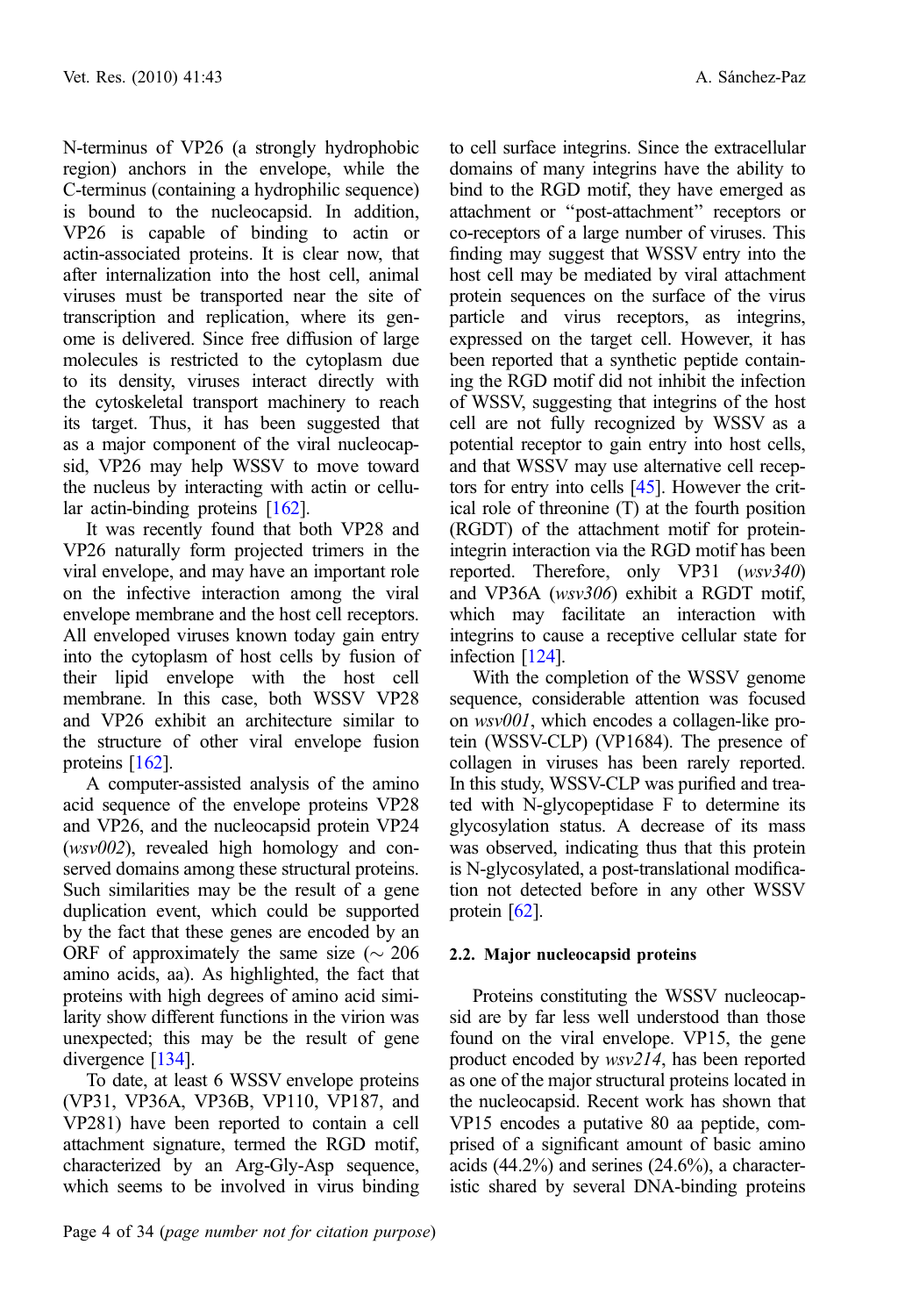[\[153,](#page-33-0) [169\]](#page-33-0). Experimental evidence suggests that VP15 has the capability of binding doublestranded DNA in a non-specific manner, but showing a strong preference to binding supercoiled DNA, suggesting a key role of VP15 in the packaging of the WSSV genome in the nucleocapsid. Furthermore, it is now recognized that VP15 interacts with itself, but not with other major structural proteins of the virion, which might be related to the nucleocapsid assembly process [\[153\]](#page-33-0).

Most of the animal DNA viruses replicate in the cell nucleus by importing their DNA into the nucleus either packaged into the virion along with a virally encoded protease that disassembles the virion and exposes a nuclear localization signal (NLS) that is tightly bound to the DNA, or packaged with cellular proteins that modify viral proteins to create a functional NLS. In contrast large viruses locate the nuclear pore and then release their DNA associated with NLS-bearing structural proteins, to facilitate its entry into the nucleus. Experimental studies have shown that the N-terminus of VP35 contains two potential clusters of four amino acids  $(^{24}K\text{RKR}^{27}, ^{53}\text{KRPR}^{56})$  resembling some NLS that have already been characterized in detail. Subcellular distribution of VP35 showed that it targets the nucleus. When the four basic amino acids of these motifs were replaced with AAAA, the mutant protein remained totally cytoplasmic, indicating its function as an NLS of WSSV. However, it is not fully demonstrated if these sequences constitute the entire NLS or if they are a crucial part of a bigger signal sequence [\[13\]](#page-26-0).

One of the most distinctive features of the WSSV genome is the occurrence of  $wsv360$ , a giant sequence of 18234 nt encoding for a 6077 aa protein, called VP664, which is located in the nucleocapsid, and distributed with a periodicity that matches the characteristic stacked ring subunits that appear as striations. As in other WSSV structural proteins, a time course analysis of VP664 by RT-PCR showed that this transcript was actively transcribed 12 h post infection (h p.i.), suggesting that this protein should contribute to the assembly and morphogenesis of the virion [[56](#page-28-0)]. Besides this function, VP664 exhibits a unique feature among viral

structural proteins: it is the largest protein ever found in viruses. The largest protein previously identified in any biological entity was connectin (titin), a giant filamentous protein (38138 aa) found in vertebrate striated muscle [\[2](#page-26-0)]. However, large proteins are much less common in viruses, and so far there are no other known viral proteins whose size comes close to that of WSSV VP664 [[56](#page-28-0)].

It was reported that VP51 and VP76  $(wsv308$  and  $wsv220$  are located on the viral envelope, as observed in some studies related to WSSV structural proteins [\[39,](#page-28-0) [42\]](#page-28-0). Recently, however, VP51 and VP76 were reported as minor structural components associated with virus nucleocapsids [\[158\]](#page-33-0), and their functions still remain unknown.

# 3. WSSV TRANSMISSION, HOST RANGE AND POTENTIAL VECTORS

Perhaps, the most crucial stage in the dynamics of virus infections is its mode of transmission. In general, transmission of viruses can occur through two pathways: horizontally (transmitted among individuals of the same generation by direct contact, or indirectly, by ingestion of infected organisms), and vertically (virus is passed from an infected female parent to her  $F_1$  progeny). To date, the transmission of WSSV by ingestion of infected tissue, direct exposure of body surfaces to virus particles in the water, or injection of cell-free extract of infected tissue has been reported [\[10,](#page-26-0) [25](#page-27-0)]. However, some modes of transmission are more effective than others as Lots and Soto demonstrated: transmission by ingestion of infected tissue is over an order of magnitude higher than cohabitation transmission [[78](#page-29-0)]. Besides, there is evidence that WSSV can be vertically transmitted. Likewise, by using in situ hybridization and TEM, viral particles were only detected in the connective tissue layer surrounding the seminiferous tubules in males, while in females viral particles were observed in the ovary, follicle cells, oogonia, oocytes and connective tissue cells. Furthermore, no virus infection was found in mature eggs, which may imply that infected eggs died by the virus before maturation [\[77](#page-29-0)].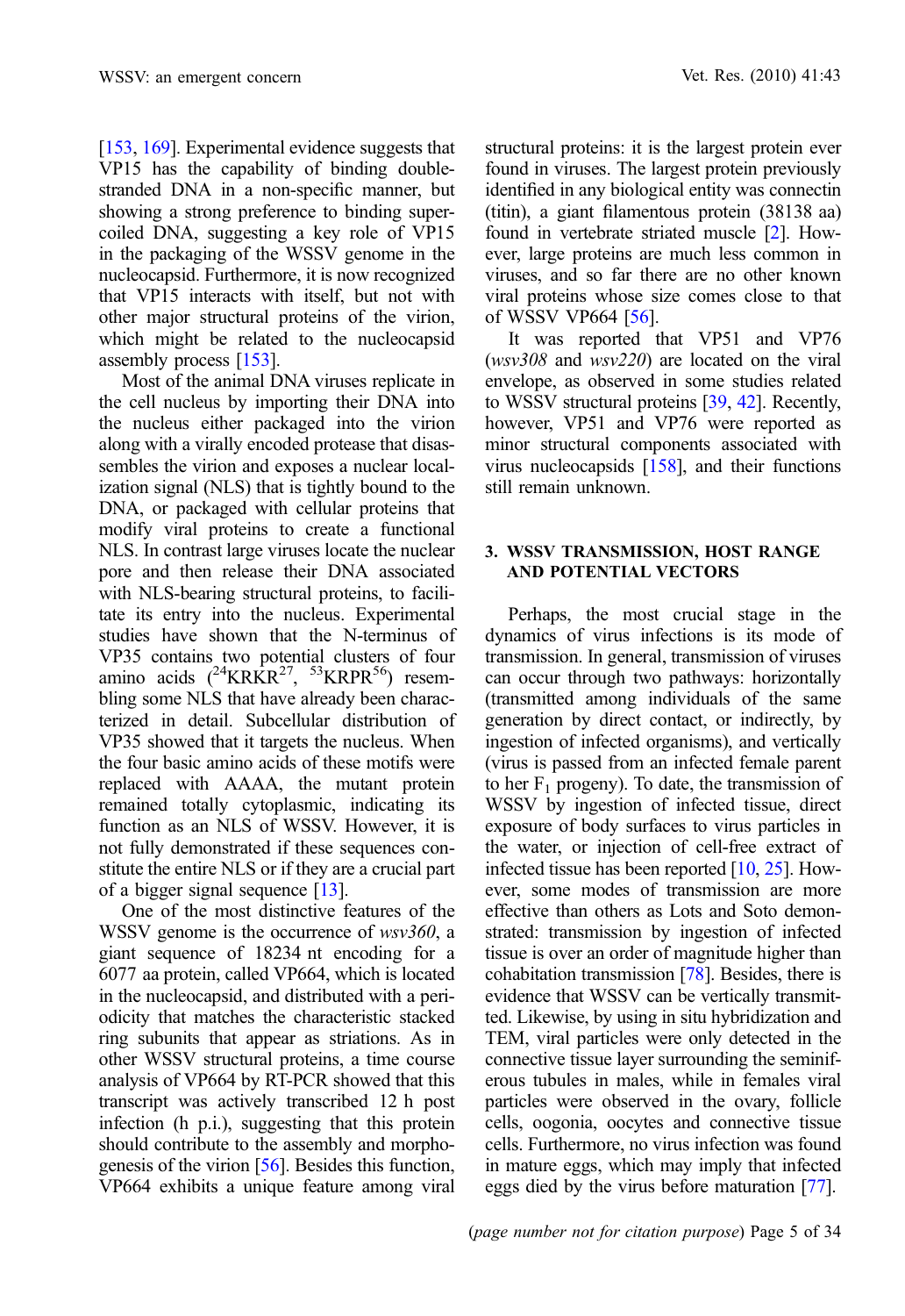Knowledge of the WSSV host range is an important task because it might help to prevent or restrict its spread, and could help to evaluate potential damage to wild populations. An unexpected feature of WSSV is its wide range of potential hosts. To date, more than 93 species of arthropods have been reported as hosts or carriers of WSSV either from culture facilities, the wild or experimental infection. [Table I](#page-6-0) shows a list of host species for which scientific evidence supports susceptibility either by natural or experimental infection to WSSV. In addition, the occurrence of WSSV in rotifer eggs, identified as *Brachionus urceus*, from shrimp culture-pond sediments, was detected by PCRdot blot hybridization. Since WSSV was detected in previously chlorinated eggs, it was hypothesized that WSSV does not bind to the egg surface, but is possibly transmitted vertically. Cell membranes from *B. urceus*, specifically bind purified WSSV in vitro, suggesting that this rotifer may be a passive host of WSSV, and may represent a feasible WSSV vector for crustaceans [\[165](#page-33-0)].

Aditionally, it has been found that WSSV could be accumulated in the digestive tract of polychaetes, where they remain infectious, and thus, these worms may serve as a passive vector of WSSV in aquatic systems. Furthermore, it was demonstrated that shrimp can be horizontally infected via ingestion of WSSVinfected polychaete worms, attaining prevalence rates of up to 83% [\[139\]](#page-32-0).

Finally, there are few reports of seabirds serving as potential sources of viral transmission. Thus, white leghorn chickens (Gallus domesticus) and captive seagulls (Larus atricilla) were fed with WSSV-infected shrimp carcasses and WSSV DNA was detected by standard PCR in both seagull (for up to 72 h) and chicken feces extracts (for up to 57 h). However, injection of an inoculum prepared from bird fecal material containing the virus to healthy shrimp demonstrated that WSSV was noninfectious, since no mortalities due to WSSV infection were observed in shrimp [[135](#page-32-0)]. Indeed, such studies exhibit that the knowledge about WSSV host range may be deficient by the limited scope of surveillance.

# 4. VIRUS NOMENCLATURE AND TAXONOMY

Since its appearance in 1992, the causative viral agent of this disease has been named in several ways. Originally, the etiological agent was described as an enveloped bacilliform pathogenic virus, named RV-PJ (rod-shaped nuclear virus of P. japonicus), and subsequently it was renamed Penaeid rod-shaped DNA virus (PRDV) [[43](#page-28-0)]. The hypodermal and hematopoietic necrosis virus (HHNBV) is considered as the etiological agent of the prawn explosive epidemic disease (SEED) suffered in China during 1993–1994 [\[5](#page-26-0)], and a year later it was informally named as systemic ectodermal and mesodermal baculovirus (SEMBV) in Thailand due to its morphology, size, and histopathological profile [\[156\]](#page-33-0). The virus has also been taxonomically affiliated as the following: Chinese baculovirus, red disease, white spot disease, and white spot baculovirus. However, presently the virus is referred to as WSSV.

Viral taxonomy places the viruses in categories with a hierarchical structure, the ranks being the species, genus, family and order. Thus, in 1995 it was proposed that based on its morphology, size, site of assembly, cellular pathology, and nucleic acid content, WSSV should be assigned to the subfamily Nudibaculovirinae, family Baculoviridae, where it would be formally named PmNOBII, as the second non-occluded baculovirus (NOB) reported for a shrimp species  $(P. \; monodon)$  [\[157\]](#page-33-0). During the same year, a similar isolate was considered as a different virus, and it was named PmNOBIII [\[140](#page-32-0)]. However, changes in nomenclature removed the genus NOB and the subfamily Nudibaculovirinae, classifying WSSV into the unassigned invertebrate viruses group, mainly due to the lack of molecular information [\[77\]](#page-29-0).

Different approaches helped to resolve some difficulties on the taxonomic status of WSSV. Thus, studies based on the ribonucleotide reductase  $(rr1$  and  $rr2$ ) genes [[130](#page-32-0)], the VP26 and VP28 DNA sequences [[129](#page-32-0)], the finding of promoters of the WSSV rr genes not found in baculoviruses [\[134](#page-32-0)], and a phylogenetic analysis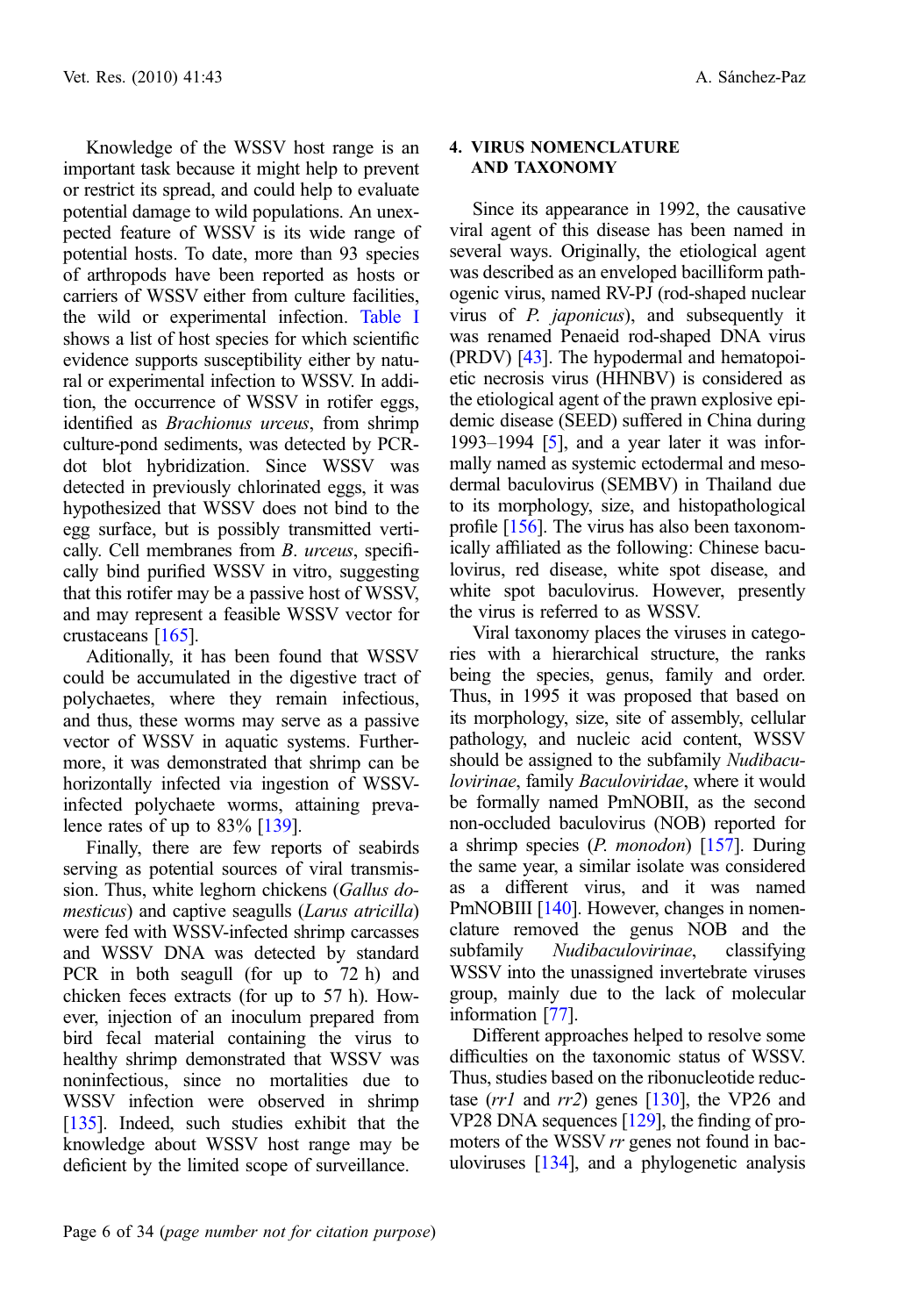| Phylum     | Order     | Family            | Species                   | Type of infection | Reference          |
|------------|-----------|-------------------|---------------------------|-------------------|--------------------|
| Arthropoda | Anostraca | Artemiidae        | Artemia sp.               | E(PO, IMI)        | $[110]$            |
|            |           |                   | A. franciscana            | E(PO)             | [61]               |
| Arthropoda | Calanoida | Pseudodiaptomidae | Schmackeria dubia         | N                 | [76]               |
| Arthropoda | Decapoda  | Alpheidae         | Alpheus brevicristatus    | N                 | $[122]$            |
|            |           |                   | A. lobidens               | N                 | $[122]$            |
| Arthropoda | Decapoda  | Astacidae         | Astacus astacus           | E(IMI)            | [46]               |
|            |           |                   | A. leptodactylus          | E(PO, IMI)        | $\lceil 20 \rceil$ |
|            |           |                   | Pacifastacus leniusculus  | E(IMI)            | $[44]$             |
| Arthropoda | Decapoda  | Calappidae        | Calappa lophos            | E(PO)             | $[147]$            |
|            |           |                   | C. philargius             | E(PO, IMI)        | $[107]$            |
| Arthropoda | Decapoda  | Callianassidae    | Callianassa sp.           | N                 | [76]               |
| Arthropoda | Decapoda  | Cancridae         | Cancer pagurus            | E(PO, IMI)        | [20]               |
| Arthropoda | Decapoda  | Cambaridae        | Orconectes limosus        | E(PO, IMI)        | $\lceil 20 \rceil$ |
|            |           |                   | O. punctimanus            | N                 | $[145]$            |
|            |           |                   | Procambarus clarkii       | E(IMI)            | [40]               |
| Arthropoda | Decapoda  | Dorippidae        | Paradorippe granulata     | E(PO, IMI)        | $[107]$            |
| Arthropoda | Decapoda  | Eriphiidae        | Menippe rumphii           | E(PO, IMI)        | $[107]$            |
| Arthropoda | Decapoda  | Grapsidae         | Grapsus albolineatus      | E(PO, IMI)        | $[107]$            |
|            |           |                   | Metopograpsus messor      | N/E(PO)           | N: [116]           |
|            |           |                   |                           |                   | E: [98]            |
| Arthropoda | Decapoda  | Leucosiidae       | Philyra syndactyla        | E(PO, IMI)        | $[107]$            |
| Arthropoda | Decapoda  | Lithodidae        | Lithodes maja             | E(PO, IMI)        | $[107]$            |
| Arthropoda | Decapoda  | Majidae           | Doclea hybrida            | E(PO, IMI)        | $[107]$            |
| Arthropoda | Decapoda  | Matutidae         | Matuta miersi             | N                 | $[107]$            |
|            |           |                   | M. planipes               | N                 | [91]               |
| Arthropoda | Decapoda  | Ocypodidae        | Gelasimus marionis nitidu | N                 | [116]              |
|            |           |                   | Macrophthalmus sulcatus   | N                 | $[116]$            |
|            |           |                   | Uca pugilator             | E(IMI)            | [48]               |
| Arthropoda | Decapoda  | Palaemonidae      | Exopalaemon orientis      | E(PO)             | [9]                |
|            |           |                   | Macrobrachium idella      | E(PO, IMI, IN)    | $[109]$            |
|            |           |                   | M. lamarrei               | E(PO, IMI, IN)    | $[109]$            |
|            |           |                   | M. rosenbergii            | N/E(IN)           | N, E: [94]         |
|            |           |                   | Palaemon adspersus        | E(PO, IMI)        | $\lceil 20 \rceil$ |
| Arthropoda | Decapoda  | Palinuridae       | Panulirus homarus         | E(IMI)            | [98]               |
|            |           |                   | P. longipes               | E(PO)             | $[147]$            |
|            |           |                   | P. ornatus                | E(IMI)            | [98]               |
|            |           |                   | P. penicillatus           | E(PO)             | $[147]$            |
|            |           |                   | P. polyphagus             | E(IMI)            | [98]               |
|            |           |                   | P. versicolor             | E(PO)             | $[9]$              |
| Arthropoda | Decapoda  | Parastacidae      | Cherax destructor albidus | E(IMI)            | $\lceil 26 \rceil$ |
|            |           |                   | C. quadricarinatus        | E(IMI)            | $[117]$            |
| Arthropoda | Decapoda  | Parathelphusidae  | Parathelphusa hydrodomous | E(PO, IMI)        | $[108]$            |
|            |           |                   | P. pulvinata              | E(PO, IMI)        | [108]              |
| Arthropoda | Decapoda  | Parthenopidae     | Parthenope prensor        | E(PO, IMI)        | $[107]$            |
| Arthropoda | Decapoda  | Penaeideae        | Metapenaeus brevicornis   | E(IMI)            | E: [50]            |
|            |           |                   | M. dobsoni                | N/E(PO)           | N: [116]           |
|            |           |                   |                           |                   | E: [98]            |
|            |           |                   |                           |                   |                    |

<span id="page-6-0"></span>Table I. The known host species reported to be naturally or experimentally infected with WSSV.

Continued on next page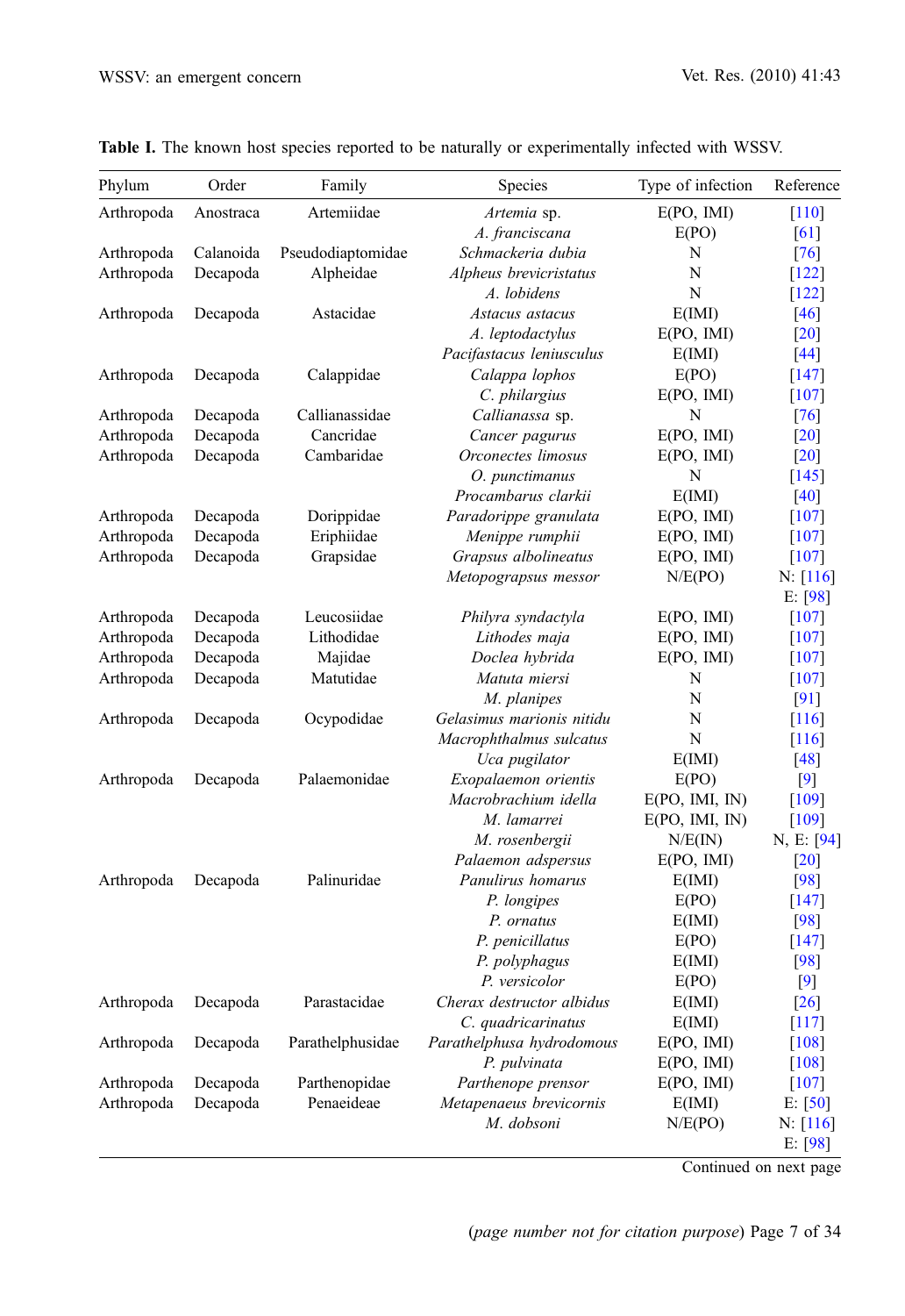# Table I. Continued.

| Phylum     | Order    | Family     | Species                    | Type of infection   | Reference                      |
|------------|----------|------------|----------------------------|---------------------|--------------------------------|
|            |          |            | M. ensis                   | N/E(PO)             | N: [76]                        |
|            |          |            |                            |                     | E: [9]                         |
|            |          |            | M. lysianassa              | N                   | $[34]$                         |
|            |          |            | M. monoceros               | E(IMI, PO)          | [98]                           |
|            |          |            | Parapeneopsis stylifera    | N                   | $[116]$                        |
|            |          |            | Penaeus aztecus            | N/E                 | N: [67]                        |
|            |          |            |                            |                     | E: [27]                        |
|            |          |            | P. chinensis               | N/E                 | $N$ [5]                        |
|            |          |            |                            |                     | E: [41]                        |
|            |          |            | P. duorarum                | $N/E$ (PO)          | N: [67]                        |
|            |          |            |                            |                     | E: [144]                       |
|            |          |            | P. indicus                 | $N/E$ (PO)          | N: [97]                        |
|            |          |            |                            |                     | E: [110]                       |
|            |          |            | P. japonicus               | $N/E$ (PO)          | N: [88]                        |
|            |          |            |                            |                     | E: [17]                        |
|            |          |            | P. merguiensis             | N                   | $\lceil 144 \rceil$            |
|            |          |            | P. monodon                 | N/E                 | N: [18]                        |
|            |          |            |                            |                     | E: [10]                        |
|            |          |            | P. penicillatus            | N/E                 | N: [18]                        |
|            |          |            | P. schmitti                | E(IMI)              | E: [18]                        |
|            |          |            | P. semisulcatus            | N/E                 | $\lceil 128 \rceil$<br>N: [76] |
|            |          |            |                            |                     | E: [97]                        |
|            |          |            | P. setiferus               | N/E(PO)             | N: [67]                        |
|            |          |            |                            |                     | E: [68]                        |
|            |          |            | P. stylirostris            | $N/E$ (PO, IMI, IN) | N: [67]                        |
|            |          |            |                            |                     | E: [25]                        |
|            |          |            | P. vannamei                | N/E(IMI)            | N: [67]                        |
|            |          |            |                            |                     | E: [23]                        |
|            |          |            | Trachypenaeus curvirostris | E(PO)               | E: [9]                         |
| Arthropoda | Decapoda | Portunidae | Callinectes arcuatus       | N                   | [28]                           |
|            |          |            | C. sapidus                 | N                   | $\lceil 11 \rceil$             |
|            |          |            | Carcinus maenas            | E(PO, IMI)          | $\lceil 20 \rceil$             |
|            |          |            | Charybdis annulata         | N                   | [116]                          |
|            |          |            | Ch. cruciata               | N                   | [116]                          |
|            |          |            | Ch. granulata              | E(PO)               | [9]                            |
|            |          |            | Ch. feriatus               | N                   | $[76]$                         |
|            |          |            | Ch. japonica               | N                   | [83]                           |
|            |          |            | Ch. lucifera               | N/E(PO, IMI)        | N: [91]                        |
|            |          |            |                            |                     | E: [107]                       |
|            |          |            | Ch. natator                | E(PO, IMI)          | $[107]$                        |
|            |          |            | Liocarcinus depurator      | E(PO, IMI)          | $[20]$                         |
|            |          |            | Lio. puber                 | E(PO, IMI)          | [20]                           |
|            |          |            | Podophthalmus vigil        | E(PO, IMI)          | $\lceil 107 \rceil$            |
|            |          |            | Portunus pelagicus         | N/E(PO, IMI)        | N: [76]                        |
|            |          |            |                            |                     | E: [119]                       |

Continued on next page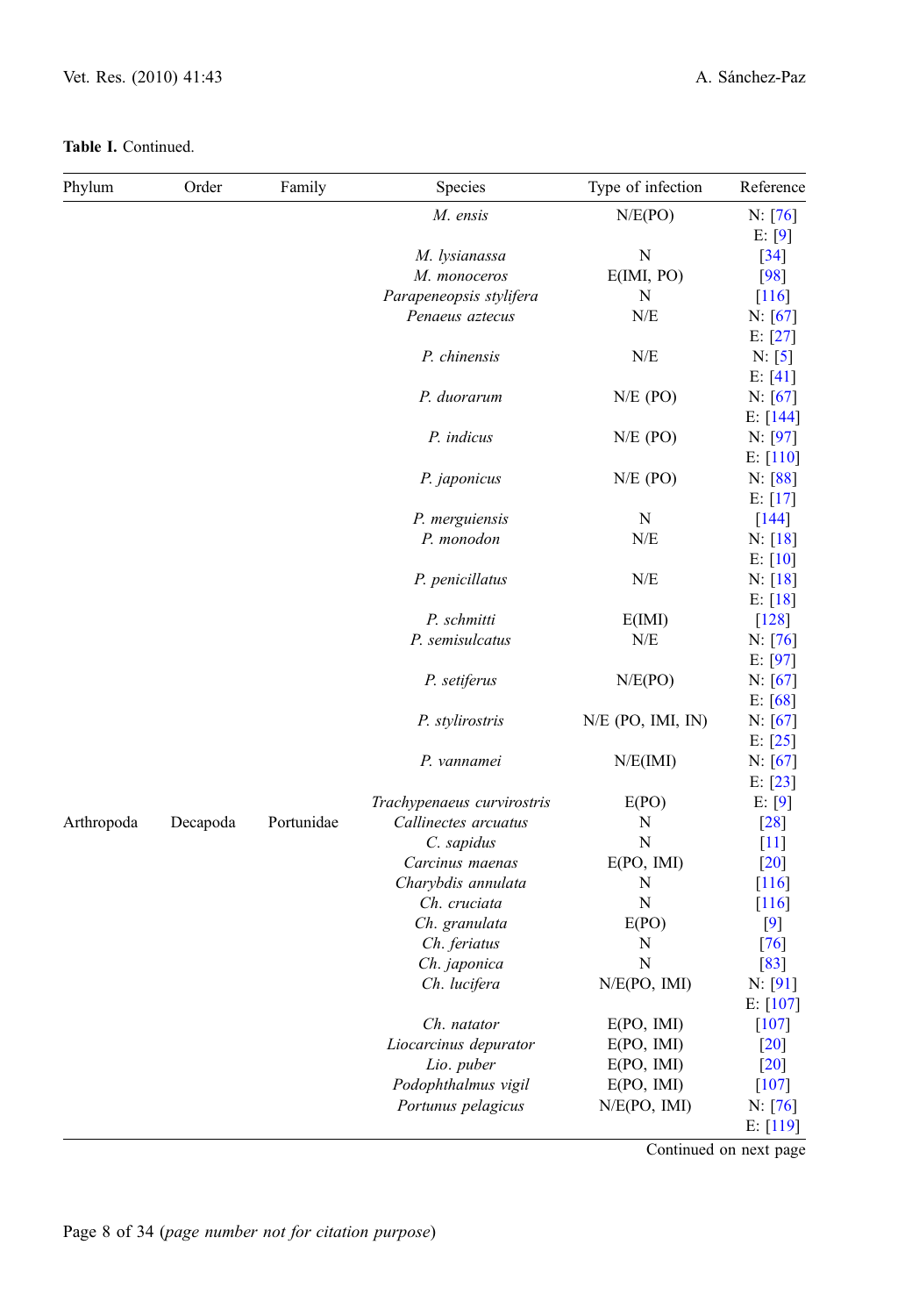| Phylum       | Order       | Family              | Species                   | Type of infection | Reference          |
|--------------|-------------|---------------------|---------------------------|-------------------|--------------------|
|              |             |                     | P. sanguinolentus         | N/E(PO)           | N: [76]            |
|              |             |                     |                           |                   | E: [9]             |
|              |             |                     | Scylla serrata            | N/E(PO, IMI)      | N: [76]            |
|              |             |                     |                           |                   | E: [119]           |
|              |             |                     | S. tranquebarica          | E(IMI)            | [98]               |
|              |             |                     | Thalamita danae           | N                 | [116]              |
| Arthropoda   | Decapoda    | Scyllaridae         | Scyllarus arctus          | E(PO, IMI)        | $\lceil 20 \rceil$ |
| Arthropoda   | Decapoda    | Sergestidae         | Acetes sp.                | N/E(PO, IMI, IN)  | N: [116]           |
|              |             |                     |                           |                   | E: [119]           |
| Arthropoda   | Decapoda    | Sesarmidae          | Sesarma oceanica          | N                 | [91]               |
| Arthropoda   | Decapoda    | Solenoceridae       | Solenocera indica         | N                 | [116]              |
| Arthropoda   | Decapoda    | Varunidae           | Helice tridens            | N                 | [76]               |
|              |             |                     | Pseudograpsus intermedius | N                 | [116]              |
| Arthropoda   | Decapoda    | Xanthidae           | Atergatis integerrimus    | E(PO, IMI)        | $[107]$            |
|              |             |                     | Demania splendida         | E(PO, IMI)        | [107]              |
|              |             |                     | Halimede ochtodes         | E(PO, IMI)        | [107]              |
|              |             |                     | Liagore rubromaculata     | E(PO, IMI)        | [107]              |
| Arthropoda   | Diptera     | Ephydridae          | Ephydrida sp.             | N                 | [76]               |
| Arthropoda   | Stomatopoda | Squillidae          | Squilla mantis            | N                 | [116]              |
| Annelida     | Eunicida    | Eunicidae           | Marphysa gravelyi         | N                 | [139]              |
| Chaetognatha |             |                     |                           | N                 | a                  |
| Rotifera     | Ploimida    | <b>Brachionidae</b> | <b>Brachionus</b> urceus  | N                 | [165]              |

#### Table I. Continued.

<sup>a</sup> Ramírez-Douriet C., De Silva-Dávila R., Méndez-Lozano J., et al., White spot syndrome virus detection in zooplankton of coastal lagoons and shrimp commercial ponds in Sinaloa, Mexico, in: The American Fisheries Society (Ed.), 135th Annual Meeting of the American Fisheries Society Alaska, 2005.

comparing the WSSV protein kinase (PK) gene with PK from several viruses and eukaryotes, finally separated WSSV from baculoviruses [\[131\]](#page-32-0). As a result, WSSV was proposed as either a representative of a new genus (Whispovirus) within the *Baculoviridae*, or a representative of a new virus family, Whispoviridae [\[129](#page-32-0)]. Since 2002 the ICTV included WSSV as the type species of the the genus Whispovirus, family Nimaviridae. The family name reflects the most notable physical feature of the virus: a tail-like polar projection ("nima" is Latin for "*thread*"). Thus, the WSSV became the sole species of a new monotypic family called Nimaviridae (genus Whispovirus) [[85](#page-30-0)].

#### 5. WSSV GENOME

It was until 1997 that the WSSV DNA was isolated for the first time. It was found that the viral genome is a double-stranded circular DNA molecule. During 2001, two complete WSSV genome sequences, from Thailand and China isolates (WSSV-Th and WSSV-Cn, respectively), were published [[133](#page-32-0), [166\]](#page-33-0). In 2005, the full length viral genome sequence of a Taiwan isolate (WSSV-Tw) was submitted to GenBank (GenBank accession number: AF440570). These sequences show variations in size (292 967; 305 107; and 307 287 kb, for the Thailand, China and Taiwan isolates, respectively), mainly due to several small insertions and one large ( $\sim$  14 kb) deletion, exhibiting a degree of genetic instability.

A total of 684, 531 and 507 putative ORF have been identified on the WSSV-Th, WSSV-Cn and WSSV-Tn isolates genome, respectively. From these putative ORF, located on both DNA strands, only 184 (WSSV-Th) and 181 (WSSV-Cn) are likely to encode nearly 50 or more functional proteins. Full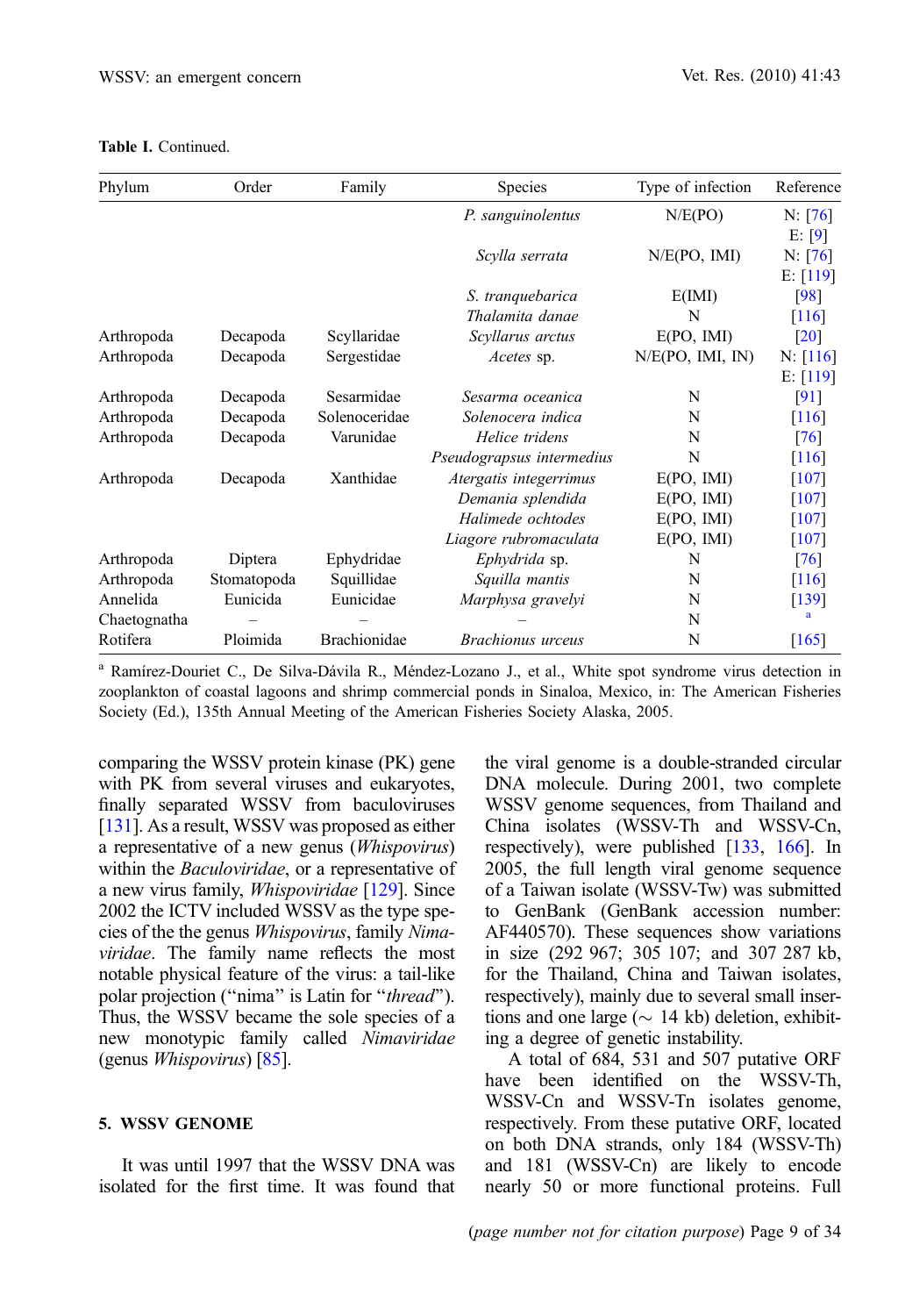characterization of the genome has been a demanding task due to the lack of significant sequence homology of the proteins encoded by the WSSV ORF. In addition, some of the information available is contradictory. Thus, there are reports suggesting the existence of potential polyadenylation sites for most of the ORF reported, which are located downstream of the coding sequence [[133](#page-32-0), [166](#page-33-0)]. In contrast, a relatively high percentage of WSSV structural protein genes lacking an identified polyadenylation signal was found, which may imply that this genome contains polycistronic gene clusters sharing a common poly(A) signal for polyadenylation of each transcript, and then use the internal ribosomal entrance site (IRES) in order to translate each gene [\[124\]](#page-31-0).

Recently, it was found that the WSSV-Tw genome possesses several structural and nonstructural genes arranged in clusters. At least four of these clusters produce polycistronic mRNA, and one of these clusters (vp31/vp39b/ vp11) produces two transcripts, including a large 3.4-kb polycistronic transcript of all three genes. No monocistronic vp39b mRNA was detected. Transcription and translation assays showed that vp39b and vp31 are independently translated, and that ribosomal reinitiation was not a possible mechanism for vp39b. According to the above mentioned study, an unusually located IRES element was identified in the vp31/vp39b coding region. In addition, it was reported that vp31/vp39b/vp11 is representative of many other WSSV structural/nonstructural gene clusters, and it is likely that such an arrangement may produce polycistronic mRNA, and its translation could be regulated through an IRES mechanism [[49](#page-28-0)].

Nevertheless, the isolates share some genomic characteristics: both WSSV-Th and WSSV-Cn isolates include nine repeat regions dispersed in intergenic regions found in both orientations of the genome, named homologous regions  $(hrs)$  [\[133](#page-32-0), [166\]](#page-33-0). Each  $hr$  contains several (3–8) repeated minifragments with a size ranging between 250–300 bp. Nucleotide sequence alignment of *hrs* showed a highly conserved domain in the center of all the repeat units containing an imperfect palindrome. The highly conserved central domain is flanked by two more variable domains [\[133\]](#page-32-0). It has been proposed that the WSSV hrs are likely to function as origins of replication (ori), and that some may enhance gene transcription, playing thus fundamental roles in the viral life cycle.

Initial attempts to examine genetic variations among the three reported WSSV isolates with limited discrimination methods, such as RFLP, suggested that isolates are closely related to each other [[146](#page-32-0)]. However, the publication of the complete genome sequences of the isolates, has allowed the possibility to identify variations by computational analysis. Thus, it has been found that the WSSV genome sequences exhibit differences categorized into the following major types [[85](#page-30-0)]:

- (1) A large deletion of 13.2 kb present at an intergenic region in the WSSV-Th genome relative to WSSV-Cn and WSSV-Tw;
- (2) A genetically variable region of approximately 750 bp, found only in the WSSV-Th genome, which could be caused by a recombinatorial event;
- (3) An insert of 1 337 bp in the WSSV-Tw isolate, with 100% homology with known transposable elements, both from prokaryotic as well as eukaryotic origin;
- (4) Variation in the number of repeat units within homologous regions and direct repeats;
- (5) Single nucleotide mutations (SNP and insertions/deletions) randomly distributed over the WSSV genome, except for WSSV-Tw in which nearly 25% of these mutations occur in coding regions of ORF24, ORF25, ORF30, ORF38 and ORF84.

Thus, the observed variations suggest a geographical spread from a common ancestor from the Taiwan Strait to Thailand between 1992 and 1995, the given origin to the WSSV-Tw and the WSSV-Cn isolates. Recent studies have shown that isolates from Vietnam (WSSV-Vn) [[22](#page-27-0)] and India (WSSV-In) [[95\]](#page-30-0) contain deletions of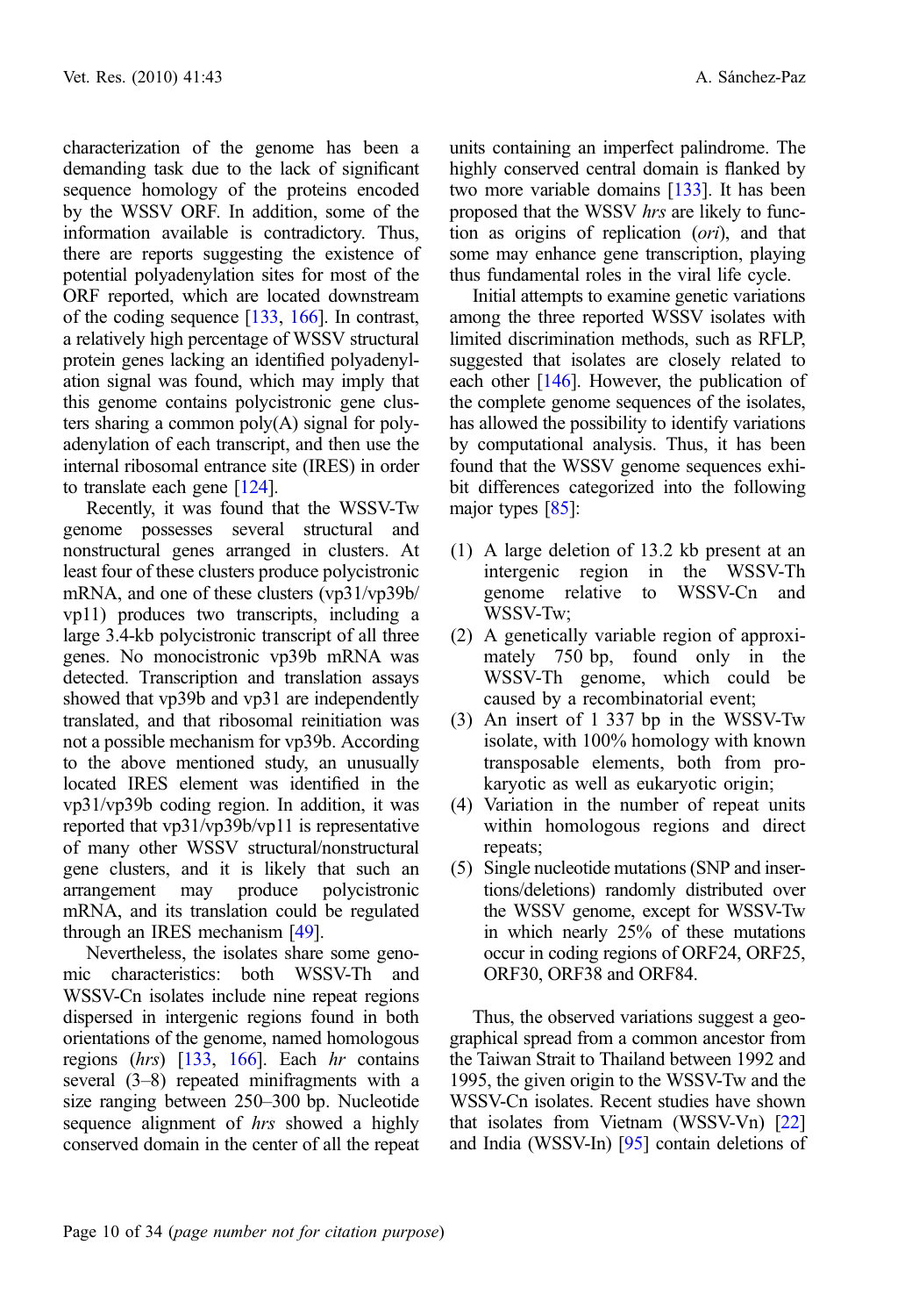11.5–12.2 and 10.9 kb, respectively. The characteristics of these isolates support the hypothesis of a common ancestor origin, which was subsequently dispersed throughout the world.

Finally, the complete sequences of the three isolates share a 99.32% nt identity when the large deletion, the variable region and the transposase sequence are ignored [\[85\]](#page-30-0).

For convenience, in this work the WSSV genes will be divided in those expressed immediately after infection (early genes) and those transcribed after the onset of viral protein and DNA synthesis.

# 5.1. Time course of viral gene expression

As a rough approximation, during an infection, viral genes are transcribed in an ordered cascade of events, which can be broadly divided into three kinetic phases of gene expression: immediate-early (IE), early (E) and late (L). IE genes are expressed relying primarily on host proteins and factors for their expression, which occur in the absence of viral DNA replication. E gene expression, dependent on the preceding expression of IE genes, mainly encodes enzymes required for viral DNA synthesis, plus a number of proteins that can regulate the expression of L genes. After viral DNA synthesis is initiated, L genes are expressed and encode enzymes and structural proteins necessary for virion assembly.

# 5.1.1. Viral IE genes

Just as many other dsDNA viruses, WSSV transcribes its genes in a temporal manner. Since IE genes encode proteins involved in activating the expression of viral early and late genes, altering the functions of host genes and eliminating host immune defense, their expression is especially important in determining host range. Thus, the accurate cascade of events controlling viral replication depends strongly on the proper expression of these genes during the early stages of infection [\[72](#page-29-0)].

Studies employing cycloheximide (CHX) are particularly useful to dissect out temporal patterns of expression. Since CHX inhibits de novo protein synthesis by preventing translation, accumulation of viral IE transcripts could be expected, because the transcription of all other viral genes requires the synthesis of proteins encoded by IE genes. In fact, transcription during infection in the presence of CHX is the condition that most rigorously defines the IE genes. Hence, the use of appropriate CHX concentrations to inhibit de novo WSSV protein synthesis in experimentally infected shrimp has been reported. Consequently, three ORF  $(wsv069, wsv187,$  and  $wsv151$ ; also designated as ie, ie2 and ie3) were considered as acceptable candidate IE genes since the expression of these genes was not sensitive to CHX treatment. Recent experimental data suggests that the WSSV *iel* promoter may contain conserved sequences for invertebrate transcriptional recognition, which allows WSSV to infect a wide range of hosts [[72](#page-29-0)].

As previously mentioned, viruses have multiple specific strategies to evade and survive the hostile host immune system. During the last decade a group of transcription factors named Signal Transducers and Activators of Transcription (STAT) were identified in vertebrates. These factors possess the ability to transduce signals from the cell membrane to the nucleus to activate gene transcription, thus bypassing the involvement of secondary messengers. Evidence indicates that STAT proteins are required for innate and adaptive antimicrobial immune responses in both vertebrates and invertebrates. Functional analysis of the WSSV IE *iel* gene promoter showed that a 23-nt fragment is critical for a strong promoter activity. This cis-acting element contains a sequence (ATTCCTAGAAA) that is recognized, and strongly activated, by the shrimp STAT binding motif, consequently enhancing the expression of viral IE genes [\[71\]](#page-29-0). Thus, WSSV annexes the defensive activity of STAT to its benefit. It is now accepted that WSSV reduces STAT transcription in the host  $[15]$  $[15]$ . Hence, this may imply that transcription levels above a certain minimum would be beneficial to the virus in order to drive the expression of viral genes such as ie1, while it may also be beneficial to prevent STAT transcription to increase above the basal level to avoid eliciting a global antiviral immune response.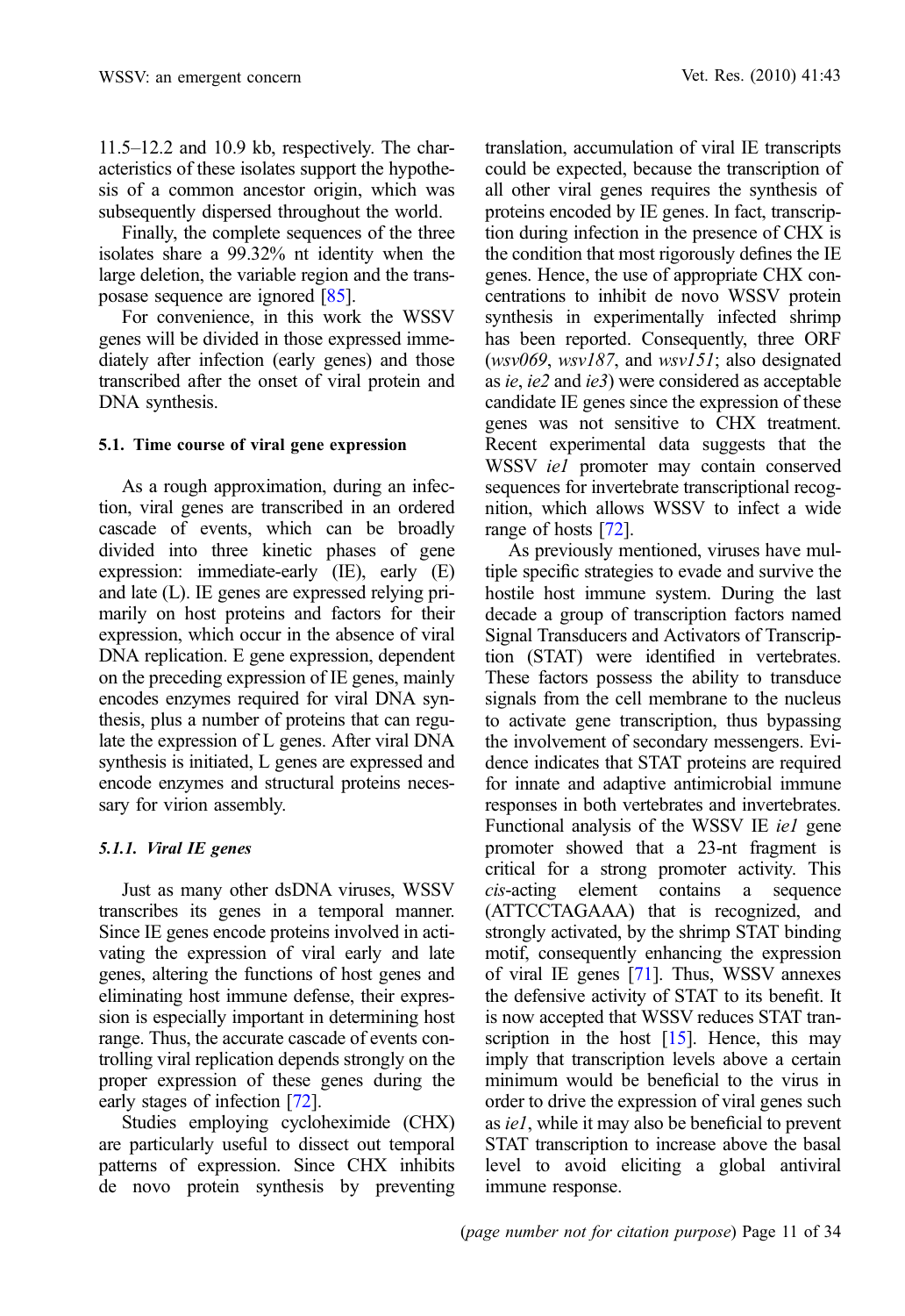| Gene name | Putative function                 | Length (amino acids) | Gene expression (h p.i.) | Reference |
|-----------|-----------------------------------|----------------------|--------------------------|-----------|
| iel       | Transcription factor              | 224                  | 2                        | [72]      |
| ie2       | No recognizable functional motifs | 108                  | 2                        | $[72]$    |
| ie3       | No recognizable functional motifs | 60                   | 2                        | $[72]$    |
| wsv051    | Transcription factor              | 196                  |                          | [58]      |
| wsv079    | Transcription factor              | 511                  |                          | [58]      |
| wsv078    | Low complexity                    | 398                  | 2                        | [58]      |
| wsv080    | Unidentified                      | 129                  | $\overline{c}$           | [58]      |
| wsv083    | Serine/threonine (Ser/Thr) kinase | 581                  |                          | [58]      |
| wsv091    | Unidentified                      | 1145                 |                          | [58]      |
| wsv094    | Unidentified                      | 163                  | 2                        | [58]      |
| wsv098    | Low complexity                    | 168                  |                          | [58]      |
| wsv099    | Low complexity                    | 102                  |                          | [58]      |
| wsv100    | Transcription factor              | 624                  |                          | [58]      |
| wsvl01    | Unidentified                      | 112                  |                          | [58]      |
| wsv103    | Unidentified                      | 128                  |                          | [58]      |
| wsv108    | Low complexity                    | 406                  |                          | [58]      |
| wsv178    | Unidentified                      | 302                  | 2                        | [58]      |
| wsv238    | VP51A, VP52A/Structure protein    | 486                  | $\overline{c}$           | [54]      |
| wsv249    | Ubiquitin E3 ligase               | 783                  |                          | [58]      |
| wsv360    | VP664/Structure protein           | 6077                 | 2                        | [56]      |

Table II. WSSV immediate-early (IE) genes expressed during infection.

Through the construction of a recombinant baculovirus vector containing a reporter gene under the transcriptional control of the WSSV ie1 promoter, it was found that *ie1* has a robust promoter activity in insect cells, while its activity showed significant variations through different cell lines. In contrast, with the baculovirus ETL promoter (whose activity in mammalian cells depends on IE genes of the baculovirus), the WSSV iel promoter can directly switch on transgene expression in mammalian cells, suggesting that transcription initiation by the WSSV *iel* promoter resembles that of eukaryotes [\[29](#page-27-0)].

Up to date, 16 ORF have been identified in the WSSV-Ch isolate as IE genes through the use of a gene expression screening method based on the treatment of a primary culture of WSSV-infected crayfish hemocytes with CHX and a WSSV genome tiling microarray. Table II enlists the name and presumed function of the identified WSSV IE genes. Protein domain and motif analysis revealed that some proteins encoded by WSSV IE genes contain motifs that may have functional significance. At least three different classes of proteins are encoded by the WSSV IE genes: transcription factors, kinase, and ubiquitin E3 ligase. Thus, constructs of a yeast GAL4 DNA binding domain with the DNA fragments of  $wsv051$ , wsv069, wsv079 or wsv100 were reported to activate the reporter genes HIS3 and ADE2, suggesting that the four WSSV IE proteins WSV051, WSV069 (IE1), WSV079, and WSV100 may function as transcription factors. In fact, it was found by database searching that WSV051 shares 25% identity with the BadM/ Rrf2 family transcription factor, WSV79 includes a RING finger region, and WSV100 contains a TAZ zinc finger domain [\[58\]](#page-28-0). In addition, IE1 (encoded by *ie1*), described as a C2H2-type zinc finger DNA binding motif, possesses the two functional domains characteristic of transcriptional regulators: a DNA binding domain located within the C-terminal end of the protein, that allows attachment of the transactivator to its target sequence within a gene promoter, and an acidic transactivation domain located on the N-terminal end of the protein that interacts with the transcription machinery [\[73\]](#page-29-0).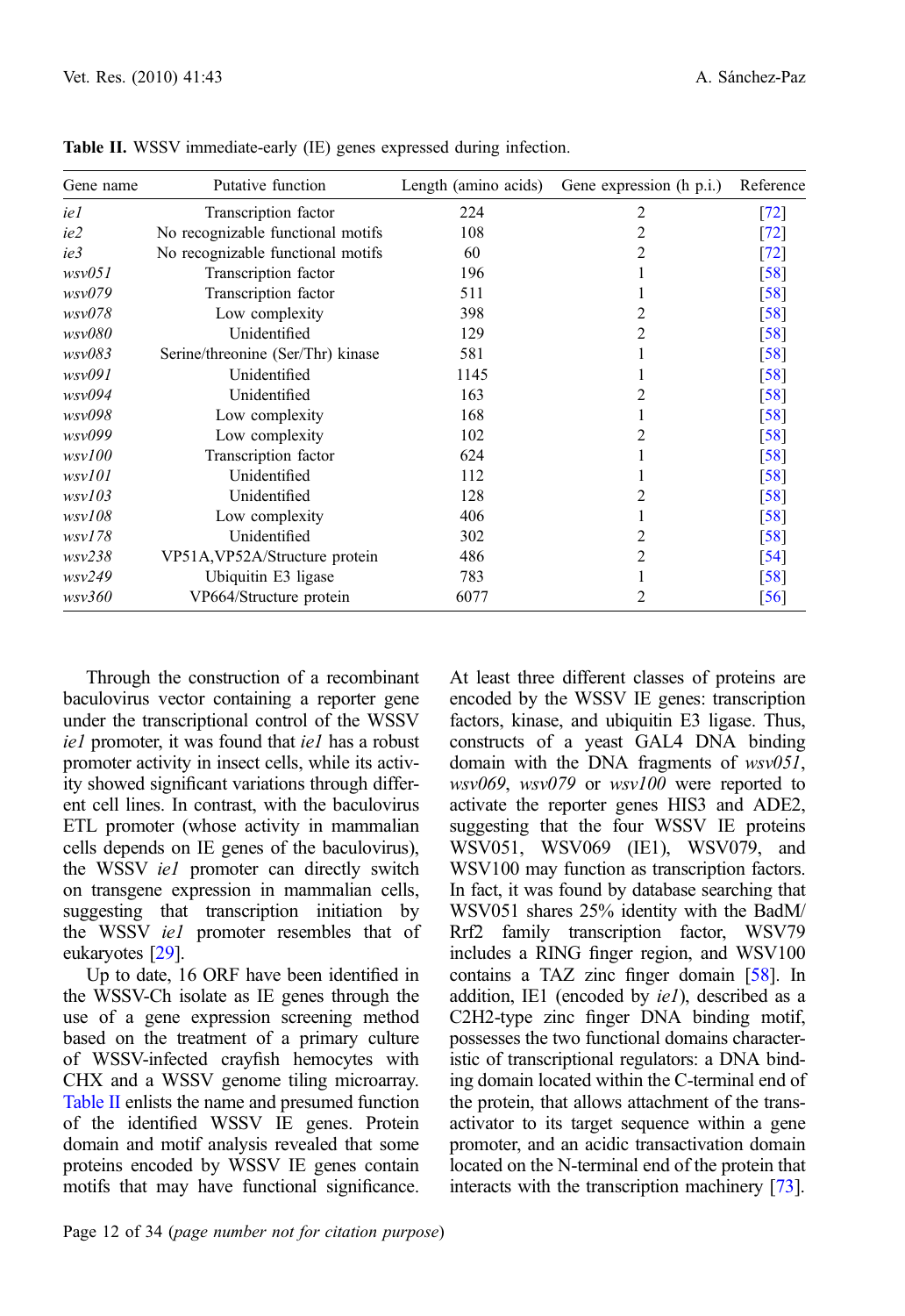Another IE gene, wsv083, is expressed 1 h p.i., and was predicted, by database searching, to contain a Serine/Threonine (Ser/Thr) kinase domain [[58](#page-28-0)]. Protein phosphorylation in virally infected cells may depend on cellular PK or virally encoded PK [\[63\]](#page-29-0). In 2001, a WSSV Ser/Thr PK gene was identified. The WSSV Ser/Thr PK and VP28 genes were reported as being juxtaposed in a tail-to-tail arrangement and separated by 94 nt. Besides, it was found that the complete WSSV Ser/Thr PK ORF (2193 nt) encodes a 730 aa putative protein sharing the 12 conserved subdomains characteristic of most PK [\[131](#page-32-0)]. However, recent evidence indicates that the WSSV Ser/ Thr PK protein sequence of the catalytic domain was incomplete and incorrectly located. In fact, the most serious objection to the previous findings concerns the fact that subdomains I to V were situated erroneously in a region that is a large and unique insertion (146 residues) between subdomains V and VI [\[70](#page-29-0)]. This insert generates a larger catalytic domain of the WSSV Ser/Thr PK (433 aa) compared to other PK catalytic domains. Coupled in vitro transcription and translation of the WSSV Ser/Thr PK gene generated a protein having an apparent molecular mass of  $\sim 87$  kDa, which is consistent with the predicted size of the full length sequence (80 kDa). However, it is still necessary to establish if this gene encodes a fully functional enzyme. Finally, temporal expression analysis of the WSSV Ser/Thr PK gene by RT-PCR in WSSV-infected shrimp samples was first detected at 2 h p.i. As mentioned above, it was found that the expression of this gene in primary cultured crayfish hemocytes was detected 1 h p.i. [\[58\]](#page-28-0). Differences in the results obtained in both studies may be attributable, in part, to variations in performances between assays, since in the first essay the organism was artificially infected and the samples were obtained from pleopod tissues, while in subsequent studies only primary cultured crayfish hemocytes were infected. This interpretation of data seems reasonable since it has been reported that in the cuticular epidermis (including the epithelium of the eye stalk, appendages and the epithelium under the carapace) of artificially infected shrimp, the WSSV replication cycle has been estimated at  $\sim$  22 h [\[10\]](#page-26-0). In contrast, WSSV particles have been shown to interact with crayfish hemocytes. Thus, an earlier expression of Ser/Thr PK may indicate a higher susceptibility of hemocytes to be infected than cells of the cuticular epidermis. The issue of WSSV tissue tropism will be further analyzed.

Interestingly, it was recently reported that 12 of the 16 identified IE genes (wsv078, wsv079, wsv080, wsv083, wsv091, wsv094, wsv098, wsv099, wsv100, wsv101, wsv103, and wsv108) form a cluster in a 14.2 kb genomic region of the WSSV China isolate [\[58](#page-28-0)]. These genes may be transcribed from both DNA strands and therefore in opposite directions, such gene organization into a defined cluster could facilitate both its coordinated control and its rapid expression during early stages of infection.

Recently, studies on the crystal structure of VP9, a full-length WSSV protein encoded by ORF wsv230, revealed that VP9 may possess a DNA recognition fold with specific metal binding sites, similar to those of ferredoxin, with the ability to bind heavy metals as  $\text{Zn}^{2+}$ and  $Cd^{2+}$ . It is worth mentioning, that this is the first WSSV protein structure to be reported. It is proposed that in the crystal, two dimers come together to form one asymmetric unit, which possesses a DNA recognition fold and specific metal binding sites. Even when the function of VP9 remains unknown, it has been suggested that VP9 might be involved in the transcriptional regulation of WSSV [\[75\]](#page-29-0), as occurs in other viral proteins.

# 5.1.2. Early viral genes

The ''life'' cycle of viruses is characterized by the production of viral progeny, which must be supplied with a genome, making thus the DNA replication a critical and central event in the viral replication cycle. Thus, DNA polymerase plays a critical role in determining the level of genomic replication.

The WSSV genome comprises a DNA polymerase gene (*dnapol*) identified by the presence of three highly conserved motifs (Exo I, II, and III). Alignment of the WSSV dnapol with those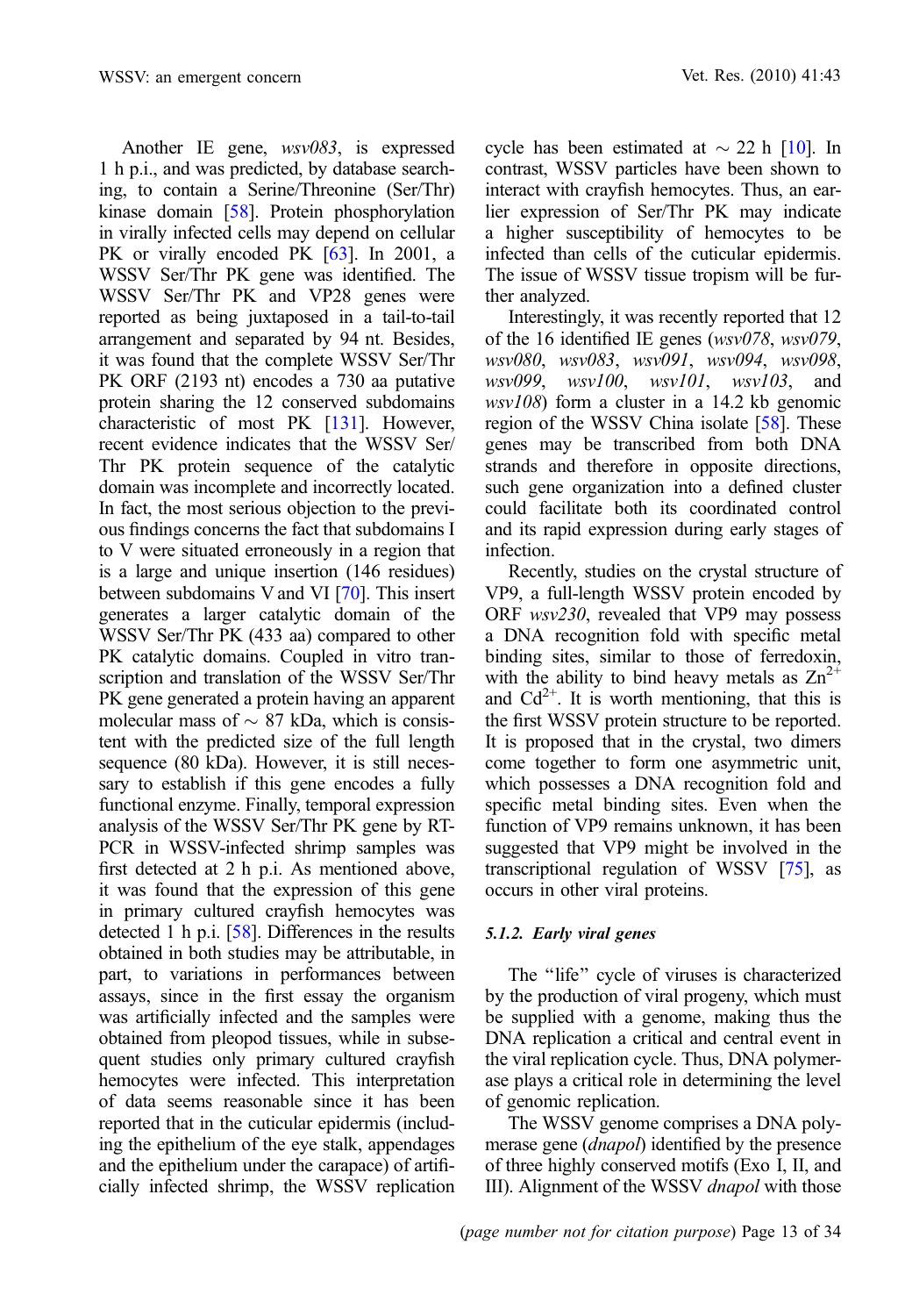of eukaryotes and other viruses showed that the seven motifs present on most DNA polymerases are also conserved on WSSV. However, it shows low overall homology (22–24% identity) with other DNA polymerases, and when compared with those reported from eukaryotes and other viruses it is larger (2351 versus 913–1244 aa)  $[14]$ . The mapping of the *dnapol* sequence revealed a transcriptional start point located 24–27 nt upstream of the predicted ATG initiation codon, while a putative TATA box was found at nt  $-52$  to  $-57$  relative to the ATG translational start. The sequences surrounding the putative translation initiation codon (GAGATGA) conform reasonably well to the eukaryotic translation consensus sequence. Besides, the structure of the WSSV dnapol promoter (having an initiator sequence with a CAGT motif located  $-25$  nt downstream of the TATA box) seems similar to that found in arthropod promoters responsive to RNA polymerase II  $[16]$ . Moreover, it is suggested that the A within the CAGT motif could be the major transcriptional start point. Thus, it is possible that, as in most of the insect baculovirus early genes having one or both of these basal elements, the WSSV dnapol transcription may be mediated by host RNA polymerase II [[14](#page-27-0)].

From the several viral enzymes participating in nucleic acid metabolism, the activity of the ubiquitous enzyme dUTP pyrophosphatase (dUTPase) plays a pivotal role in the survival of the virus. This enzyme serves two major biological functions: (1) it maintains a low dUTP:dTTP ratio, thereby preventing misincorporation of uracil into DNA and consequently avoiding DNA breakage, and (2) it synthesises the substrate for thymidylate synthase in the biosynthesis of dTTP [[112](#page-31-0)].

Laboratory studies revealed that the WSSV ORF wsv112 encodes a protein sharing some characteristics with dUTPases. The encoding gene, named wdut, consisting of 1383 nt, includes a putative translation codon (GCCATGG) and a putative TATA box located 100 nt upstream of the predicted translation site. However, the sequence lacks a typical polyadenylation signal near the translation stop codon. When compared to other viral dUTPases, five regions of the deduced amino acid sequence (461 aa) are highly conserved, and its arrangement resembles some recognised motifs of homotrimeric dUTPases. Interestingly, the whole WSSV dUTPase is two times larger than other known homotrimeric dUTPases (130–190 aa), a feature that has been observed in some other WSSV proteins, such as thymidine kinase [\[74](#page-29-0), [126](#page-31-0)].

Ribonucleotide reductases (RR) are key enzymes in living cells since they catalyze the reduction of ribonucleotides to the four deoxyribonucleoside triphosphates (dNTP) required for DNA synthesis. A common feature of all RR is their ability to provide an appropriate balance of the four DNA building blocks. The Escherichia coli RR enzyme is considered as the prototype and functions as a heterodimer consisting of two large (RR1) and two small (RR2) subunits encoded by different genes. Analysis of a 12.3 kb segment of the WSSV genome revealed the presence of the genes encoding the large (RR1) and small (RR2) subunits of the RR, arranged in a head-to-head opposite configuration but separated from each other by 5.7 kb  $[125]$  $[125]$  $[125]$ . The RR1 ORF is composed of 2547 nt (potentially encoding an 848 aa protein, with a theoretical molecular mass of 96 kDa), while the RR2 ORF is composed of 1242 nt (potentially encoding a 413 aa protein, with a theoretical molecular mass of 47.6 kDa) [[151](#page-32-0)]. Sequence analysis of the WSSV RR1 and RR2 genes showed that both rr1 and rr2 include transcription start sites at positions  $-84$  and  $-68$ , respectively, relative to the ATG translational start codon. In the same way, at the 3' end of both  $rr1$  and  $rr2$ ORF there are polyadenylation signals (AATAAA) 3–8 and 60–65 nt downstream of the translational stop codon, respectively. TATA boxes for WSSV rr1 and rr2 were identified at  $-103$  to  $-108$  and  $-99$  to  $-94$  nt, respectively. Although some viruses contain two copies of the rr2 gene, it was found that the WSSV RR is encoded only by a single copy of each gene [\[125\]](#page-31-0). Even when the WSSV rr1 and rr2 genes were identified and characterized  $[125, 130]$  $[125, 130]$  $[125, 130]$  $[125, 130]$  it was necessary to establish if these genes were capable of encoding a fully functional enzyme. This may represent an advantage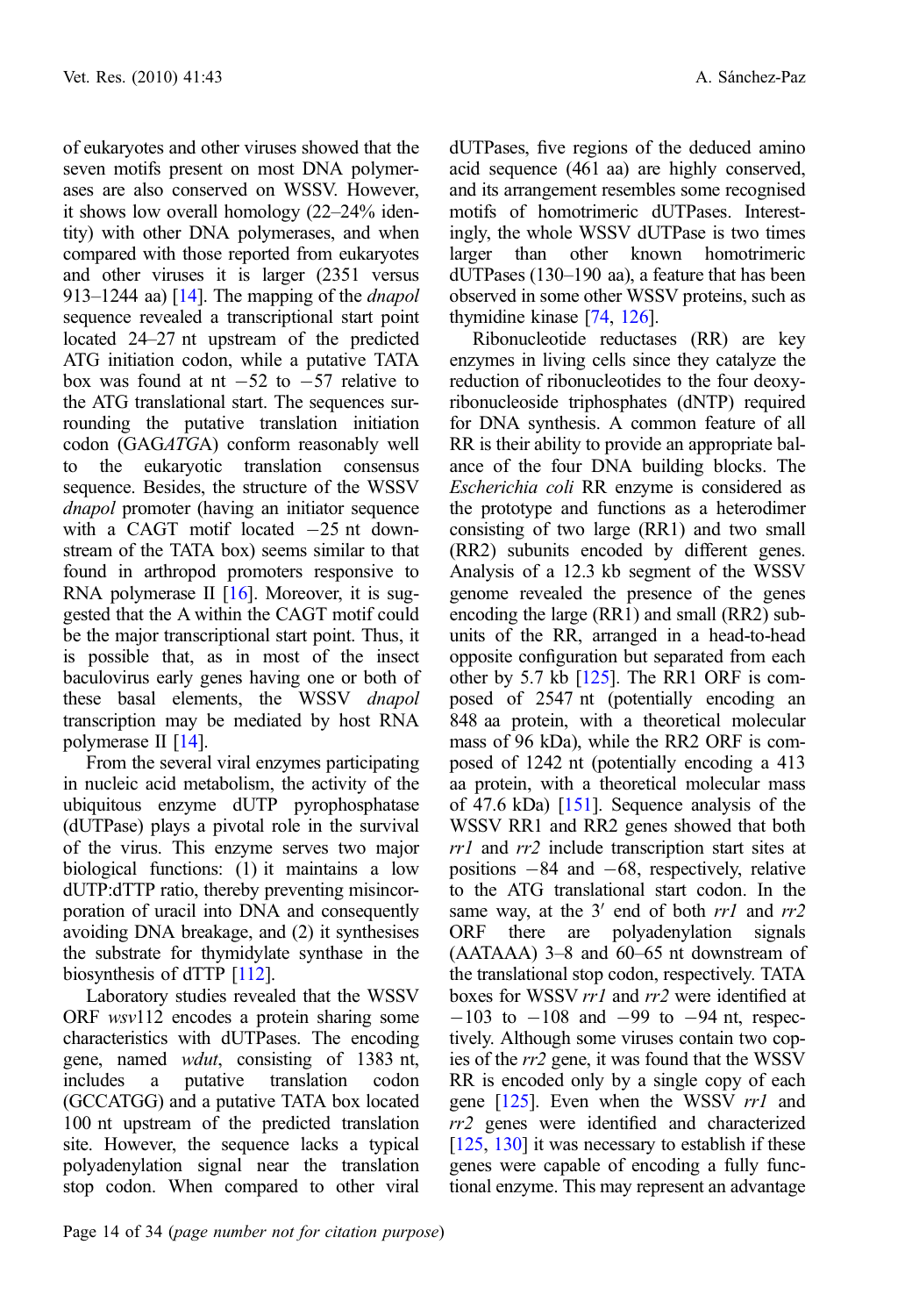for WSSV due to the fact that viruses with their own RR are able to replicate in host non dividing cells in which RR are at very low levels. In this way, the two recombinant WSSV subunits RR1 and RR2 were separately expressed in a baculovirus/insect cell system, and the ability of WSSV recombinant RR1 and RR2 subunits to associate together in vitro to form a functional holoenzyme with the expected catalytic activity was demonstrated [[69](#page-29-0)]. The synthesis of WSSV RR in WSSV-infected shrimp may explain the efficient replication of this virus not only in young/actively proliferating cells but also in old/resting cells.

Three more genes encoding enzymes related to DNA metabolism have been identified within the WSSV genome: thymidylate synthase (TS), thymidine kinase (TK) and thymidylate kinase (TMK). It is now recognized that WSSV ORF wsv067 encodes a TS protein with a molecular mass of 32.6 kDa. The TS gene includes a transcription start at  $-22$  nt relative to the ATG translational start codon, a putative TATA box at  $-28$  nt of the transcriptional initiation site, and a  $poly(A)$  tail 116 nt downstream of the termination codon. However, no typical polyadenylation signal was found, indicating that other undefined signal regulating polyadenylations may exist [[65](#page-29-0)]. Furhermore, it has been reported that both dUMP and folate attach to highly conserved TS binding sites to form a ternary complex during the catalytic reactions, causing a conformational change [\[6](#page-26-0)]. Similar spectra were detected when UV spectroscopic measurements were carried out on recombinant WSSV-TS activity, indicating thus that the TS encoded by ORF  $wsv067$  is functionally active  $[65]$ .

The WSSV genome contains a gene encoding a TK-TMK chimeric protein (WSSV tk-tmk, wsv395). In vitro transcription and translation of the WSSV  $tk$ -tmk ORF (1167 nt) was performed using the rabbit reticulocyte lysate system, yielding a major translation product with a size of 43 kDa, similar to the estimated size of the WSSV tk-tmk gene product. However, its catalytic activity was not measured [\[126\]](#page-31-0). Recently, the coding region of WSSV tk-tmk was expressed in an insect/baculovirus expression system, the recombinant product was purified and its enzymatic activity was measured. No TMK activity was detected, but the recombinant protein (rWSSV-TK-TMK) catalysed the phosphorylation of thymidine, indicating thus that the WSSV tk-tmk ORF  $(wsv395)$  encodes a functional TK  $[127]$ . RT-PCR analysis revealed the presence of transcripts of the tk-tmk transcript as early as 4 h p.i., and it continued to be found up to 60 h p.i. [[126](#page-31-0)].

Two other WSSV early genes involved in replication and transcription have been reported: DNA helicase (wsv447) [[54\]](#page-28-0), and a homologous-region-binding protein (wsv021), however the comparative analysis of the putative protein sequences of these genes showed very weak similarities to known proteins  $( $20-39\%$ )$ . Based on the panning of a phage library, WSV021 was found to bind specifically to a 210 bp DNA sequence from the b minifragment of WSSV hr2, suggesting that wsv021 might be a key functional gene involved in DNA replication and transcriptional regulation [\[173\]](#page-33-0). However, whether these WSSV ORF are translated into functional proteins remains to be elucidated. Furthermore, to date there are no reports of genes involved in transcription and mRNA biogenesis, which may therefore be absent in WSSV or its degree of amino acid homology may be too low when compared with similar proteins [\[133\]](#page-32-0).

Several other genes have been reported as being expressed early after infection. Thus the wsv477 gene, an ORF of 624 bp encoding a protein of 208 aa, contains a presumptive ATP/GTP-binding motif. Cloning and overexpression of the wsv477 gene yielded a GST fusion protein (GST-WSV477) exhibiting GTP binding activity. Protein motif analysis showed that the WSV477 protein had a typical ATP/ GTP-binding motif (P-loop), as most of the ATP/GTP-binding proteins. Based on these data, it was proposed that wsv477 might be an early regulatory protein of WSSV, which can be considered a remarkable finding since there are no reports of regulatory early genes for this virus to date  $[32]$ . A list of genes reported to date as early expressed after WSSV infection with primary references is compiled in [Table III.](#page-15-0)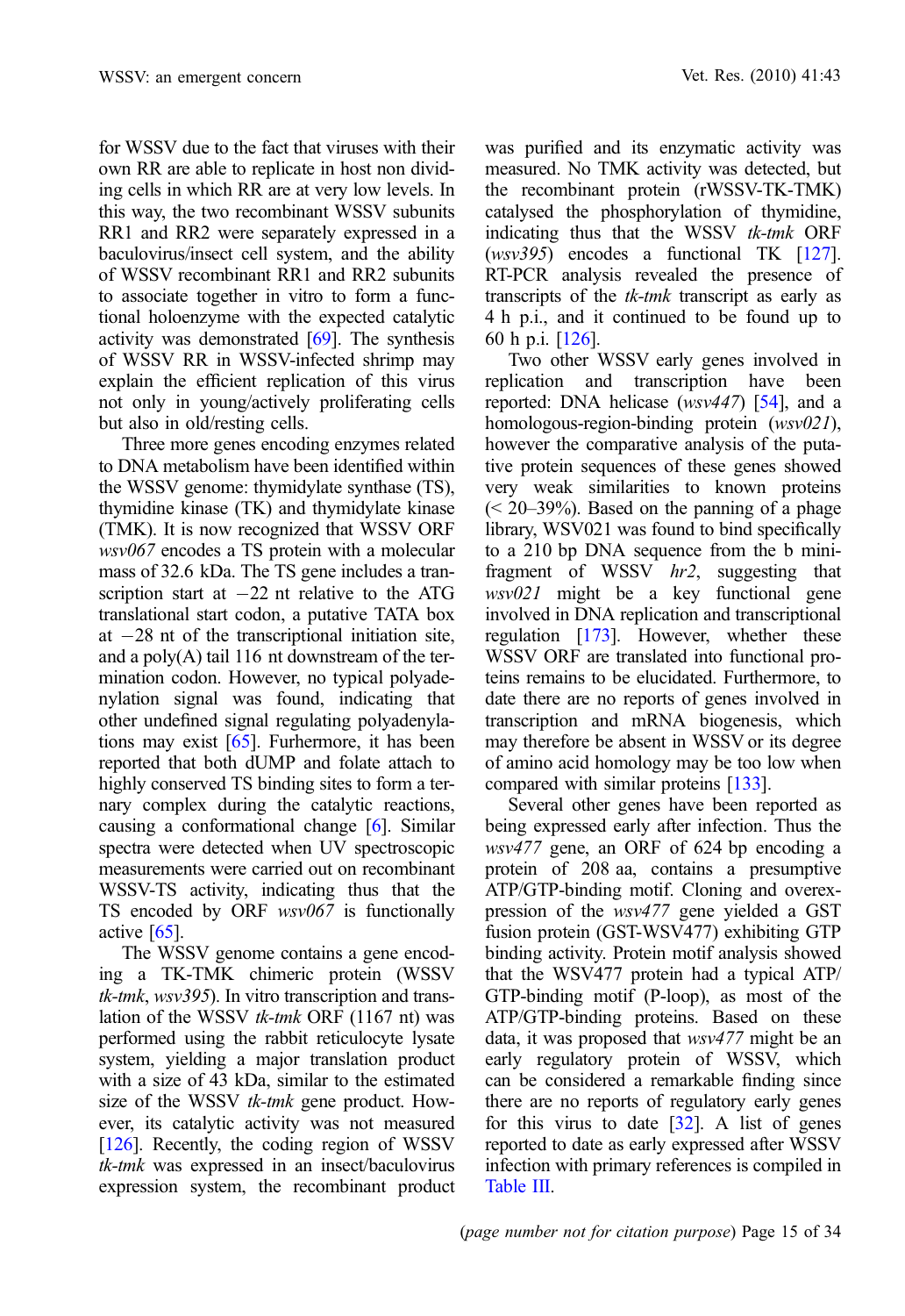| Gene name     | Putative function                   |      | Length (amino acids) Gene expression (h p.i.) Reference |                    |
|---------------|-------------------------------------|------|---------------------------------------------------------|--------------------|
| wsv001        | WSSV-clp (collagen-like protein)    | 1684 | 4                                                       | [61]               |
| wsv021        | Homologous-region-binding protein   | 306  | 4                                                       | $[173]$            |
| wsv067        | Thymidylate synthase                | 289  | 4                                                       | [65]               |
| wsv112        | dUTPase                             | 461  | 4                                                       | [74]               |
| wsv143        | SOX transcription factor            | 2313 |                                                         | [64]               |
| wsv172        | Ribonucleotide reductase 1          | 848  | 4                                                       | [125]              |
| wsvl88        | Ribonucleotide reductase 2          | 413  | 6                                                       | [125]              |
| wsv395        | Thymidine kinase/thymidylate kinase | 398  | 4                                                       | [126]              |
| <i>wsv447</i> | DNA helicase                        | 1936 | 6                                                       | [54]               |
| <i>wsv477</i> | GTP-binding protein                 | 208  | 4                                                       | $\lceil 32 \rceil$ |
| wsv514        | DNA polymerase                      | 2351 | 6                                                       | [14]               |

<span id="page-15-0"></span>Table III. WSSV early (E) expressed genes during infection.

Despite increasing knowledge of the WSSV genome structure, promoters and regulatory sequences of the WSSV genes are largely unknown. Well known promoter elements used by many viruses are the TATA box and the initiator sequence, which is located at or near the transcription initiation site (TIS). Thus, a search for putative WSSV regulatory promoter elements was performed to compare the abundancy of all 4–8 nucleotide motifs, in the 100–200 nt upstream sequences of 8 WSSV early genes (protein kinase, DNA polymerase, thymidylate synthase, dUTPase, latency-related gene, large and small subunit of ribonucleotide reductase, and endonuclease) relative to their presence in the WSSV genome [[86](#page-30-0)]. The consensus TATA box sequence (TATA(a/t)A) appeared relatively more frequently among these genes, than in the complete WSSV genome, while the TIS was identified located 20–30 nt downstream from the TATA box, therefore both elements may function synergistically. Both elements are located 20–85 nt upstream of the translational start codon of the early gene products. When the early gene sequences were aligned by maximizing the identities around the transcriptional start site, a clear consensus transcription initiation motif ((a/c)TCANT) overlapping with the transcriptional start sites was identified. The identification of the TATA box, the TIS and a conserved transcription initiation motif in the studied WSSV early genes suggests that WSSV is capable of using the host RNA polymerase transcription machinery for generating early transcripts, which has been proposed previously [[14](#page-27-0), [74\]](#page-29-0).

#### 5.1.3. Viral late genes

Although the existence of IE, E and L WSSV expressed genes has been recognized, the mechanism permitting to switch between this different co-regulated classes of genes remains unknown [\[86](#page-30-0)]. However, some preliminary molecular events underlying this shift are starting to be understood.

To date several WSSV late genes have been identified, and are summarized in [Table IV.](#page-16-0) Recent experimental evidence indicates that 65.6% of the 532 putative genes isolated in gills of experimentally infected P. monodon were expressed after 12 h p.i. [\[141\]](#page-32-0). The structural protein WSV010, was identified for the first time as a novel structural protein by means of a shotgun proteomic approach [\[12,](#page-26-0) [64](#page-29-0)]. Recently, experimental evidence strongly supports that WSV010 associates with VP24 either directly or indirectly, which allows WSV010 to anchor to the envelope [\[12\]](#page-26-0). Previous work showed that VP24 could also interact with the structural proteins VP28 and VP26, forming a stable protein complex that plays a role in virus infection [\[163\]](#page-33-0). Thus, it is suggested that VP24 may act as a linker between the structural proteins VP28, VP26, WSV010, and probably other envelope proteins, to form a complex on the viral envelope, although such a protein complex has not yet been detected in vivo.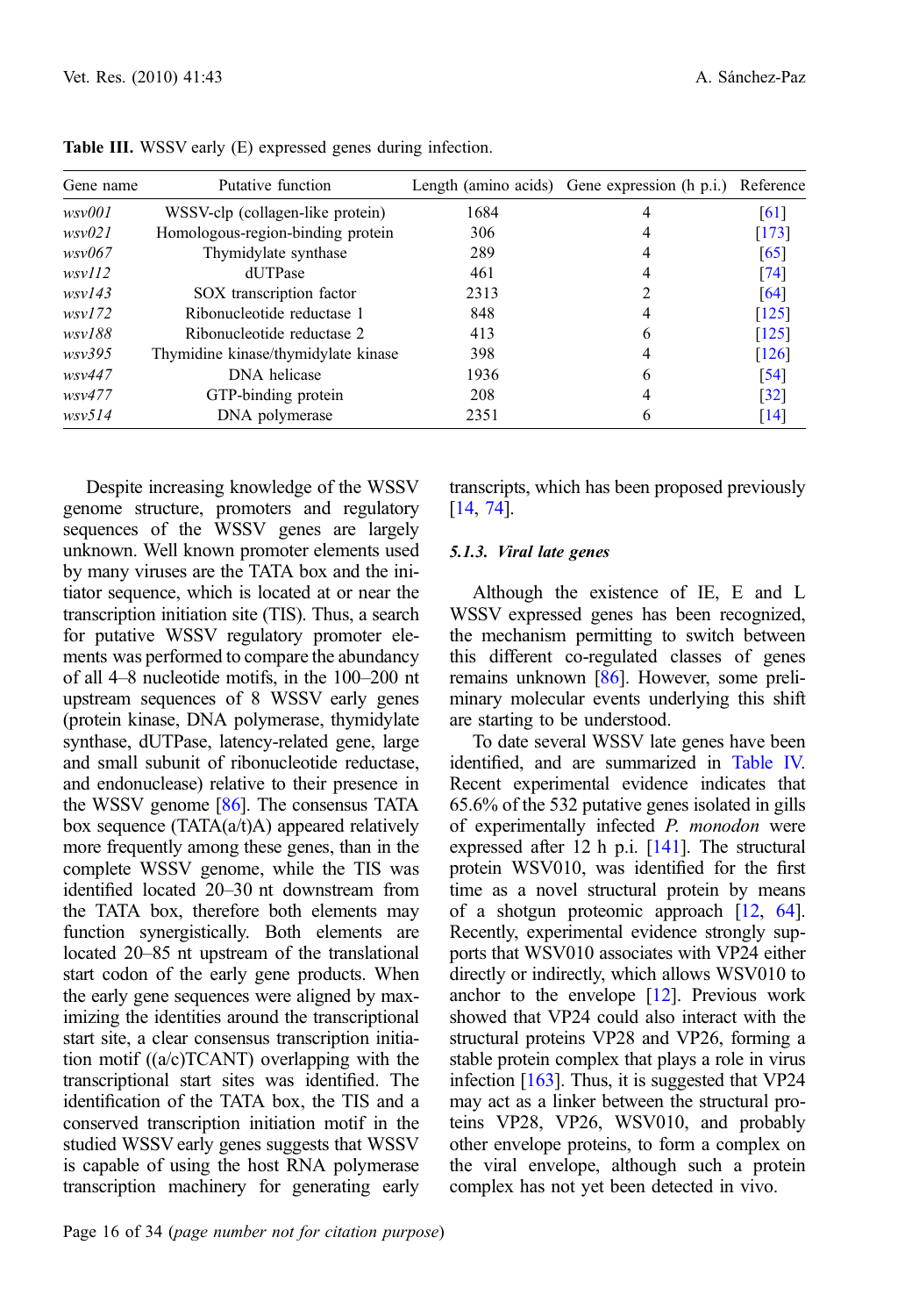| Gene name | Putative function         | Length (amino acids) | Gene expression (h p.i.) | Reference          |
|-----------|---------------------------|----------------------|--------------------------|--------------------|
| wsv002    | VP24/Structure protein    | 208                  | 18                       | [39]               |
| wsv009    | VP95/Structure protein    | 95                   | 18                       | [39]               |
| wsv010    | WSSV010/Structure protein | 97                   | 24                       | $\lceil 12 \rceil$ |
| wsv311    | VP26/Structure protein    | 204                  | 18                       | [39]               |
| wsvl91    | Non-specific nuclease     | 304                  | 8                        | [59]               |
| wsv214    | VP15/Structure protein    | 80                   | 16                       | a                  |
| wsv216    | VP124/Structure protein   | 1194                 | 24                       | $[172]$            |
| wsv230    | Icp11                     | 82                   | 18                       | [142]              |
| wsv308    | VP466/Structure protein   | 466                  | 18                       | [39]               |
| wsv340    | VP31/Structure protein    | 261                  | 12                       | [60]               |
| wsv339    | VP39/Structure protein    | 283                  | 12                       | $[174]$            |
| wsv414    | VP19/Structure protein    | 121                  | 24                       | [86]               |
| wsv421    | VP28/Structure protein    | 204                  | 6                        | $[170]$            |
| wsv427    | Latency-related gene      | 623                  | 6                        | [81]               |

<span id="page-16-0"></span>Table IV. WSSV late (L) expressed genes during infection.

<sup>a</sup> See footnote 2.

Up to date, at least 19 proteins have been confirmed as components of the WSSV envelope and these proteins may play important roles in virus binding, entry, and assembly. Analysis of the deduced protein sequence VP466 reveals a transmembrane a-helix formed by the amino acid residues 338–358, which has been considered to play a role in mediating the movement of this protein into the nuclear membrane and subsequently assembled as viral enveloped within the nucleoplasm [\[39\]](#page-28-0). In a similar way, bioinformatic analysis has shown that the vp76 gene encodes a protein containing a putative conserved motif sequence of a class I cytokine receptor, several glycosylation sites and a signal peptide, but not a transmembranal domain [[42](#page-28-0)]. Transcriptional analysis showed that  $vp76$  was transcribed at 24 h p.i., which is in agreement with previous results [\[43\]](#page-28-0), but detected later when compared with other reports [\[124\]](#page-31-0). Such a difference may be caused by the use of an inoculum suspension with a lower virus copy number or because of the use of different crustacean species. Another gene, vp31, was predicted to encode an envelope protein which lacks a predominant transmembrane domain, indicating that it may function as a fusion protein containing a domain involved in binding to other viral envelope proteins for membrane anchoring [\[60\]](#page-28-0), however, this conclusion still needs more acute substantiation. Furthermore, the analysis of the temporal expression of the structural WSSV protein genes  $vp28$ ,  $vp26$ ,  $vp24$ ,  $vp19$  and  $vp15$ , during infection was studied in experimentally infected crayfish (O. limosus) and shrimp (P. mono- $\frac{d}{v}$ . It was found that transcripts of  $v p 15$  were first detected from 16 h p.i., while transcripts of vp19, vp24, vp26, and vp28 were detected from 1 day p.i., onwards. It was evident that the expression of vp24 was the lowest of the major structural protein genes analyzed, which is in agreement with previous studies describing that the WSSV virion particles contain only minute amounts of the VP24 protein [[134](#page-32-0)]. No significant differences were detected in temporal transcription of the WSSV major structural protein genes between O. limosus and P. monodon<sup>2</sup>. Finally, it has been reported that the WSSV structural protein VP664 is expressed in late stages of infection [\[86\]](#page-30-0). Interestingly, other studies found that small amounts of vp664 transcripts were detected as early as 2 h p.i., and

 $2$  Marks H., Genomics and transcriptomics of white spot syndrome virus, Ph.D. thesis, Department of Plant Sciences, Wageningen University, The Netherlands, 2005.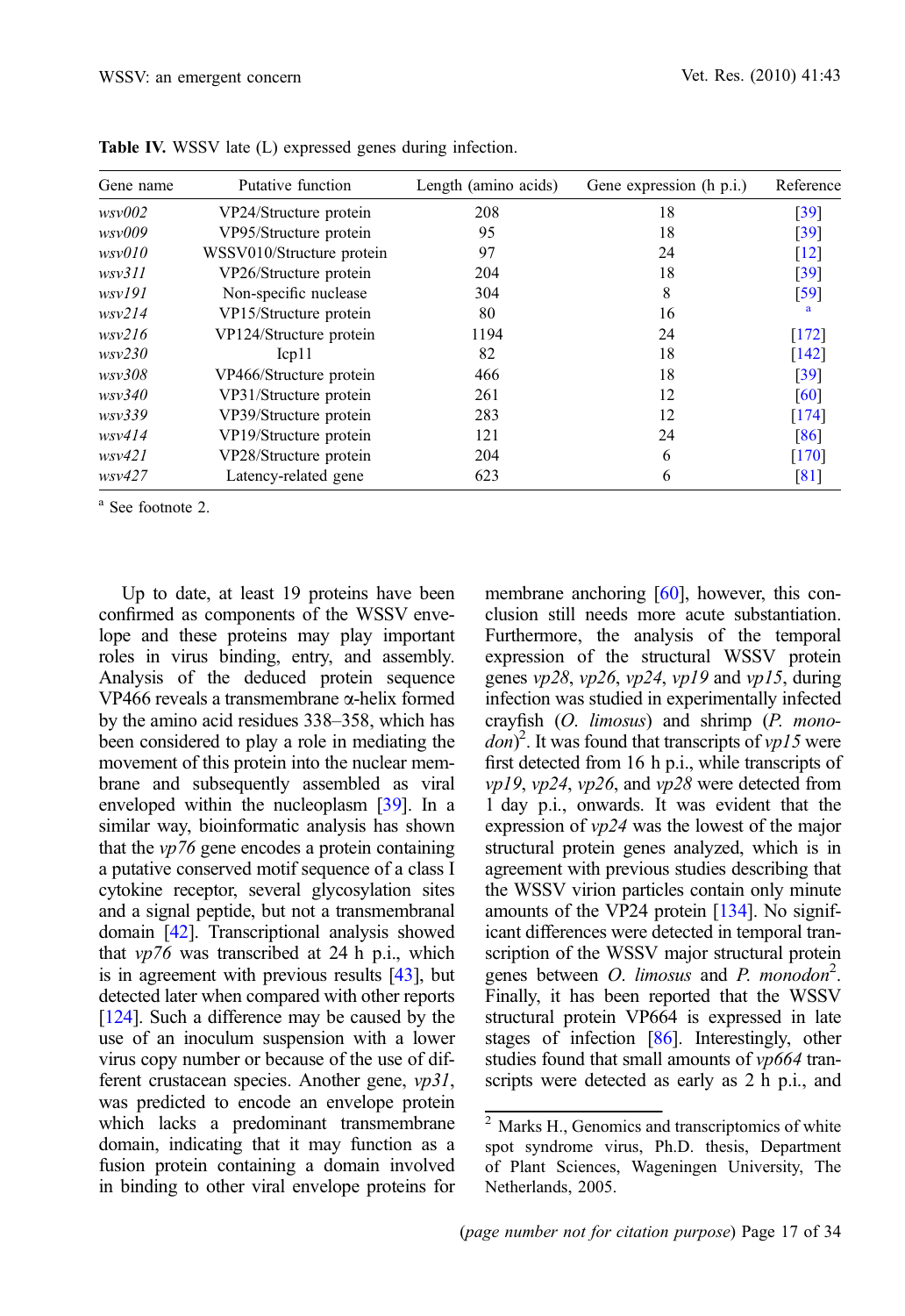that the expression level remained constant until 8 h p.i., and subsequently, the amount of vp664 transcript increased significantly from 12 h p.i., until the end of the study, for this reason it is considered as a late expressed gene [[56\]](#page-28-0).

Nucleases are among some of the most interesting late genes identified in the WSSV genome. Analysis of the WSSV genome revealed the presence of a 936 nt ORF (wsv191) with high homology to prokaryotic and eukaryotic endonucleases. Bioinformatic analysis of the putative protein encoded by this ORF (311 aa) suggested that it must include a nonspecific endonuclease motif. Besides, the protein contains most of the structurally and functionally significant amino acid residues identified in nucleases from several organisms [[152](#page-33-0)]. Functional characterization of the 5'-flanking region of the non-specific nuclease gene revealed that the TIS is located at 19 nt downstream of a typical TATA box, while analysis of the  $3'$ -end sequence identified a poly $(A)$ tail located at 17 nt downstream of a typical polyadenilation signal (AATAAA). Recombinant WSSV nuclease protein (termed rWSSV-NSN) was capable to hydrolyze both DNA and RNA, indicating that wsv191 is a genuine non-specific nuclease gene [\[59](#page-28-0)].

Finally, in addition to the major structural proteins, the protein profile of WSSV particles shows a range of about 40 minor proteins, most of which are supposed to be expressed during the late phase of infection. More recent work has shown that 18 of the 40 WSSV putative late genes analysed contain a consensus TATA box within 300 nt of the translational start codon, which may suggest that WSSV also exploits the cellular RNA polymerase II system, at least for some part of its late mRNA synthesis [[86](#page-30-0)]. Besides, amongst the 8 major structural virion protein genes that are expressed in the late phase of viral infection and most likely are co-regulated to secure correct assembly of the virion, only vp15 contains a consensus TATA box at a functional distance of the TIS. Alignment of the  $5'$  ends of the 8 major structural protein genes identified a novel consensus TIS, ATNAC, located 20–25 nt downstream of an A/T rich region. Bioinformatic analysis of these elements suggests that both components might be late promoter elements. This resembles a process used by baculoviruses to transcribe its genes during the late stages of replication, which is based on the usage of a DNAdirected RNA polymerase that binds to compact late viral gene promoter elements with different characteristics from E genes and cellular promoters [\[93](#page-30-0)]. However, contrasting with baculoviruses, the WSSV genes required to take full advantage of this process, such as a RNA polymerase or late transcription factors, have not been identified yet on the WSSV genome. These genes could have diverged greatly from known homologue sequences to be found in the basis of its amino acid homology  $[86]$  $[86]$ .

# 5.2. Latency-related genes

Despite its high prevalence in natural populations, viral strategies for persistence have not received much attention. Persistence has been defined as the state in which a virus maintains its capacity for either continued or episodic reproduction in an individual host, subsequent to an initial period of productive infection and occurrence of an antiviral host response. This definition also includes the condition known as latency in which virus reproduction can be partially or completely suppressed for prolonged periods, but the capacity for reactivation is maintained. Recently, specific-pathogen free (SPF) shrimp, selectively bred for six generations in a controlled environment, and analyzed with a standard commercial test for the absence of WSSV, were developed and commercialized. Some of these organisms, however, displayed a number of symptoms resembling those of WSSV infection, which could be caused by the reactivation of latent WSSV infection triggered by environmental stress. Thus, by using a DNA microarray analysis, exceptionally high signal intensities from some elements on the array (ORF 151, 366 and 427) were detected, indicating that these shrimp had been carriers of the virus and were actively expressing viral genes. The analysis of the deduced protein structure of each of the WSSV gene sequences revealed some putative motifs that may contribute to modulating host and/or viral transcription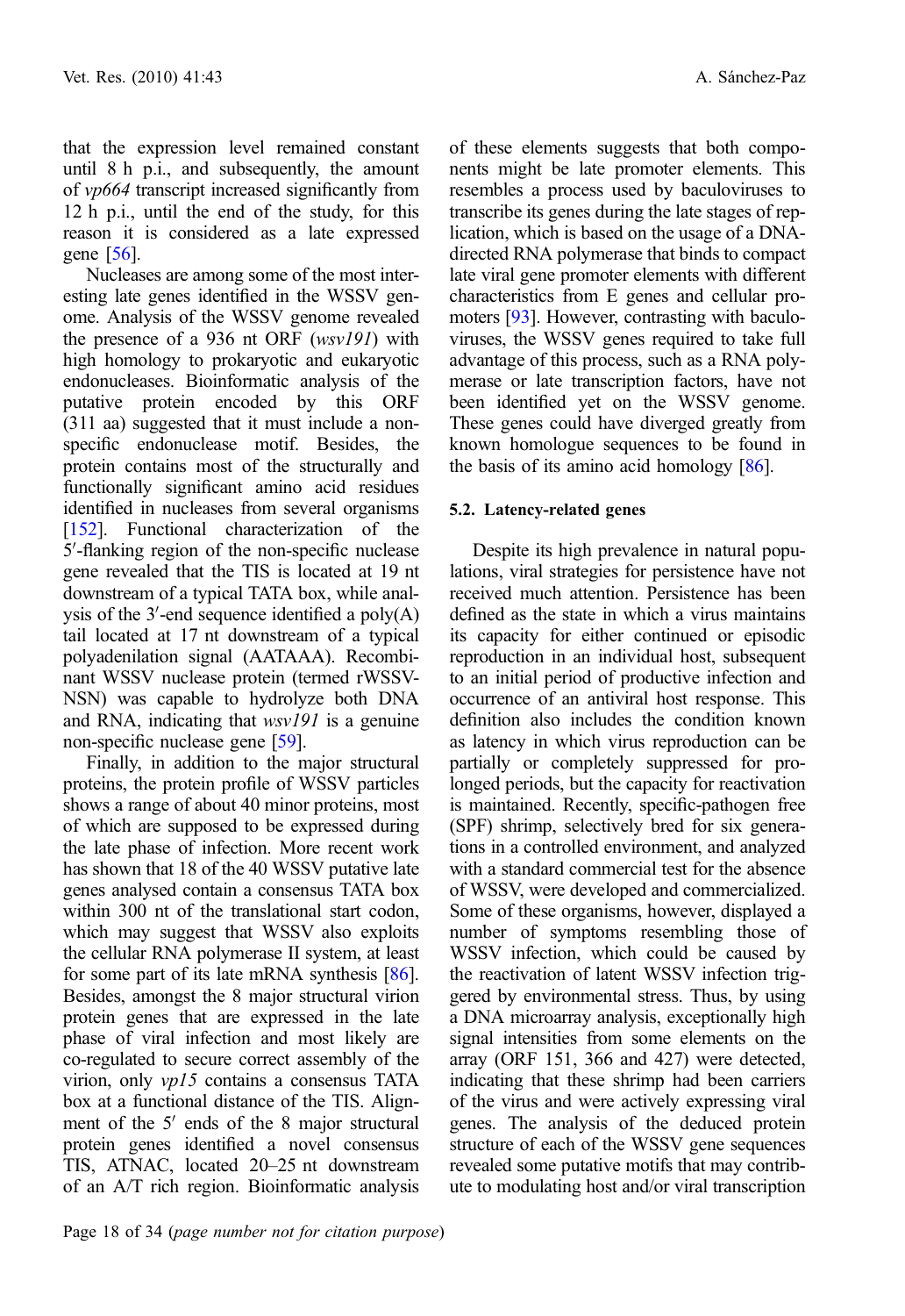via protein-DNA interaction, including a Myctype helix-loop-helix dimerization domain signature, a leucine zipper motif, an EF hand Ca<sup>2</sup>-binding domain, a homeobox domain, and Nt-DnaJ domain signature, among the three genes [[51](#page-28-0)]. It is now accepted that virus latency depends on interactions between several factors including the host's immune system, viral gene regulation, and cell factors, and that several genes are recognized to participate in the process. Further characterization of ORF89 showed that it is transcribed into an unspliced mRNA of 4436 nt, which encodes a nuclear protein of 1437 aa, including a NLS situated near the center of the polypeptide, among the amino acids  $678$ KMKRKR $683$ , responsible for locating the protein in the cell nucleus. Cotransfection assays demonstrated that ORF89 protein repressed its own promoter as well as those of the PK and TMK genes of WSSV, which may suggest that ORF89 contributes to establishing viral latency by repressing PK and TMK, but this still needs to be demonstrated [\[115](#page-31-0)]. More recently, interactions between the ORF427 protein and a novel shrimp serine/threonine protein phosphatase (PP) were found  $[80]$ , suggesting that shrimp PP may be involved in the latent-lytic life cycle of WSSV through interacting with ORF427. Similar results have been reported in other studies in which transcripts of the WSSV ORF403 were detected in SPF shrimp, indicating that this gene may also be involved in virus latency [\[38\]](#page-28-0). In addition, it was found that the WSSV403 protein is able to interact with a shrimp PP, which has previously been reported to interact with WSSV427, but the relation, if any, between WSSV403, WSSV407 and shrimp PP is not yet understood.

# 5.3. Anti-apoptosis genes

There is still scarce information concerning the mechanisms of shrimp involved in response to viral pathogens. However, it has been reported that WSSV may force shrimp cells into a state of apoptosis, since some signs of apoptosis have been identified [\[106,](#page-30-0) [155\]](#page-33-0). This process of cellular self-destruction can serve to eliminate cells that might prove harmful to the

organism. However, viruses have selectively fixed strategies to evade such immune control. At present, the factors that can trigger apoptosis are currently unknown, although an anti-apoptosis protein (ORF390) was recently identified in WSSV [[149](#page-32-0)]. Two separate series of experiments were carried out: in the first experiment a primary shrimp cell culture of lymphoid organs infected with WSSV was treated with actinomycin D. Actinomycin blocks protein cell synthesis, and induces apoptosis in many kinds of cells. Thus, cells infected with WSSV did not show obvious characteristics of apoptosis, while those only treated with actinomycin reduced their number and its DNA was degraded into a ladder-like pattern typical of apoptotic cells. In the second set of experiments, an insect cell line was infected with  $AcMNPV\Delta35k/pol+$  (an inhibitor of proteases involved in apoptosis). The insect cells were co-transfected with a recombinant plasmid containing ORF390. Thus, the transfected cells prevented some characteristic morphological changes occurring in nuclei during apoptosis. Furthermore, it was suggested that ORF390 may block apoptosis directly by a mechanism that does not require any other virus-encoded apoptosis regulator during WSSV infection [\[149](#page-32-0)]. The latest findings indicate that ORF390, which contains a predicted caspase-3 cleavage site among the amino acids  $^{269}$ DEVDG<sup>273</sup>, is cleaved by a novel shrimp caspase, and subsequently the cleaved protein fragment directly binds to the caspase, thus blocking its apoptotic activity  $[57]$  $[57]$  $[57]$ . In this way, apoptosis inhibition by ORF390, may create a suitable environment for the virus, driving to a competitive advantage against the host for replication components. Furthermore, it has been reported that the cumulative mortality of low-dose WSSV-challenged organisms, injected with dsRNA directed against the cap-3 gene was significantly reduced, supporting the hypothesis that apoptosis affects shrimp negatively by increasing mortality after viral challenge [[101](#page-30-0)].

Gene  $wsv249$  encodes a protein (WSV249) containing a predicted RING-H2 domain [[58\]](#page-28-0). RING finger domains are the largest class of E3 ubiquitin ligases that are involved in cell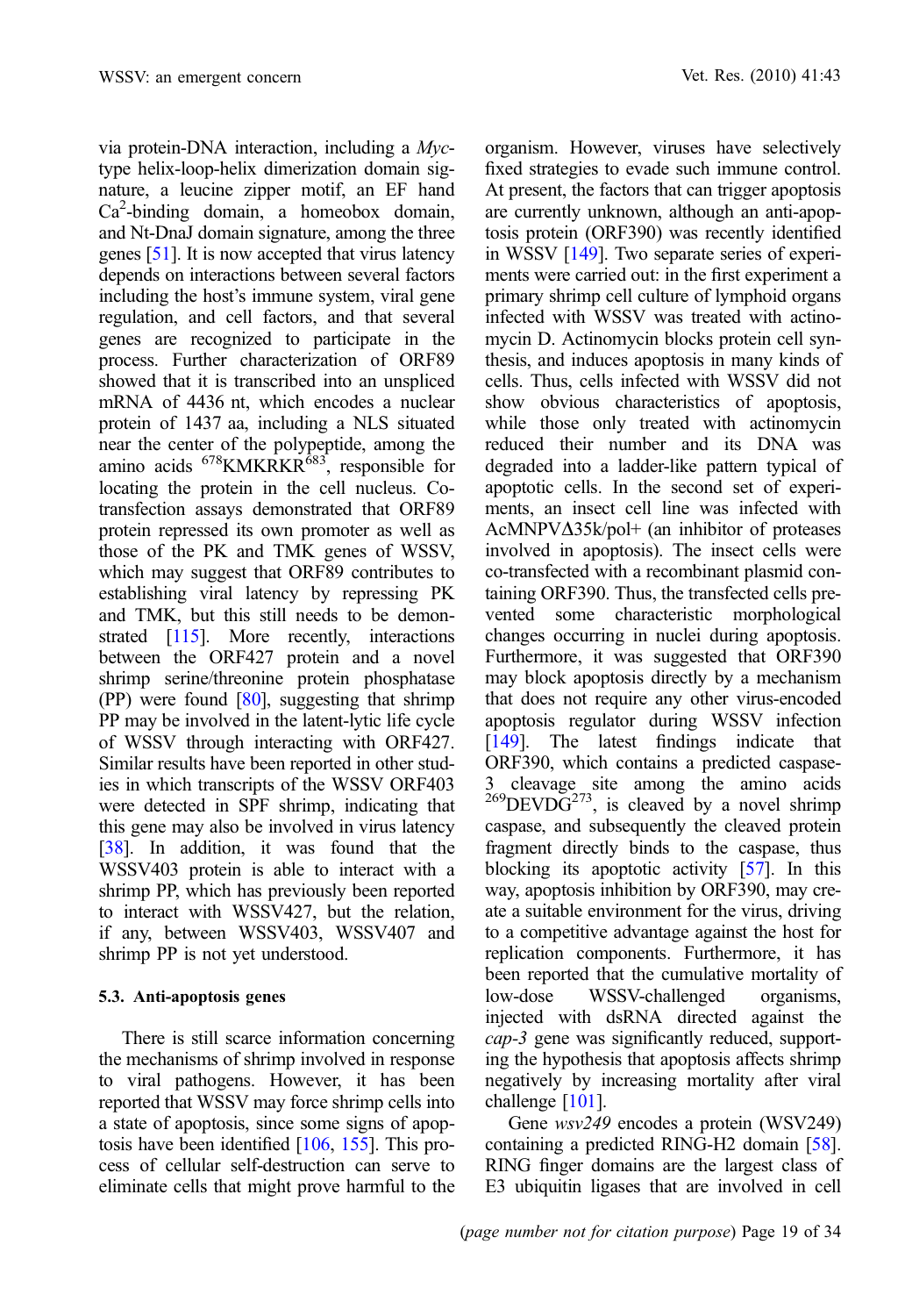cycle control, apoptosis and viral replication control. Biochemical analysis showed that WSV249 physically interacts with a shrimp ubiquitin E2 enzyme, PvUbc, acting as ubiquitin E3 ligase to mediate the in vitro ubiquitination through its RING-H2 motif in the presence of ubiquitin E1 and PvUbc [[150](#page-32-0)]. Three other WSSV proteins have been predicted to contain RING-H2-domains: WSV199, WSV222 and WSV403. Since WSSV infection may result in apoptosis in shrimp cells, it is now clear that upon interaction with WSV222, a shrimp protein that induces apoptosis (TSL, tumor suppressor-like) is ubiquinated and subsequently degraded via the 26S proteasome. Thus, WSV222 is strategically used by WSSV to inhibit apoptosis, thus ensuring its replication and survival [\[37\]](#page-28-0).

# 5.4. icp11: the most highly expressed gene of WSSV

It seems obvious that viral fitness (a parameter defining the ability to produce infectious progeny) is determined by the expression of genes encoding proteins involved in fundamental processes, such as virus structure, virus replication, or evasion of host immune defense mechanisms, which may ensure viral survival in a hostile environment. Thus, high expression levels of a viral gene/protein may in part reflect its functional and adaptive significance.

Recently, it was found that the WSSV gene  $icp11$  (also identified as  $vp9$ ) is the most highly expressed viral gene at both transcriptional and translational levels (it was 3.5-fold more highly expressed than the major envelope protein gene vp28). Its encoded protein, ICP11, is a nonstructural protein localised in both cytoplas-mic and nuclear compartments [\[142\]](#page-32-0), and contains a fold and a negative charge comparable with those recognised in dsDNA, suggesting that it may function by mimicking the DNA shape and chemical character [[143](#page-32-0)]. Furthermore, it was found that ICP11 binds directly to the DNA binding site of nucleosome-forming histones (H3 and H2A.x), interfering, thus, with critical functions of DNA damage repair, and nucleosome assembly, which has been reported as a mechanism to manipulate cellular

Page 20 of 34 (page number not for citation purpose)

chromatin to ensure viral genome survival and propagation.

# 6. VIRULENCE

It is not an easy task to define virulence; however, as defined by evolutionary biologists, it is the reduction in host fitness attributable to a pathogenic infection [\[4](#page-26-0)]. Thus, several similarities have been found among several WSSV isolates, including morphology and proteomes. Similarly, preliminary studies indicated minor differences in virulence between WSSV isolates, although direct comparisons were not made [\[53\]](#page-28-0). Further studies compared the virulence of six geographic isolates of WSSV (WSSV-Cn, WSSV-In, WSSV-Th, WSSV-Texas, WSSV-South Carolina and from infected crayfish maintained at the USA National Zoo) in two different Penaeid species (P. vannamei postlarvae, and F. duorarum, juveniles) inoculated orally. All six WSSV isolates caused severe mortalities (100%) after challenge in P. vannamei postlarvae, with the WSSV-Tx isolate which caused mortalities more rapidly, while the crayfish isolate caused slower mortalities. In contrast, mortalities caused by WSSV-Tx in juveniles of *F. duorarum* reached 60%, while mortalities with the crayfish isolate reached only 35% [\[148\]](#page-32-0). Furthermore, a comparative study between the isolate containing the largest genome identified at present, WSSV-Th-96-II (considered as the common ancestor of all WSSV isolates described to date) and WSSV-Th, the smallest genome identified so far, was carried out. The median lethal time  $(LT_{50})$  upon exposure of *P. monodon*, via intramuscular injection, to the WSSV-Th-96-II inocula was significantly longer (14 days) when compared with that observed after exposure to WSSV-Th (3.5 days). When both isolates were mixed in equal amounts and serially passaged in shrimp, WSSV-Th outcompeted WSSV-Th-96-II within four passages. In fact, only the genotype of WSSV-Th was detected in the DNA isolated after passage 5, which suggested the presence of a single isolate, WSSV-Th, and not isolate WSSV-Th-96-II or a recombinant form of WSSV genotype consisting of a mosaic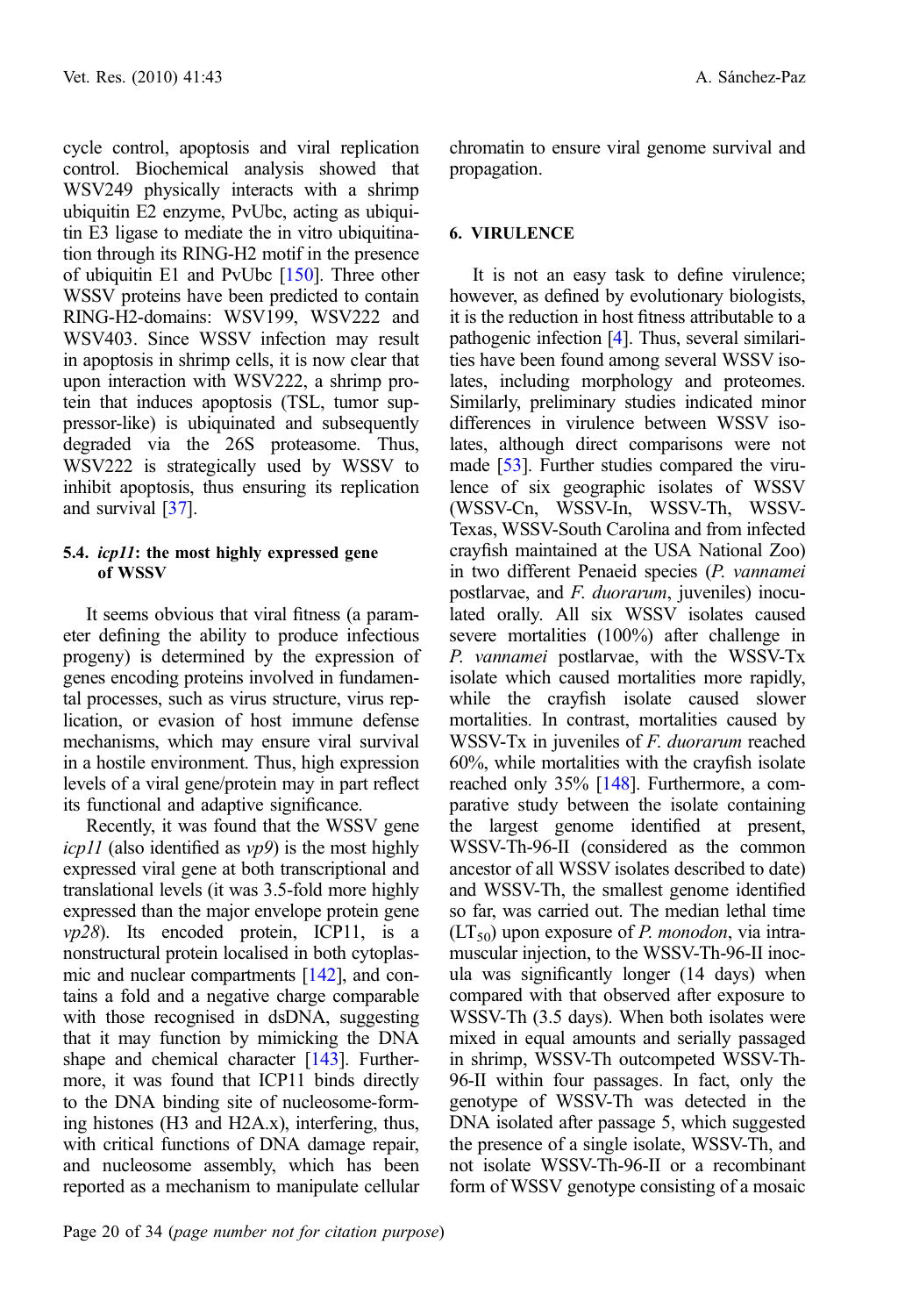of WSSV-Th and WSSV-Th-96-II. These data suggest a higher virulence of WSSV-Th compared to WSSV-Th-96-II, a competitive fitness depending on the size of the genome. Thus, a smaller genome may give an increase in viral

# 7. TISSUE TROPISM

fitness by faster replication [\[84\]](#page-29-0).

The success of any viral infection (successful replication) is mainly determined by the interaction between the viral attachment proteins (VAP) and the host's specific cellular receptors. As previously mentioned, WSSV can infect a wide range of crustacean and non-crustacean hosts, suggesting that WSSV has a VAP (several proteins contain a cell attachment signature) that can bind to common targets on different cells in a variety of hosts [\[66\]](#page-29-0). Until today, it has been widely accepted that after infection, WSSV can replicate in all the vital organs of Penaeid shrimp [\[121\]](#page-31-0). However, tissue or cell tropism results from highly specific interactions between a virus and the cell type it infects, which implies that viruses are not capable of infecting all types of cells indiscriminately. More recently, it was reported that WSSV infects mainly cells in tissues of ectoder-mal and mesodermal origins [\[156\]](#page-33-0), while tissues of endodermal origin are refractory to WSSV infection [\[148\]](#page-32-0). However, orally WSSV-infected shrimp showed that once the virus has crossed the basal membrane of the digestive tract, virions are present, at different stages of morphogenesis, in the nucleus of circulating hemocytes, suggesting that viral replication must be occurring in this type of cells. Thus, hemocytes carrying virions are dispersed in the hemocoel through hemolymph circulation and are rapidly distributed in different tis-sues [[21](#page-27-0)]. Since shrimp, as all Arthropods, possess an open circulatory system it is not surprising that the hemocytes are also found in other tissues, which may explain why WSSV has been detected in several tissues. Furthermore, a significant decline in the number of circulating hemocytes, or an increase in the number of apoptotic hemocytes after WSSV infection has been reported [[111](#page-31-0)]. This may be caused by infection of the hemocytes or by an apoptotic event in the WSSV infected hematopoetic tissue. Among the different types of hemocytes found in shrimp, semigranular cells (SGC), which comprise  $\sim$  58% of the hemocytes, were more vulnerable to be infected by WSSV than granular cells (prevalence of 22% and 5%, respectively). An interesting observation was that granular cells from non-infected crayfish exhibited melanisation when incubated in L-15 medium, while no melanisation was observed in granular cells from infected organisms, which may suggest that WSSV is capable of inhibiting the prophenoloxidase system upstream of phenoloxidase (which may play a role against WSSV), or that this virus somehow consumes the substrate of the enzyme so that no activity is detected [\[47](#page-28-0)]. Finally, it seems feasible that WSSV infect specific cell types in hematopoietic tissue, of which semigranular cells seem more prone to be infected.

# 8. STRATEGIES FOR THE CONTROL OF WSSV

Due to the impact that WSSV has caused to shrimp cultures all over the world, several approaches have been used for the management of the disease. A brief summary of the state-ofthe-art of the main strategies followed to control WSSV infection will be given. However, it is worth noting that at present there is no treatment available to interfere with the unrestrained occurrence and spread of the disease, while rigorous sanitation practices on shrimp farms have produced relatively good results.

# 8.1. Shrimp antiWSSV immune response

Crustaceans lack a true adaptive immune system and rely on innate immune response to recognize and destroy non-self materia. Hemocytes are an important part of the defense system employed by Crustaceans against pathogens, since they initiate coagulation, a mechanism that prevents dissemination of invading microorganisms around the body. The antiviral activity of hemocyanin as an important innate immune response against WSSV has been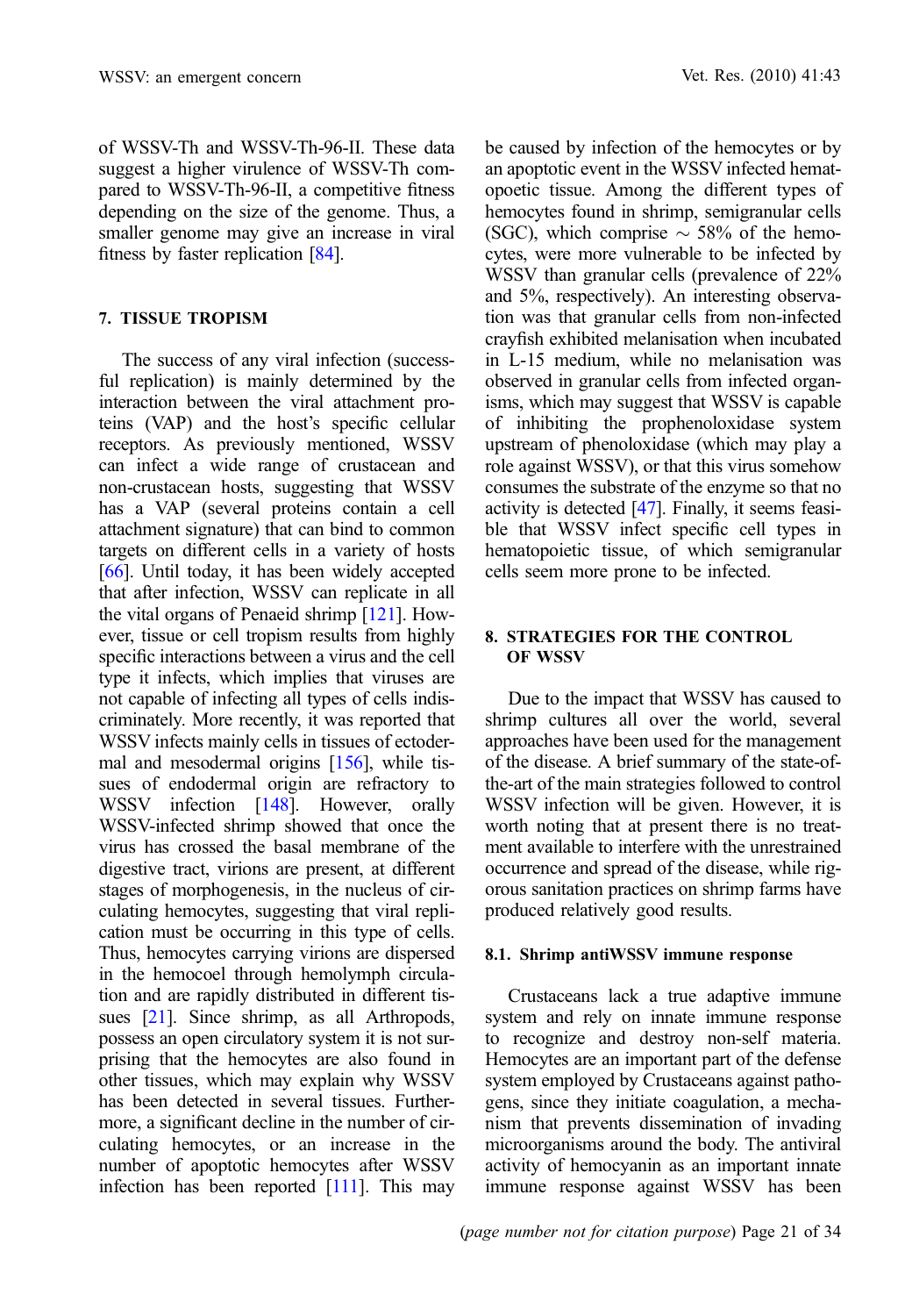previously reported, since it is capable to delay WSSV infection, inhibiting viral replication. In fact, a hemocyanin subunit (PiHcL) seems to be more sensitive to WSSV infection, than other subunits, since transcripts of this gene in WSSV-infected organisms were significantly higher than those of other subunits. However, the precise mechanism of action of hemocyanin remains to be determined [[55](#page-28-0)].

Other mechanisms have been proposed to participate in shrimp defense functions against WSSV. Thus, it was suggested that an antiviral gene (PmAV) from P. monodon encodes a protein with a C-type lectin-like domain (CTDL). The recombinant protein inhibited virus induced cytopathic effects in cultured fish cells, but it was not mediated via agglutination, which may suggest that PmAV does not encode a lectin. Furthermore, it was found that  $PmAV$ mRNA was up-regulated in virus-resistant shrimp, indicating that this gene is inducible providing a mechanism to assure a precise control of its expression according to the circumstances [[82](#page-29-0)].

Similarly, another shrimp gene was found to be highly homologous with Ras-related nuclear proteins (Ran), which are capable of regulating multiple processes related to structure assembly, suggesting that the shrimp Ran protein may participate in the regulation of the host defense against virus and other microorganisms [[92](#page-30-0)]. It was also proposed that this gene may be involved in the antiviral response of artificially infected shrimp as it was up-regulated at 4 h p.i. [\[33](#page-27-0)].

Furthermore, it was found that the protein PmRab7from P. monodon interacts directly with the major WSSV envelope protein VP28. In vivo neutralization assays showed that the cumulative mortality of shrimp injected with WSSV plus PmRab7 was significantly lower (15%) when compared with that of organisms challenged only with WSSV (95%) [[118\]](#page-31-0). It was subsequently found that a Rab GTPase gene was up-regulated in virus-resistant shrimp [[160](#page-33-0)]. Thus, it was proposed that the protein encoded by this gene is capable of detecting virus by forming a protein complex between Rab GTPase, actin, tropomyosin, and the WSSV envelope protein VP466, and then the Rab GTPase triggers the shrimp antiviral hemocytic phagocytosis [\[161](#page-33-0)].

Recently, a focal adhesion kinase (FAK), a cytoplasmic protein-tyrosine kinase involved in integrin-mediated signal transduction that can be activated upon adhesion of cells to the extracellular matrix such as fibronectin, was reported in the shrimp P. japonicus (MjFAK). In early stages of WSSV experimentally infected organisms, the amount of MjFAK protein increases significantly, which may imply that the virus is capable of using the interaction between viral RGD-containing proteins and surface integrin, leading to the MjFAK/phosphorylation up regulation, which in turn facilitates the entry of virus and the delivery of its genome into the host nucleus. From a host perspective, cell adhesion in invertebrates is essential to the cellular immune responses of encapsulation and nodule formation. Thus, during a WSSV infection, especially in the early stage, the MjFAK expression/phosphorylation increases to promote cell adhesion. In order to thwart this negative consequence, virus downregulates MjFAK expression, which significantly reduces its hemocyte adhesion activity. This means that WSSV accomplishes its infection by activating MjFAK; while the host simultaneously produces a protective effect against viral infection by increasing cell adhesion. These results suggest that MjFAK may integrate signals from virus pathogen stimuli into different cellular outcomes via distinct downstream pathway [\[168\]](#page-33-0). However, the mechanism of MjFAK activation and cell adhesion enhancement is still unclear.

# 8.2. Environmental control of WSSV

As it often happens in aquaculture, the information generated by different sources may at times be contradictory and confusing. Thus, during a WSSV epizootic event occurring in China in 1998, mass mortalities were attributed to elevated water temperature. On the contary, shrimp farmers observed a significant increase in the severity of WSSV due to low water temperatures. A general observation is that serious WSSV epizootics are less probable to occur during warm periods, and it has been proposed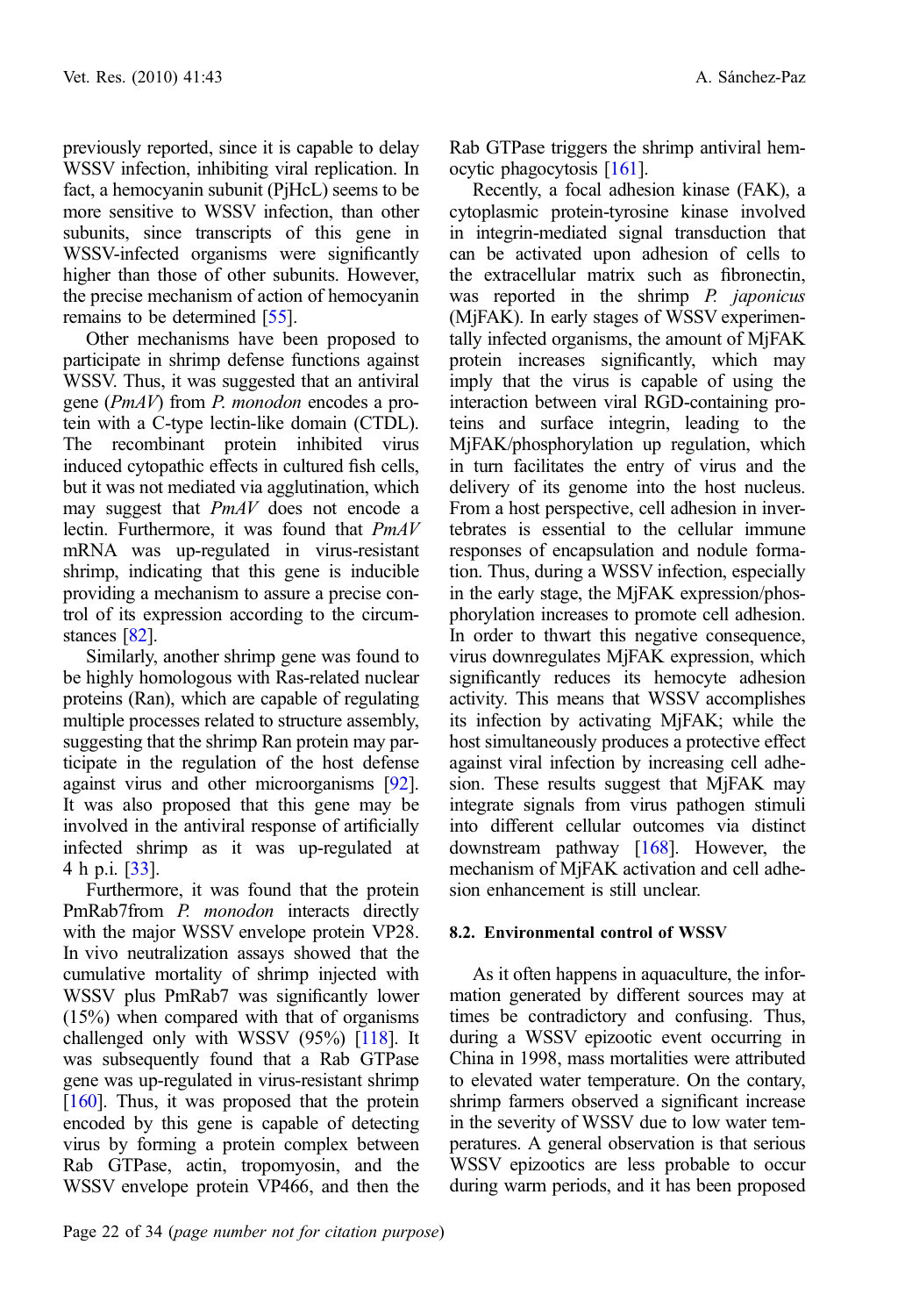that management practices that increase pond temperature may offer an interesting opportunity to manage this disease [\[138\]](#page-32-0). In addition, it has been reported that low temperatures may help shrimp to gain protection against WSSV, probably by reducing viral replication [\[30\]](#page-27-0). Thus, no mortality was observed in the freshwater crayfish P. leniusculus experimentally infected with WSSV at 4 and 12  $\degree$ C, while those organisms at higher temperature  $(22 \degree C)$ reached 100% mortalities at 12 days p.i. Interestingly, WSSV-infected organisms were kept at  $22^{\circ}$ C during 5 days, and then held at 22, 16 and 12 °C. The mortality of WSSV-infected crayfish at 22  $\degree$ C was up to 100% within 3 days, while WSSV-infected organisms at 16 and 12 °C reached 100% mortalities within 20 and 35 days, respectively, after transfer from 22  $\degree$ C. These results suggest that WSSV may enter the target cells and replicate at high temperatures, while low temperatures may decrease this effect, probably because the virus only attaches to the cell surface without replication [\[46\]](#page-28-0).

Finally, an increase in water temperature from 27 to 33  $\degree$ C showed two opposite effects in WSSV-infected shrimp (P. vannamei) depending on the stage of infection. In an acute stage of infection, the increase in water temperature significantly decreased mortality, probably by inhibiting virus replication. However, in a chronic stage of infection, the increment of water temperature caused a rapid progression of disease and mortality in WSSV-infected shrimp  $[96]$ .

Despite the still scarce existing information, it is hardly expected that WSSV could be controlled just by changes in the pond temperature. However, such temperature changes may give some time to the shrimp farmer to manage an emergency harvest.

# 8.3. Pre-exposure to shrimp pathogens

It is widely accepted that viruses are capable of inhibiting both cellular macromolecular synthesis and the replication of co-infecting heterologous or homologous viruses, a phenomenon termed as viral interference. Inhibition of replication may be caused by several

mechanisms, which include the blockage of virus entry by down-regulating viral receptors, the competition between viruses for a common receptor, the inhibition of the host's cell functions required by the co-infecting virus, or by the blockage of virus transcription. In crustaceans, it is also possible that viruses may block replication of a second virus by activation of an innate immune response, by which anti-viral factors may be released into hemolymph [\[3](#page-26-0)].

Thus, some studies have indicated the protection against WSSV conferred by a preinfection with the infectious hypodermal and hematopoietic necrosis virus (IHHNV) in P. stylirostris and P. vannamei [\[3](#page-26-0), [87](#page-30-0)]. Accordingly, mortalities of IHHNV pre-infected shrimp, after oral exposure to WSSV-infected tissues, were significantly diminished or delayed. A common denominator of these studies was that the surviving shrimp showed higher IHHNV loads when compared to the WSSV load. However, the molecular and cellular mechanisms underlying the interference process remain to be elucidated.

It has been traditionally accepted that the use of probiotics may help to enhance shrimp health by preventing colonization of pathogens and inducing responses of the immune system. Another proposed alternative to enhance the shrimp immune system is the usage of  $\beta$ -1,3/ 1,6-glucans. Thus, postlarval and juveniles of P. monodon were fed with experimental diets containing  $\beta$ -1,3-glucan, and challenged with WSSV. None of the control organisms (fed with experimental diets without  $\beta$ -1,3-glucan) survived beyond 4 days, while the organisms fed with glucan significantly increased its survival rates up to 120 days  $[8]$ . Thus, the results of this investigation do not demonstrate a conclusive link between probiotics/immune enhancers and resistance of shrimp against WSSV infection.

# 8.4. Herbal treatments against WSSV

Control of viral infections can be achieved by prophylactic (protective) or therapeutic measures. In this context, there is a growing interest in natural products capable of stimulating the immune system to prevent viral infections.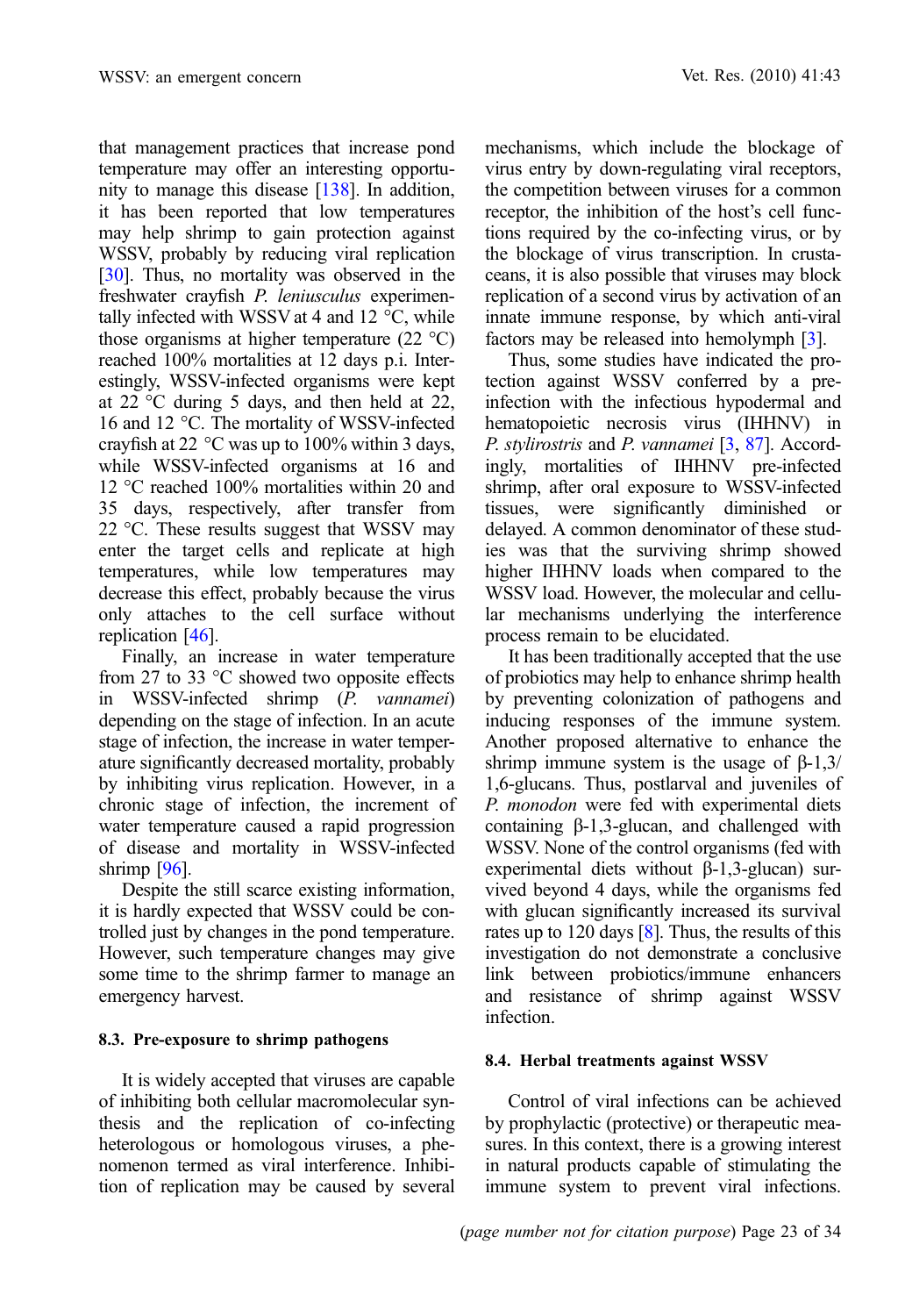Many traditional medicinal plants have been reported to have strong antiviral activity and some of them have already been used to treat virus infected animals (including shrimp).

Nevertheless, few attempts using plant extracts to confer protection to shrimp against WSSV infection have been published. In a recent study, methanol extracts of five Indian plants (Cynodon dactylon, Aegle marmelos, Tinospora cordifolia, Picrorhiza kurooa and Eclipta alba) were equally incorporated into experimental shrimp feed, and subsequently used to experimentally feed (injected) WSSVinfected shrimp. After 20 days, the survival of organisms provided with the diets containing the plant extracts showed significantly higher survival than those organisms supplied with diets devoid of the extract [\[19](#page-27-0)]. In a screening study on antiviral activity against WSSV, 20 Indian medicinal plants were tested, of which five plant extracts (A. marmelos, C. dactylon, Lantana camara, Momordica charantia and Phyllanthus amarus) showed antiviral activity. The aqueous extract of C. *dactylon* showed the strongest activity against WSSV since no mortality was observed until the end of the experiment at the 30th day p.i. [\[1](#page-26-0)]. Finally, the antiviral activity of the Indian plant Pongamia pinnata against WSSV was reported and survival rates of up to 80% were reached after 15 days p.i., while control shrimp showed a 0% survival after 6 days p.i. Furthermore, three major chromatographic fractions were obtained from ethanolic extracts of P. pinnata leaves. Such fractions were incorporated into a complete formulated feed and experimentally WSSV challenged shrimp were fed with these meals and the second fraction showed up to 50% survival of WSSV-infected shrimp compared to fractions 1 and 3. Spectral analysis of fraction 2 identified the antiviral compound as bis(2-methylheptyl)phthalate [\[100](#page-30-0)]. This compound has been identified in other plants, but it has not been previously reported as an antiviral agent.

It is worth pointing out that a common denominator of the above-mentioned control strategies is that they all require a wider scientific validation, since conclusive experimental evidence of its functionality to protect the shrimp against WSSV, still needs to be obtained. In addition, these strategies still remain to be validated as efficient, cost-effective and practical in production systems, since their application still seems premature due to the lack of understanding of the molecular mechanism of inhibition of WSSV replication.

# 8.5. Vaccination trials to protect shrimp against WSSV

The scientific literature concerning the immune system of crustaceans is abundant. It is widely accepted that crustaceans, as most invertebrates, lack a true adaptive immune response system and its defense against pathogens relies on various innate immune mechanisms, including both cellular and humoral responses. Thus, the development of a vaccine against WSSV, or other shrimp pathogens, has been severely impeded by such lack of memory-type immunity and by the lack of a comprehensive knowledge about the etiology of the disease. However, the presence of a quasiimmune response against WSSV was detected in the shrimp P. japonicus. Survivors of a WSSV outbreak were re-challenged after 4 months of the devastating event. A relative survival of 94% was reached on the WSSV survivors, which suggests that the resistance of organisms previously infected with WSSV was due to the enhancement of an immune-like system (quasi-immune response) [[137](#page-32-0)]. Further studies implied that the resistance developed by surviving organisms against WSSV is due to an unknown WSSV neutralizing factor component of the shrimp plasma [[159](#page-33-0)], suggesting that some adaptive immune response could exist in shrimp. However, the nature of such factors remains to be investigated.

More recently, several studies have begun to use recombinant WSSV envelope proteins to induce resistance in shrimp. P. japonicus vaccinated by injection with rVP26 once showed significantly higher resistance to WSSV, while organisms vaccinated twice with rVP28 at a 20 day interval, showed reduced mortalities to 4% [[89](#page-30-0)]. The protective response was effective at 10 days post-vaccination (d p.v.), but not 30 d p.v., which suggests that mechanisms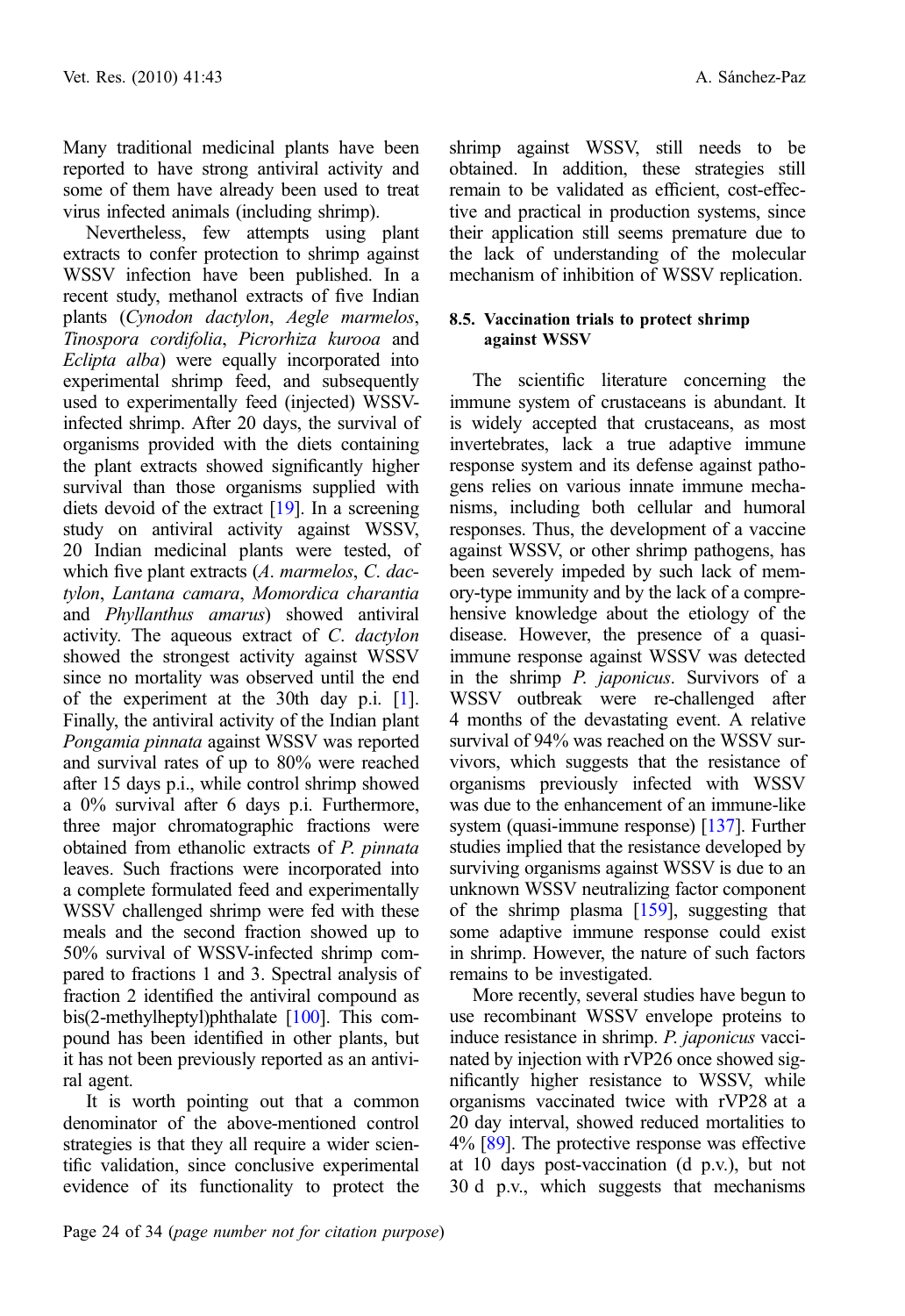involved in this response may be different than those observed when organisms survive after exposure to infective WSSV. Similarly, lower cumulative mortalities were observed in P. monodon by oral or intramuscular vaccination with rVP28, rVP19 [[154](#page-33-0)], and rVP292 [\[136\]](#page-32-0).

Some of the results obtained in the above mentioned studies suggest the existence of an adaptive secondary immune response in invertebrates, homologous to that observed in vertebrates [\[159\]](#page-33-0). This topic has been deeply discussed, and it has been emphasized that the information of such phenomenological observations is still insufficient to support the case of adaptive immunity in invertebrates. Thus, such observations cannot be used in isolation and should not be used solely as the basis for radical claims contrary to well-established knowledge of innate immunity. They can, of course, be used to propose hypotheses that must be scientifically supported and exhaustively tested. Besides, it must be established if immune mechanisms found in invertebrates are homologous to those in vertebrates, since functional similarity in the immune system does not prove homology [[36](#page-27-0)].

Finally, oral vaccination of shrimp against WSSV seems to be a very promising control strategy. However, adequate laboratory and field studies must be done prior to the release of a potential WSSV vaccine, which would require several years of research, making such vaccines unlikely to be available for commercial use in the near future.

# 8.6. Nucleic acid-based vaccines as a novel approach against WSSV

Although the usage of nucleic acid-based vaccines may be considered a novel strategy to reduce viral infections, this technology was first explored in the early 1990s. Now, it is accepted that the transfer of DNA or RNA to somatic cells may contribute to influencing the immune system of the organism, and these new kinds of vaccines have already been applied to prevent a wide range of infectious and malignant diseases.

# 8.6.1. RNA-based vaccines

Double-stranded RNA (dsRNA) is a well documented elicitor of the host response to viral infection, as it can trigger several intracellular and extracellular antiviral responses that alter the program of a cell. In vertebrates, dsRNA is a potent inducer of the protective type 1 interferon (IFN), requiring at least a single molecule of dsRNA to induce IFN synthesis. In contrast, IFN-like genes or proteins have not been found in crustaceans or arthropods yet, and thus it has been predicted that invertebrates lack the ability to mount antiviral responses (other than RNAi) when challenged with dsRNA [[103](#page-30-0)].

Recent studies have reported that the injection of dsRNA in shrimp may induce a general antiviral response regardless of its sequence. Interestingly, there is evidence of significant reductions in cumulative mortalities in the shrimp P. vannamei previously injected with dsRNA transcribed from the gene for the duck  $(A. \text{ }\mathit{platvrhvnchos})$  Ig v heavy chain and experimentally infected with Taura Syndrome Virus (TSV) or WSSV [\[104\]](#page-30-0). Since this sequence has no similarity to any known shrimp gene or to the reported genomes of WSSV or TSV, it was suggested that such antiviral response may represent a more general mechanism against two unrelated viruses. Furthermore, WSSV-infected shrimp injected with dsRNA for VP19 showed a much higher pathogenspecific protection, when compared with those injected with randomly generated dsRNA, suggesting that shrimp can use pathogen-specific RNAi systems to generate targeted protection against viral diseases [[102](#page-30-0)]. Similar results have been observed by intramuscular injection of dsRNA corresponding to VP28 and VP281 in P. chinensis, indicating that dsRNA-mediated protection is a common feature across shrimp species [[52\]](#page-28-0). Moreover, the injection of short interfering RNA (siRNA, 19 bp) failed to induce a similar response, which implies a minimum size requirement for extracellular dsRNA to engage antiviral mechanisms and gene silencing [[102](#page-30-0)].

Other studies suggest that the oral administration of bacterially expressed VP28dsRNA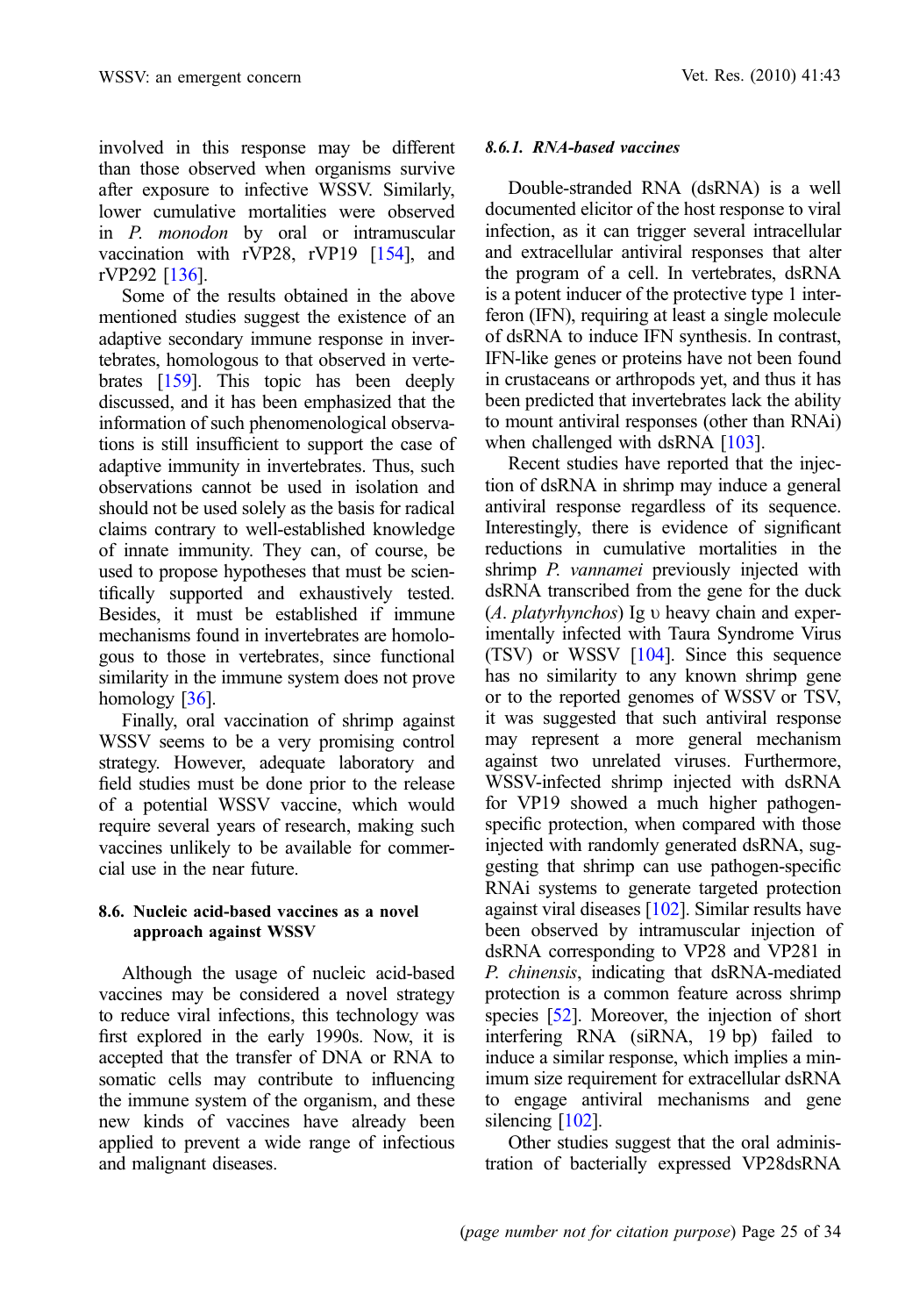could become a therapeutic agent against WSSV as dsRNA treated shrimp challenged with WSSV showed higher survival rates (68%) when compared to organisms vaccinated with feeds coated with inactivated bacteria containing an empty vector [\[114](#page-31-0)]. Thus, VP28dsRNA may act by silencing the expression of the  $wsv002$  gene, as a decline of its tran-scripts was detected [\[113](#page-31-0)].

Similarly, WSSV replication was inhibited when dsRNA of Rab7 (a WSSV-VP28 binding protein) was injected into shrimp before challenge with WSSV. The Rab7 dsRNA-mediated gene silencing occurred 48 h after injection, which reduced the VP28 mRNA levels and virus protein expression. Thus, Rab7 may function in the endosomal trafficking pathway, and its silencing prevents the viral trafficking neces-sary for replication [\[90\]](#page-30-0).

Finally, recent studies suggest that siRNA could suppress the gene expression and replication of WSSV. Thus, shrimp injected with VP15 or VP28 siRNAs, before a WSSV challenge, gave significantly lower mortality rates, but not different than those shrimp injected with green fluorescent protein (gfp) siRNA, which implyes that siRNA may induce a sequenceindependent antiviral response in shrimp [[151](#page-32-0)]. On the contrary, experimentally WSSV-infected shrimp *P. japonicus* injected with a specific 21 bp short interfering RNA (vp28-siRNA) targeting the vp28 gene of WSSV showed lower mortalities than control organisms. When treated with vp28-siRNA, the expression of vp28 gene and the replication of viral DNA were significantly delayed or inhibited, indicating a sequence-specific response [[164](#page-33-0)].

# 8.6.2. DNA-based vaccines

Vaccines are considered as one of the more effective methods to overcome viral infections. However, a number of viral diseases have not yet been eradicated by vaccines. An important impediment for a successful development of vaccines against such pathogenic agents is that they require a cellular immune response for protection, thus only those vaccines derived from attenuated organisms are capable of inducing an efficient response. However, the live use of

Page 26 of 34 (page number not for citation purpose)

a number of viruses is considered a safety risk. Besides, the protection conferred by vaccines to invertebrates has been found to yield short-term benefits. Alternatively, the potential of DNAbased vaccines against viral diseases in aquaculture has proven to be effective to reach a sustainable production.

Recent studies have reported the protection conferred (for up to 50 days) to experimentally WSSV-infected shrimp P. monodon injected with recombinant DNA plasmids encoding the envelope proteins VP28 or VP281, while the injection of DNA expressing the WSSV nucleocapsid proteins VP15 and VP35 did not elicit a protective response. Besides, it was found that shrimp vaccinated with recombinant DNA showed a longer protection effect (up to 50 d p.v.), whereas organisms vaccinated with the envelope protein VP28 were protected for a shorter period (14 d p.v.) [\[105](#page-30-0)]. Furthermore, those organisms vaccinated with recombinant DNA encoding VP28 showed enhanced levels of prophenoloxidase and superoxide dismutase, suggesting that these immunological parameters may contribute to confer resistance to shrimp against WSSV [\[99\]](#page-30-0).

Nucleic acid-based vaccines seem to be a very promising and valuable approach against WSSV in the short-term. However, an important step in the rational design of a vaccine is to understand the immune correlates of protection. Unfortunately, the field of invertebrate immunology is severely delayed when compared to that of vertebrates, although the mechanistic understanding of the invertebrate immune system is rapidly evolving. Even when some interesting results have been obtained by the use of this strategy, several questions remain unanswered in the understanding of the phenomenon. Such useful approximations are not a desirable scheme from a scientific point of view. Besides, several preclinical studies coupled with large-scaletrials still need to be performed to determine any possible risks of this approach.

# 9. CONCLUDING REMARKS

WSSV is a major causative agent that leads to high mortality rates in cultured shrimp.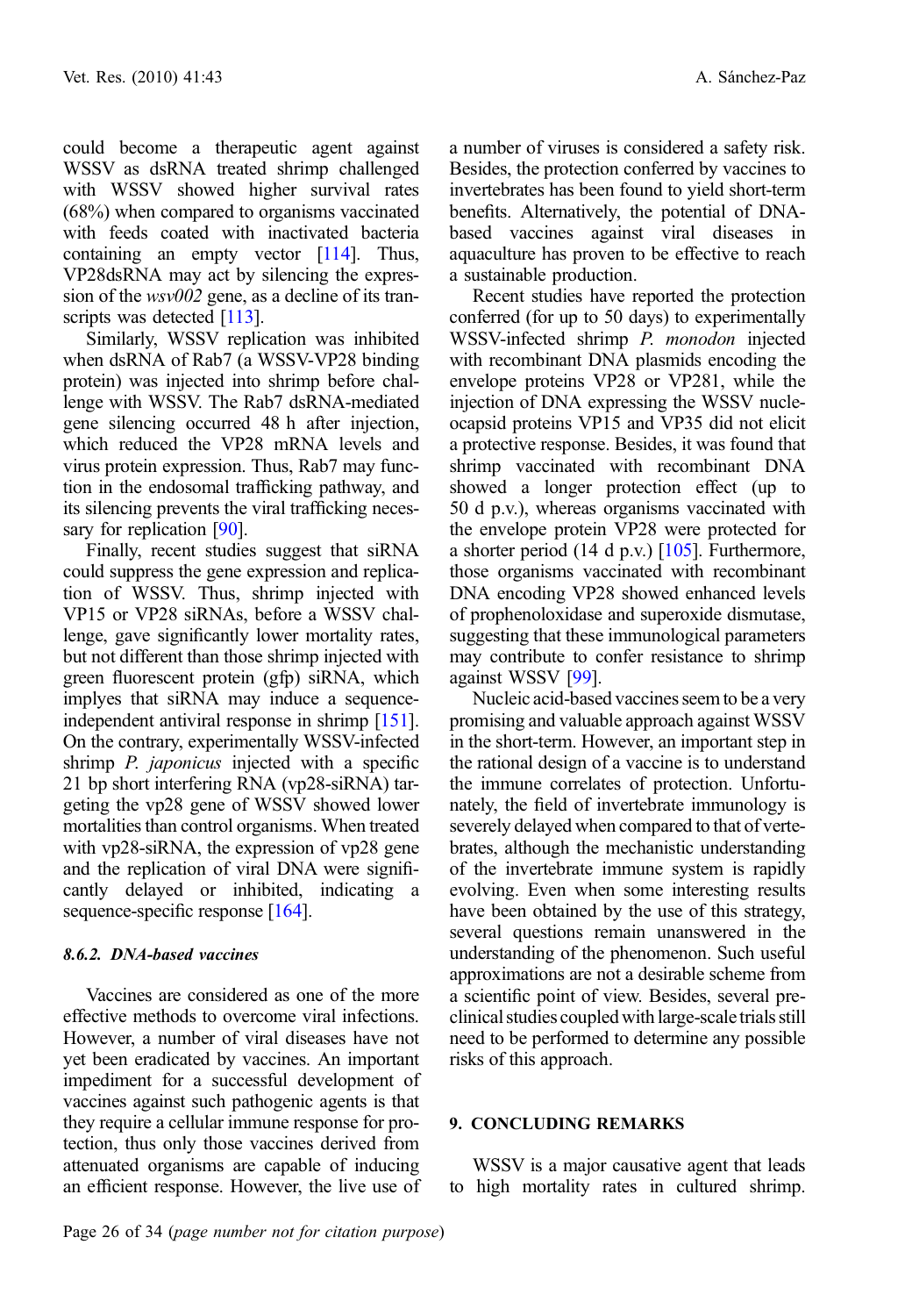<span id="page-26-0"></span>Despite its social and economic significance, several important issues related to the infection, propagation, and interaction between WSSV and its hosts at the cellular and molecular level, still remain to be elucidated. Studies are needed as well, to determine the true risks of this viral infection on wild populations of crustaceans. Thus, the development of robust detection methods and studies on the ecology of WSSV in wild populations should be a priority; otherwise a complete evaluation of the potential risk as a result of direct or indirect exposure of wild organisms to this virus will be impractical.

Today we know much more about this viral disease than a few years ago. However, it remains difficult to have a complete understanding of this phenomenon, since serious limitations set the direction of the research. Of course, a broad-based perspective of the subject, analyzing several issues (including immune evasion and host immune response) will shed light on possible effective strategies to overcome this important viral infection. Thus, studies related to WSSV prevention and control should be considered as essential by those involved in this economic activity and the scientific community.

Fortunately, the field of marine viruses and the interactions with their respective hosts is still at a relatively early stage, which gives valuable and exciting opportunities for research.

Acknowledgements. This work was funded by the Consejo Nacional de Ciencia y Tecnología (CONACyT), México, for grant 102744 (to ASP). Thanks are also due to the supportive staff of the Laboratorio de Sanidad Acuícola (CIBNOR, Hermosillo) particularly to Dr Jorge Hernández and MVZ Fernando Mendoza, and to Gerardo Hernández García for graphics assistance.

# **REFERENCES**

[1] Balasubramanian G., Sarathi M., Venkatesan C., Thomas J., Sahul-Hameed A.S., Oral administration of antiviral plant extract of Cynodon dactylon on a large scale production against white spot syndrome virus (WSSV) in Penaeus monodon, Aquaculture (2008) 279:2–5.

[2] Bang M.L., Centner T., Fornoff F., Geach A.J., Gotthardt M., McNabb M., et al., The complete gene

sequence of titin, expression of an unusual approximately 700-kDa titin isoform, and its interaction with obscurin identify a novel Z-line to I-band linking system, Circ. Res. (2001) 89:1065–1072.

[3] Bonnichon V., Lightner D.V., Bonami J.R., Viral interference between infectious hypodermal and hematopoietic necrosis virus and white spot syndrome virus in Litopenaeus vannamei, Dis. Aquat. Organ. (2006) 72:179–184.

[4] Bull J.J., Virulence, Evolution (1994) 48:1423– 1437.

[5] Cai S., Huang J., Wang C., Song X., Sun X., Yu J., et al., Epidemiological studies on explosive epidemic disease of prawn 1993–1994, J. Fish. China (1995) 19:112–117.

[6] Carreras C.W., Santi D.V., The catalytic mechanism and structure of thymidylate synthase, Annu. Rev. Biochem. (1995) 64:721–762.

[7] Chaivisuthangkura P., Phattanapaijitkul P., Thammapalerd N., Rukpratanporn S., Longyant S., Sithigorngul W., Sithigorngul P., Development of a polyclonal antibody specific to VP19 envelope protein of white spot syndrome virus (WSSV) using a recombinant protein preparation, J. Virol. Methods (2006) 133:180–184.

[8] Chang C.F., Su M.S., Chen H.Y., Lo C.F., Kou G.H., Liao I.C., Effect of dietary  $\beta$ -1,3-glucan on resistance to white spot syndrome virus (WSSV) in postlarval and juvenile Penaeus monodon, Dis. Aquat. Organ. (1999) 36:163–168.

[9] Chang P.H., Chen H.C., Wang Y.C., Detection of white spot associated baculovirus in experimentally infected wild shrimp, crab and lobsters by in situ hybridization, Aquaculture (1998) 164:233–242.

[10] Chang P.S., Lo C.F., Wang Y.C., Kou G.H., Identification of white spot syndrome associated baculovirus (WSBV) target organs in the shrimp Penaeus monodon by in situ hybridization, Dis. Aquat. Organ. (1996) 27:131–139.

[11] Chang Y.S., Peng S.E., Wang H.C., Hsu H.C., Ho C.H., Wang C.H., et al., Sequencing and amplified restriction fragment length polymorphism analysis of ribonucleotide reductase large subunit gene of the white spot syndrome virus in blue crab (Callinectes sapidus) from American coastal waters, Mar. Biotechnol. (NY) (2001) 3:163–171.

[12] Chen J., Li Z., Hew C.L., Characterization of a novel envelope protein WSV010 of shrimp white spot syndrome virus and its interaction with a major viral structural protein VP24, Virology (2007) 364: 208–213.

[13] Chen L.L., Leu J.H., Huang C.J., Chou C.M., Chen S.M., Wang C.H., et al., Identification of a nucleocapsid protein (VP35) gene of shrimp white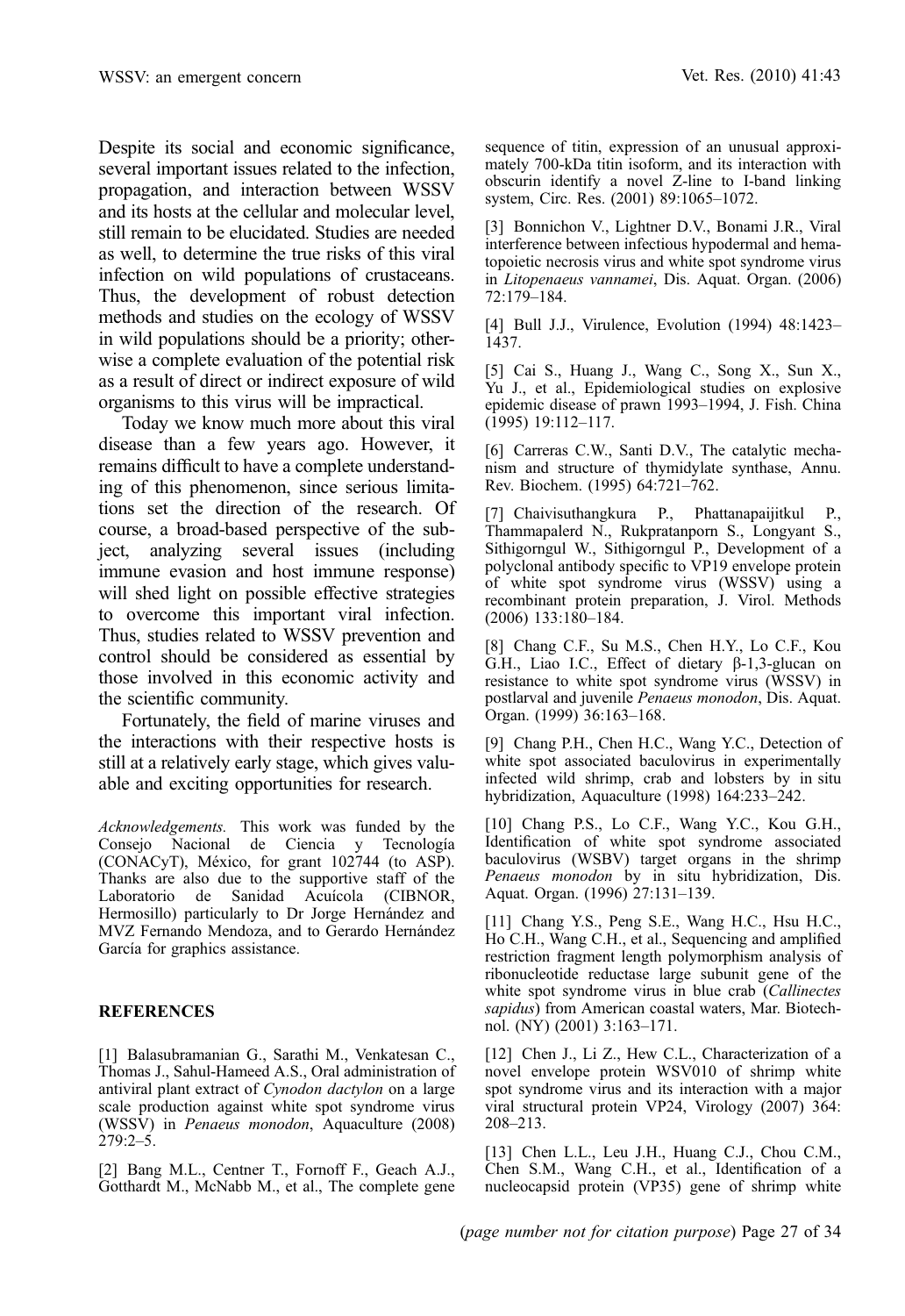<span id="page-27-0"></span>spot syndrome virus and characterization of the motif important for targeting VP35 to the nuclei of transfected insect cells, Virology (2002) 293:44–53.

[14] Chen L.L., Wang H.C., Huang C.J., Peng S.E., Chen Y.G., Lin S.J., et al., Transcriptional analysis of the DNA polymerase gene of shrimp white shrimp syndrome virus, Virology (2002) 301:136–147.

[15] Chen W.Y., Ho K.C., Leu J.H., Liu K.F., Wang H.C., Kou G.H., Lo C.F., WSSV infection activates STAT in shrimp, Dev. Comp. Immunol. (2008) 32:1142–1150.

[16] Cherbas L., Cherbas P., The arthropod initiator: the capsite consensus plays an important role in transcription, Insect Biochem. Mol. Biol. (1993)  $23:81-\overline{9}0.$ 

[17] Chou H.Y., Huang C.Y., Wang C.H., Chiang H.C., Lo C.F., Pathogenicity of a baculovirus infection causing white spot syndrome in cultured Penaeid shrimp in Taiwan, Dis. Aquat. Organ. (1995) 23: 165–173.

[18] Chou H.Y., Huang C.Y., Lo C.F., Kou G.H., Studies on transmission of white spot syndrome associated baculovirus (WSBV) in Penaeus monodon and P. japonicus via waterborne contact and oral ingestion, Aquaculture (1998) 164:263–276.

[19] Citarasu T., Sivaram V., Immanuel G., Rout N., Murugan V., Influence of selected Indian immunostimulant herbs against white spot syndrome virus (WSSV) infection in black tiger shrimp, Penaeus monodon with reference to haematological, biochemical and immunological changes, Fish Shellfish Immunol. (2006) 21:372–384.

[20] Corbel V., Zuprizal, Shi Z., Huang C., Sumartono, Arcier J.M., Bonami J.R., Experimental infection of European crustaceans with white spot syndrome virus (WSSV), J. Fish Dis. (2001) 24: 377–382.

[21] Di Leonardo V.A., Bonnichon V., Roch P. Parrinello N., Bonami J.R., Comparative WSSV infection routes in shrimp genera Marsupenaeus and Palaemon, J. Fish Dis. (2005) 28:565–569.

[22] Dieu B.T.M., Marks H., Siebenga J.J., Goldbach R.W., Zuidema D., Duong T.P., Vlak J.M., Molecular epidemiology of white spot syndrome virus within Vietnam, J. Gen. Virol. (2004) 85:3607–3618.

[23] Durand D., Lightner D.V., Nunan L.M., Redman R.M., Mari J., Bonami J.R., Application of gene probes as diagnostic tools for White Spot Baculovirus (WSBV) of Penaeid shrimp, Dis. Aquat. Organ. (1996) 27:59–66.

[24] Durand S., Lightner D.V., Redman R.M., Bonami J.R., Ultrastructure and morphogenesis of white spot syndrome baculovirus (WSSV), Dis. Aquat. Organ. (1997) 29:205–211.

[25] Durand S.V., Lightner D.V., Quantitative real time PCR for the measurement of white spot syndrome virus in shrimp, J. Fish Dis. (2002) 25:381–389.

[26] Edgerton B.F., Susceptibility of the Australian freshwater crayfish Cherax destructor albidus to white spot syndrome virus (WSSV), Dis. Aquat. Organ.  $(2004)$  59:187–193.

[27] Flegel T.W., Special topic review: major viral diseases of the black tiger prawn (Penaeus monodon) in Thailand, World J. Microbiol. Biotechnol. (1997) 13:433–442.

[28] Galaviz-Silva L., Molina-Garza Z.J., Alcocer-Gonzalez J.M., Rosales-Encinas J.L., Ibarra-Gamez C., White spot syndrome virus genetic variants detected in Mexico by a new multiplex PCR method, Aquaculture (2004) 242:53–68.

[29] Gao H., Wang Y., Li N., Peng W.P., Sun Y., Tong G.Z., Qiu H.J., Efficient gene delivery into mammalian cells mediated by a recombinant baculovirus containing a whispovirus *iel* promoter, a novel shuttle promoter between insect cells and mammalian cells, J. Biotechnol. (2007) 131:138–143.

[30] Guan Y., Yu Z., Li C., The effects of temperature on white spot syndrome virus infections in Marsupenaeus japonicus, J. Invertebr. Pathol. (2003) 83:  $257 - 260.$ 

[31] Guoxing Z., Yalin S., Kai Z., Zhi C., Bacilliform virus infection in cultured Chinese shrimp, Penaeus orientalis, in China, J. Mar. Biotechnol. (1997) 5: 113–118.

[32] Han F., Xu J., Zhang X., Characterization of an early gene (wsv477) from shrimp white spot syndrome virus (WSSV), Virus Genes (2007) 34:193–198.

[33] Han F., Zhang X., Characterization of a rasrelated nuclear protein (Ran protein) up-regulated in shrimp antiviral immunity, Fish Shellfish Immunol. (2007) 23:937–944.

[34] Hao N.V., Thuy D.T., Loan L.D.T., Phi T.T., Phuoc L.H., Duong H.H.T., et al., Presence of the two viral pathogens WSSV and MBV in three wild shrimp species (Penaeus indicus, Metapenaeus ensis, Metapenaeus lysianassa) cultured in the mangrove forest of Ca Mau Province, Asian Fish. Sci. (1999) 12: 309–325.

[35] Hasson K.W., Fan Y., Reisinger T., Venuti J., Varner P.W., White-spot syndrome virus (WSSV) introduction into the Gulf of Mexico and Texas freshwater systems through imported, frozen baitshrimp, Dis. Aquat. Organ. (2006) 71:91–100.

[36] Hauton C., Smith V.J., Adaptive immunity in invertebrates: a straw house without a mechanistic foundation, BioEssays (2007) 29:1138–1146.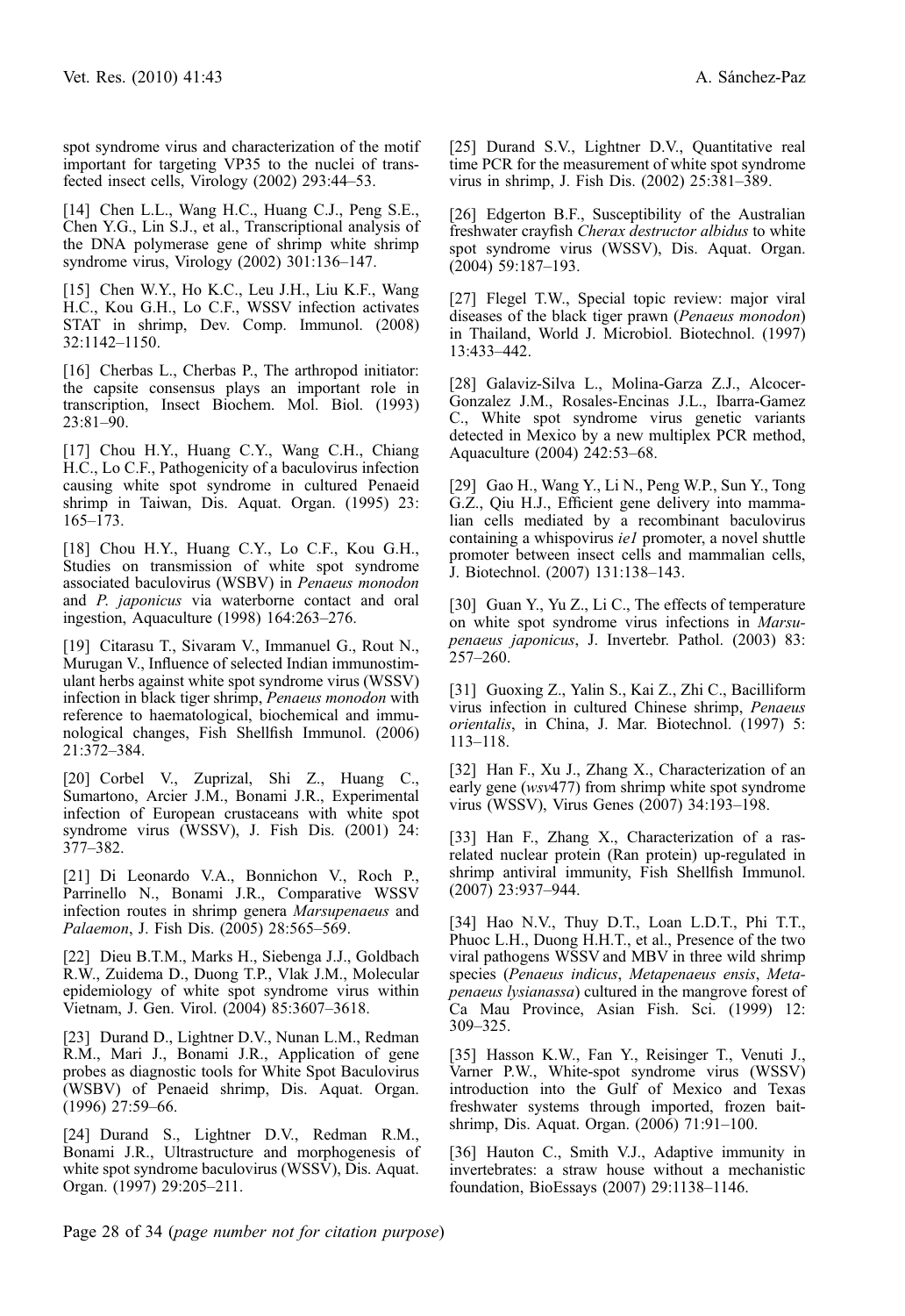<span id="page-28-0"></span>[37] He F., Fenner B.J., Godwin A.K., Kwang J., White spot syndrome virus open reading frame 222 encodes a viral E3 ligase and mediates degradation of a host tumor suppressor via ubiquitination, J. Virol. (2006) 80:3884–3892.

[38] He F., Kwang J., Identification and characterization of a new E3 ubiquitin ligase in white spot syndrome virus involved in virus latency, Virol. J. (2008) 5:1–8.

[39] Huang C., Zhang X., Lin Q., Xu X., Hu Z., Hew C.L., Proteomic analysis of shrimp white spot syndrome viral proteins and characterization of a novel envelope protein VP466, Mol. Cell. Proteomics (2002) 1:223–231.

[40] Huang C.H., Zhang L.R., Zhang J.H., Xiao L.H., Wu Q.J., Chen D.H., Li J.K.K., Purification and characterization of white spot syndrome virus (WSSV) produced in an alternate host: crayfish, Cambarus clarkii, Virus Res. (2001) 76:115–125.

[41] Huang J., Cai S., Song X., Wang C., Yu J., Yang C., Study on artificial infection for Penaeus chinensis by the pathogen of the explosive epidemic disease of shrimp, Mar. Fish Res. (1995) 16:51–58.

[42] Huang R., Xie Y., Zhang J., Shi Z., A novel envelope protein involved in white spot syndrome virus infection, J. Gen. Virol. (2005) 86:1357–1361.

[43] Inouye K., Yamano K., Ikeda N., Kimura T., Nakano H., Momoyama K., et al., The Penaeid rodshaped DNA virus (PRDV), which causes Penaeid acute viremia (PAV), Fish Pathol. (1996) 31:39–45.

[44] Jiravanichpaisal P., Bangyeekhun E., Söderhäll K., Söderhäll I., Experimental infection of white spot syndrome virus in freshwater crayfish Pacifastacus leniusculus, Dis. Aquat. Organ. (2001) 47:151–157.

[45] Jiravanichpaisal P., Söderhäll K., Söderhäll I., Effect of water temperature on the immune response and infectivity pattern of white spot syndrome virus (WSSV) in freshwater crayfish, Fish Shellfish Immunol. (2004) 17:265–275.

[46] Jiravanichpaisal P., Söderhäl K., Söderhäl I., Characterization of white spot syndrome virus replication in in vitro-cultured haematopoietic stem cells of freshwater crayfish, Pacifastacus leniusculus, J. Gen. Virol. (2006) 87:847–854.

[47] Jiravanichpaisal P., Sricharoen S., Söderhäl I., Söderhäl K., White spot syndrome virus (WSSV) interaction with crayfish haemocytes, Fish Shellfish Immunol. (2006) 20:718–727.

[48] Kanchanaphum P., Wongteerasupaya C., Sitidilokratana N., Boonsaeng V., Panyim S., Tassanakajon A., et al., Experimental transmission of white spot syndrome virus (WSSV) from crabs to shrimp Penaeus monodon, Dis. Aquat. Organ. (1998) 34:1–7.

[49] Kang S.T., Leu J.H., Wang H.C., Chen L.L., Kou G.H., Lo C.F., Polycistronic mRNAs and internal ribosome entry site elements (IRES) are widely used by white spot syndrome virus (WSSV) structural protein genes, Virology (2009) 387:353–363.

[50] Kasornchandra J., Boonyaratpalin S., Primary shrimp cell culture: applications for studying white spot syndrome virus (WSSV), in: Flegel T.W. (Ed.), Advances in shrimp biotechnology, National Center for Genetic Engineering and Biotechnology, Bangkok, 1998, pp. 273–276.

[51] Khadijah S., Neo S.Y., Hossain M.S., Miller L.D., Mathavan S., Kwang J., Identification of white spot syndrome virus latency-related genes in specificpathogen-free shrimps by use of a microarray, J. Virol. (2003) 77:10162–10167.

[52] Kim C.S., Kosuke Z., Nam Y.K., Kim S.K., Kim K.H., Protection of shrimp (Penaeus chinensis) against white spot syndrome virus (WSSV) challenge by double-stranded RNA, Fish Shellfish Immunol. (2007) 23:242–246.

[53] Lan Y., Lu W., Xu X., Genomic instability of prawn white spot bacilliform virus (WSBV) and its association to virus virulence, Virus Res. (2002) 90:269–274.

[54] Lan Y., Xu X., Yang F., Zhang X., Transcriptional profile of shrimp white spot syndrome virus (WSSV) genes with DNA microarray, Arch. Virol. (2006) 151:1723–1733.

[55] Lei K., Li F., Zhang M., Yang H., Luo T., Xu X., Difference between hemocyanin subunits from shrimp Penaeus japonicus in anti-WSSV defense, Dev. Comp. Immunol. (2008) 32:808–813.

[56] Leu J.H., Tsai J.M., Wang H.C., Wang A.H.J., Wang C.H., Kou G.H., Lo C.F., The unique stacked rings in the nucleocapsid of the white spot syndrome virus virion are formed by the major structural protein VP664, the largest viral structural protein ever found, J. Virol. (2005) 79:140–149.

[57] Leu J.H., Wang H.C., Kou G.H., Lo C.F., Penaeus monodon caspase is targeted by a white spot syndrome virus anti-apoptosis protein, Dev. Comp. Immunol. (2008) 32:476–486.

[58] Li F., Li M., Ke W., Ji Y., Bian X., Yan X., Identification of the immediate-early genes of white spot syndrome virus, Virology (2009) 385:267–274.

[59] Li L., Lin S., Yang F., Functional identification of the non-specific nuclease from white spot syndrome virus, Virology (2005) 337:399–406.

[60] Li L., Xie X., Yang F., Identification and characterization of a prawn white spot syndrome virus gene that encodes an envelope protein VP31, Virology (2005) 340:125–132.

(page number not for citation purpose) Page 29 of 34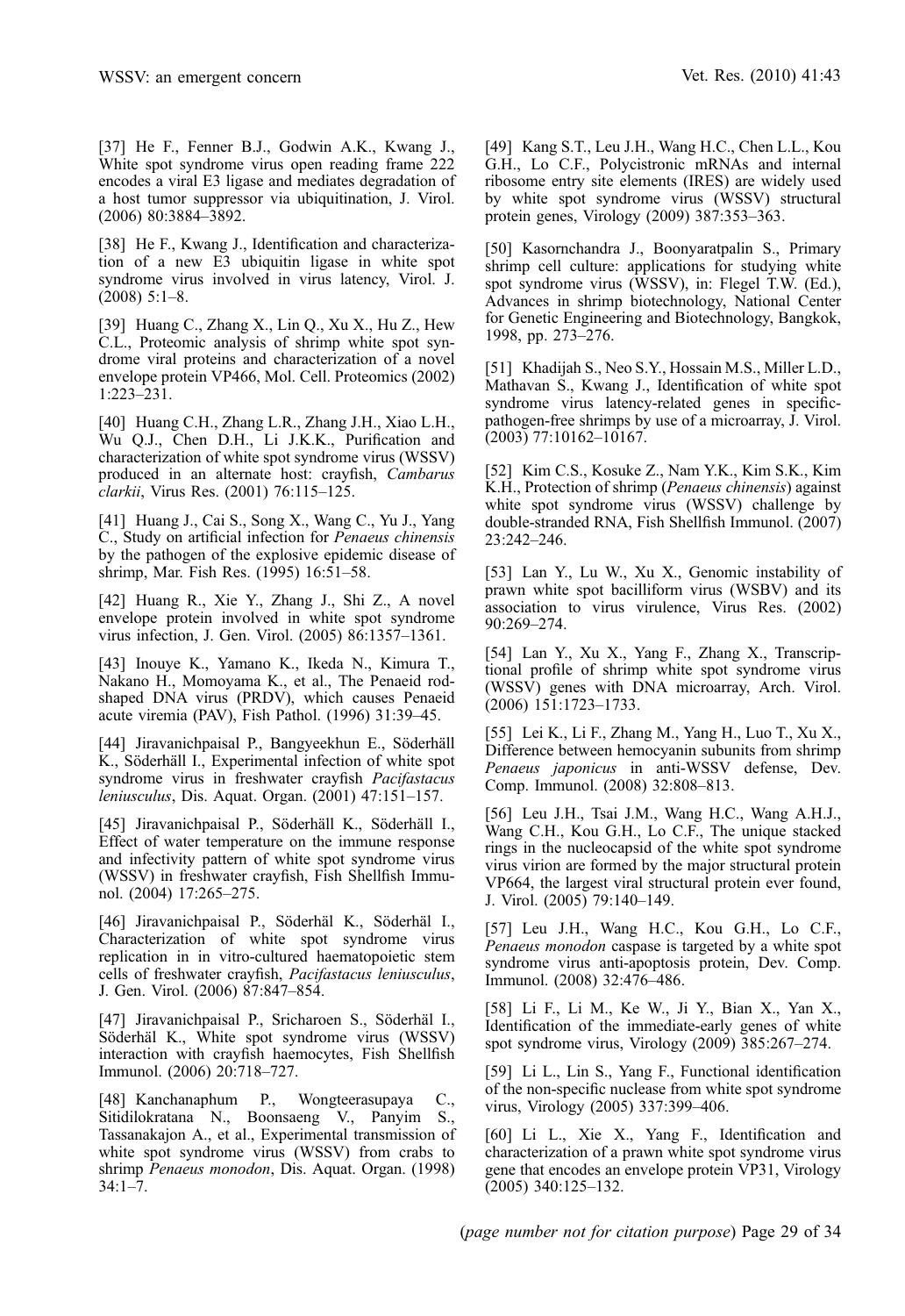<span id="page-29-0"></span>[61] Li Q., Zhang J., Chen Y., Yang F., White spot syndrome virus (WSSV) infectivity for Artemia at different developmental stages, Dis. Aquat. Organ. (2003) 57:261–264.

[62] Li Q., Chen Y., Yang F., Identification of a collagen-like protein gene from white spot syndrome virus, Arch. Virol. (2004) 149:215-223.

[63] Li Y., Miller L.K., Expression and functional analysis of a baculovirus gene encoding a truncated protein kinase homolog, Virology (1995) 206: 314–323.

[64] Li Z., Lin Q., Chen J., Wu J.L., Lim T.W., Loh S.S., et al., Shotgun identification of the structural proteome of shrimp white spot syndrome virus and iTRAQ differentiation of envelope and nucleocapsid subproteomes, Mol. Cell. Proteomics (2007) 6:1609– 1620.

[65] Li Q., Pan D., Zhang J.H., Yang F., Identification of the thymidylate synthase within the genome of white spot syndrome virus, J. Gen. Virol. (2004) 85:2035–2044.

[66] Liang Y., Huang J., Song X.L., Zhang P.J., Xu H.S., Four viral proteins of white spot syndrome virus (WSSV) that attach to shrimp cell membranes, Dis. Aquat. Organ. (2005) 66:81–85.

[67] Lightner D.V., A handbook of shrimp pathology and diagnostic procedures for disease of cultured Penaeid shrimp, World Aquac. Soc, Baton Rouge, Louisiana, USA, 1996. p. 304.

[68] Lightner D.V., Hasson K.W., White B.L., Redman R.M., Experimental infection of western hemisphere Penaeid shrimp with Asian white spot syndrome virus and Asian yellow head virus, J. Aquat. Anim. Health (1998) 10:271–281.

[69] Lin S.T., Chang Y.S., Wang H.C., Tzeng H.F., Chang Z.F., Lin J.Y., et al., Ribonucleotide reductase of shrimp white spot syndrome virus (WSSV): expression and enzymatic activity in a baculovirus/ insect cell system and WSSV-infected shrimp, Virology (2002) 304:282–290.

[70] Liu W.J., Yu H.T., Peng S.E., Chang Y.S., Pien H.W., Lin C.J., et al., Cloning, characterization, and phylogenetic analysis of shrimp white spot syndrome virus gene that encodes a protein kinase, Virology (2001) 289:362–377.

[71] Liu W.J., Chang Y.S., Wang C.H., Kou G.H., Lo C.F., Microarray and RT-PCR screening for white spot syndrome virus immediate early genes in cycloheximide-treated shrimp, Virology (2005) 334:327–341.

[72] Liu W.J., Chang Y.S., Wang A.H.J., Kou G.H., Lo C.F., White spot syndrome virus annexes a shrimp STAT to enhance expression of the immediate-early gene *ie1*, J. Virol. (2007) 81:1461-1471.

[73] Liu W.J., Chang Y.S., Wang H.C., Leu J.H., Kou G.H., Lo C.F., Transactivation, dimerization, and DNA-binding activity of white spot syndrome virus immediate early protein IE1, J. Virol. (2008) 82:11362–11373.

[74] Liu X., Yang F., Identification and function of a shrimp white spot syndrome virus (WSSV) gene that encodes a dUTPase, Virus Res. (2005) 110:21–30.

[75] Liu Y., Wu J., Song J., Sivaraman J., Hew C.L., Identification of a novel nonstructural protein, VP9, from white spot syndrome virus: its structure reveals a ferredoxin fold with specific metal binding sites, J. Virol. (2006) 80:10419–10427.

[76] Lo C., Ho C., Peng S., Chen C., Hsu H., Chiu Y., et al., White spot syndrome baculovirus (WSBV) detected in cultured and captured shrimp, crabs and other arthropods, Dis. Aquat. Organ. (1996) 27:215– 225.

[77] Lo C.F., Ho C.H., Chen C.H., Liu K.F., Chiu Y.L., Yeh P.Y., et al., Detection and tissue tropism of white spot syndrome baculovirus (WSSV) in captured brooders of Penaeus monodon with a special emphasis on reproductive organs, Dis. Aquat. Organ. (1997)  $30:53 - 72$ .

[78] Lotz J.M., Soto M.A., Model of white spot syndrome virus (WSSV) epidemics in Litopenaeus vannamei, Dis. Aquat. Organ. (2002) 50:199–209.

[79] Lu C.P., Zhu S., Guo F.S., Wu S.Y., Electron microscopic observation on a non-occluded baculolike virus in shrimps, Arch. Virol. (1997) 142:2073– 2078.

[80] Lu L., Kwang J., Identification of a novel shrimp protein phosphatase and its association with latencyrelated ORF427 of white spot syndrome virus, FEBS Lett. (2004) 577:141–146.

[81] Lu L., Wang H., Manopo I., Yu L., Kwang J., Baculovirus-mediated promoter assay and transcriptional analysis of white spot syndrome virus orf427 gene, Virol. J. (2005) 2:71–77.

[82] Luo T., Li F., Lei K., Xu X., Genomic organization, promoter characterization and expression profiles of an antiviral gene  $PmAV$  from the shrimp Penaeus monodon, Mol. Immunol. (2007) 44:1516– 1523.

[83] Maeda M., Itami T., Furumoto A., Hennig O., Imamura T., Kondo M., et al., Detection of Penaeid rod-shaped DNA virus (PRDV) in wild-caught shrimp and other crustaceans, Fish Pathol. (1998) 33: 373–380.

[84] Marks H., Mennens M., Vlak J.M., van Hulten M.C.W., Transcriptional analysis of the white spot syndrome virus major virion protein genes, J. Gen. Virol. (2003) 84:1517–1523.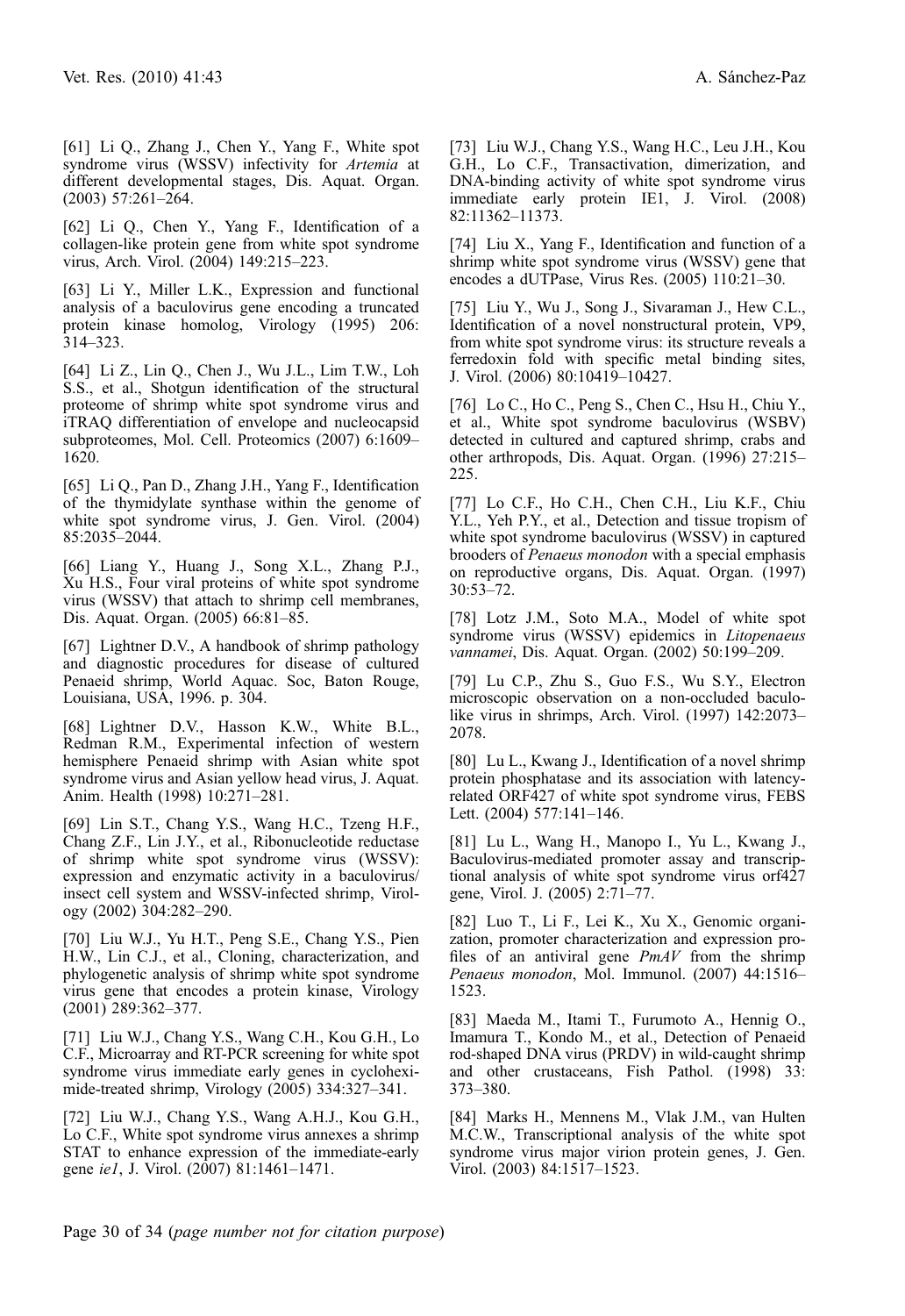<span id="page-30-0"></span>[85] Marks H., Golodbach R.W., Vlak J.M., van Hulten M.C.W., Genetic variation isolates of white spot syndrome virus, Arch. Virol. (2004) 149:673– 693.

[86] Marks H., Ren X.Y., Sandbrink H., van Hulten C.W., Vlak J.M., In silico identification of putative promoter motifs of white spot syndrome virus, BMC Bioinformatics (2006) 7:309.

[87] Melena J., Bayot B., Betancourt I., Amano Y., Panchana F., Alday V., et al., Pre-exposure to infectious hypodermal and haematopoietic necrosis virus or to inactivated white spot syndrome virus (WSSV) confers protection against WSSV in Penaeus vannamei (Boone) post-larvae, J. Fish Dis. (2006) 29: 589–600.

[88] Nakano H., Koube H., Umezawa S., Momoyama K., Hiraoka M., Inouye K., Oseko S., Mass mortalities of cultured kuruma shrimp, Penaeus japonicus, in Japan in 1993: epizootiological survey and infection trials, Fish Pathol. (1994) 29:135–139.

[89] Namikoshi A., Wu J.L., Yamashita T., Nishizawa T., Nishioka T., Arimoto M., Muroga K., Vaccination trials with Penaeus japonicus to induce resistance to white spot syndrome virus, Aquaculture (2004)  $229:25-35.$ 

[90] Ongvarrasopone C., Chanasakulmiyon M., Sritunyalucksana K., Panyim S., Suppression of PmRab7 by dsRNA inhibits WSSV or YHV infection in shrimp, Mar. Biotechnol. (2008) 10:374–381.

[91] Otta S.K., Shubha G., Joseph B., Chakraborty A., Karunasagar I., Karunasagar I., Polymerase chain reaction (PCR) detection of white spot syndrome virus (WSSV) in cultured and wild crustaceans in India, Dis. Aquat. Organ. (1999) 38:67–70.

[92] Pan D., He N., Yang Z., Liu H., Xu X., Differential gene expression profile in hepatopancreas of WSSV-resistant shrimp (Penaeus japonicus) by suppression subtractive hybridization, Dev. Comp. Immunol. (2005) 29:103–112.

[93] Passarelli A.L., Guarino L.A., Baculovirus late and very late gene regulation, Curr. Drug Targets (2007) 8:1103–1115.

[94] Peng S.E., Lo C.F., Ho C.H., Chang C.F., Kou G.H., Detection of white spot baculovirus (WSBV) in giant freshwater prawn, Macrobrachium rosenbergii, using polymerase chain reaction, Aquaculture (1998) 164:253–262.

[95] Pradeep B., Shekar M., Karunasagar I., Karunasagar I., Characterization of variable genomic regions of Indian white spot syndrome virus, Virology (2008) 376:24–30.

[96] Rahman M.N., Corteel M., Wille M., Alday-Sanz V., Pensaert M.B., Sorgeloos P., Nauwynck H.J., The effect of raising water temperature to 33  $^{\circ}$ C in Penaeus vannamei juveniles at different stages of infection with white spot syndrome virus (WSSV), Aquaculture (2007) 272:240–245.

[97] Rajan P.R., Ramasamy P., Purushothaman V., Brennan G.P., White spot baculovirus syndrome in the Indian shrimp Penaeus monodon and P. indicus, Aquaculture (2000) 184:31–44.

[98] Rajendran K.V., Vijayan K.K., Santiago T.C., Krol R.M., Experimental host range and histopathology of white spot syndrome virus (WSSV) infection in shrimp, prawns, crabs and lobsters from India, J. Fish Dis. (1999) 22:183–191.

[99] Rajesh-Kumar S., Ishaq-Ahamed V.P., Sarathi M., Nazeer-Basha A., Sahul-Hameed A.S., Immunological responses of Penaeus monodon to DNA vaccine and its efficacy to protect shrimp against white spot syndrome virus (WSSV), Fish Shellfish Immunol. (2008) 24:467–478.

[100] Rameshthangam P., Ramasamy P., Antiviral activity of bis(2-methylheptyl)phthalate isolated from Pongamia pinnata leaves against white spot syndrome virus of Penaeus monodon Fabricius, Virus Res. (2007) 126:38–44.

[101] Rijiravanich A., Browdy C.L., Withyachumnarnkul B., Knocking down caspase-3 by RNAi reduces mortality in Pacific white shrimp Penaeus (Litopenaeus) vannamei challenged with a low dose of white-spot syndrome virus, Fish Shellfish Immunol. (2008) 24:308–313.

[102] Robalino J., Browdy C.L., Prior S., Metz A., Parnell P., Gross P., Warr G., Induction of antiviral immunity by double-stranded RNA in a marine shrimp invertebrate, J. Virol. (2004) 78:10442–10448.

[103] Robalino J., Bartlet T., Shepard E., Prior S., Jaramillo G., Scura E., et al., Double-stranded RNA induces sequence-specific antiviral silencing in addition to nonspecific immunity in a marine shrimp: convergence of RNA interference and innate immunity in the invertebrate antiviral response?, J. Virol. (2005) 79:13561–13571.

[104] Robalino J., Bartlett T.C., Chapman R.W., Gross P.S., Browdy C.L., Warr G.W., Double-stranded RNA and antiviral immunity in marine shrimp: inducible host mechanisms and evidence for the evolution of viral counter-responses, Dev. Comp. Immunol. (2007) 31:539–547.

[105] Rout N., Kumar S., Jaganmohan S., Murugan V., DNA vaccines encoding viral envelope proteins confer protective immunity against WSSV in black tiger shrimp, Vaccine (2007) 25:2778–2786.

[106] Sahtout A.H., Hassan M.D., Shariff M., DNA fragmentation, an indicator of apoptosis, in cultured black tiger shrimp Penaeus monodon infected with

(page number not for citation purpose) Page 31 of 34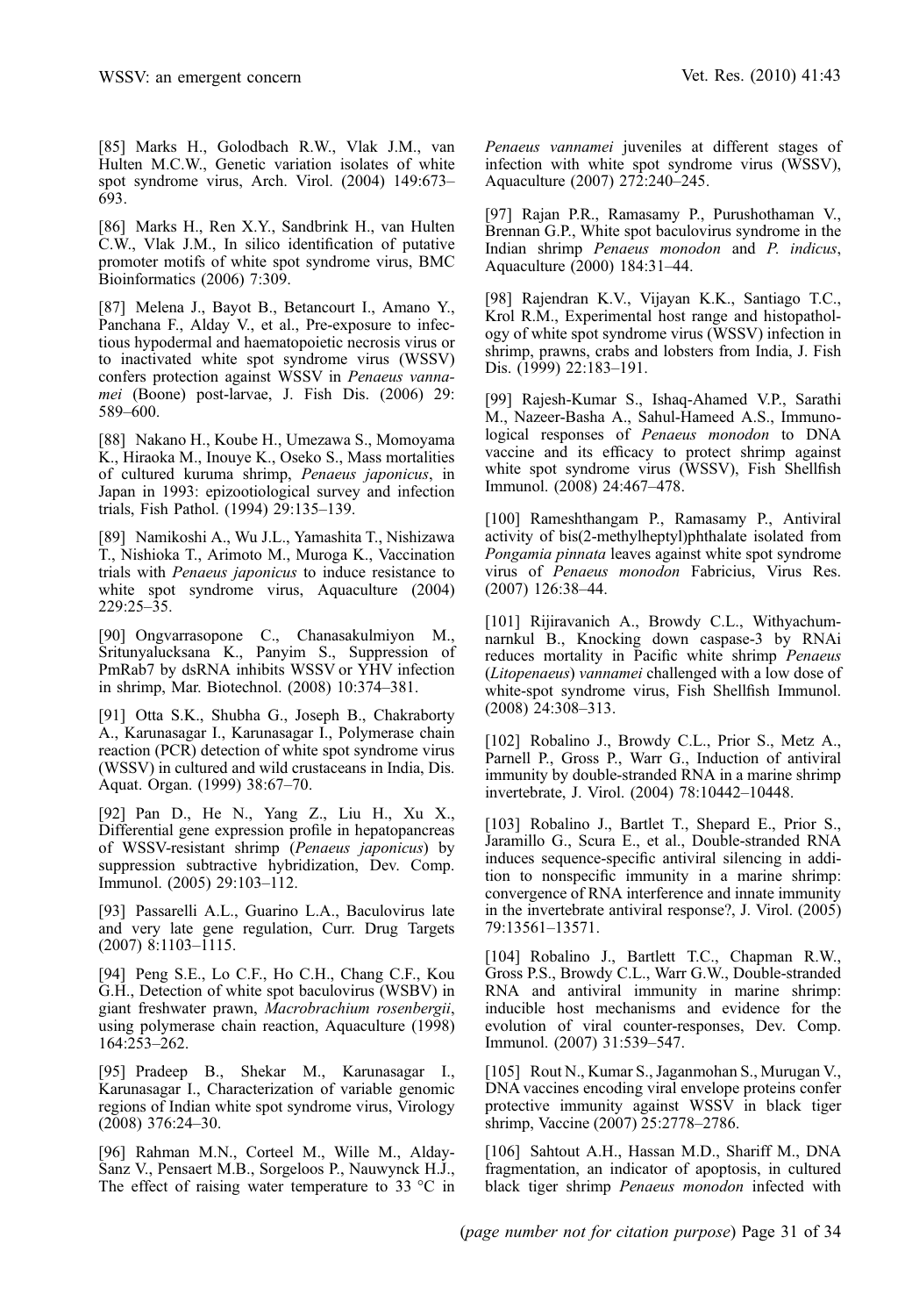<span id="page-31-0"></span>white spot syndrome virus (WSSV), Dis. Aquat. Organ. (2001) 44:155–159.

[107] Sahul-Hameed A.S., Charles M.X., Anikumar M., Tolerance of Macrobrachium rosenbergii to white spot syndrome virus, Aquaculture  $(2000)$ 183:207–213.

[108] Sahul-Hameed A.S., Yoganandhan K., Sathish S., Rasheed M., Murugan V., Jayarama K., White spot syndrome virus (WSSV) in two species of freshwater crabs (Paratelphusa hydrodomus and P. pulvinata), Aquaculture (2001) 201:179–186.

[109] Sahul-Hameed A.S., Murthi B.L.M., Rasheed M., Sathish S., Yoganandhan K., Murugan V., Jayaraman K., An investigation of Artemia as a possible vector for white spot syndrome virus (WSSV) transmission to *Penaeus indicus*, Aquaculture (2002) 204:1–10.

[110] Sahul-Hameed A.S., Balasubramanian G., Syed-Musthaq S., Yoganandhan K., Experimental infection of twenty species of Indian marine crabs with white spot syndrome virus (WSSV), Dis. Aquat. Organ. (2003) 57:157–161.

[111] Sahul-Hameed A.S., Sarathi M., Sudhakaran R., Balasubramanian G., Syed-Musthaq S., Quantitative assessment of apoptotic hemocytes in white spot syndrome virus (WSSV)-infected Penaeid shrimp, Penaeus monodon and Penaeus indicus, by flow cytometric analysis, Aquaculture (2006) 201:179–186.

[112] Samal A., Schormann N., Cook W.J., DeLucas L.J., Chattopadhyay D., Structures of vaccinia virus dUTPase and its nucleotide complexes, Acta Crystallogr. (2007) 63D:571–580.

[113] Sarathi M., Simon M.C., Ishaq-Ahmed V.P., Rajesh-Kumar S., Sahul-Hameed A.S., Silencing VP28 gene of white spot syndrome virus of shrimp by bacterially expressed dsRNA, Mar. Biotechnol. (2008) 10:198–206.

[114] Sarathi M., Simon M.C., Venkatesan C., Sahul-Hameed A.S., Oral administration of bacterially expressed VP28dsRNA to protect Penaeus monodon from white spot syndrome virus, Mar. Biotechnol. (2008) 10:242–249.

[115] Shahadat-Hossain M., Khadijah S., Kwang J., Characterization of ORF89: a latency-related gene of white spot syndrome virus, Virology (2004) 325:106–115.

[116] Shahadat-Hossain M.S., Chakraborty A., Joseph B., Otta S.K., Karunasagar I., Karunasagar I., Detection of new hosts for white spot syndrome virus of shrimp using nested polymerase chain reaction, Aquaculture (2001) 198:1–11.

[117] Shi Z., Huang C., Zhang J., Chen D., Bonami J.R., White spot syndrome virus (WSSV) experimental infection of the freshwater crayfish Cherax quadricarinatus, J. Fish Dis. (2000) 23:285–288.

[118] Sritunyalucksana K., Wannapapho W., Lo C.F., Flegel T.W., PmRab7 is a VP28-binding protein involved in white shrimp syndrome virus infection in shrimp, J. Virol. (2006) 80:10734–10742.

[119] Supamattaya K., Hoffmann R.W., Boonyaratpalin S., Kanchanaphum P., Experimental transmission of white spot syndrome virus (WSSV) from black tiger shrimp Penaeus monodon to the sand crab Portunus pelagicus, mud crab Scylla serrata and krill Acetes sp., Dis. Aquat. Organ. (1998) 32:79–85.

[120] Suttle C.A., Marine viruses: major players in the global ecosystem, Nat. Rev. Microbiol. (2007) 5:801–812.

[121] Syed-Musthaq S., Sudhakaran R., Balasubramanian G., Sahul-Hameed A.S., Experimental transmission and tissue tropism of white spot syndrome virus (WSSV) in two species of lobsters, Panulirus homarus and Panulirus ornatus, J. Invertebr. Pathol. (2006) 93:75–80.

[122] Takahashi Y., Fukoda K., Kondo M., Chongthaleong A., Nishi K., Nishimura M., et al., Detection and prevention of WSSV infection in cultured shrimp, Asian Aquacult. Mag. (2003) 25–27.

[123] Tang X., Wu J., Siravaman J., Hew C.L., Crystal structures of major envelope proteins VP26 and VP28 from white spot syndrome virus shed light on their evolutionary relationship, J. Virol. (2007) 81:6709–6717.

[124] Tsai J.M., Wang H.C., Leu J.H., Hsiao H.H., Wang A.H.J., Kou G.H., Lo C.F., Genomic and proteomic analysis of thirty-nine structural proteins of shrimp white spot syndrome virus, J. Virol. (2004) 78:11360–11370.

[125] Tsai M.F., Lo C.F., van Hulten M.C.W., Tzeng H.F., Chou C.M., Huang C.J., et al., Transcriptional analysis of the ribonucleotide reductase genes of shrimp white spot syndrome virus, Virology (2000) 277:92–99.

[126] Tsai M.F., Yu T.H., Tzeng H.F., Leu J.H., Chou C.M., Huang H.J., et al., Identification and characterization of a shrimp white spot syndrome virus (WSSV) gene that encodes a novel chimeric polypeptide of cellular-type thymidine kinase and thymidylate kinase, Virology (2000) 277:100–110.

[127] Tzeng H.F., Chang Z.F., Peng S.E., Wang C.H., Lin J.Y., Kou G.H., Lo C.F., Chimeric polypeptide of thymidine kinase and thymidylate kinase of shrimp white spot syndrome virus: thymidine kinase activity of the recombinant protein expressed in a baculovirus/ insect cell system, Virology (2002) 229:248–255.

[128] Unzueta-Bustamante M.L., Silveira-Cofficny R., Prieto A.A., Aguirre-Guzmán G., Vázquez-Juarez R.,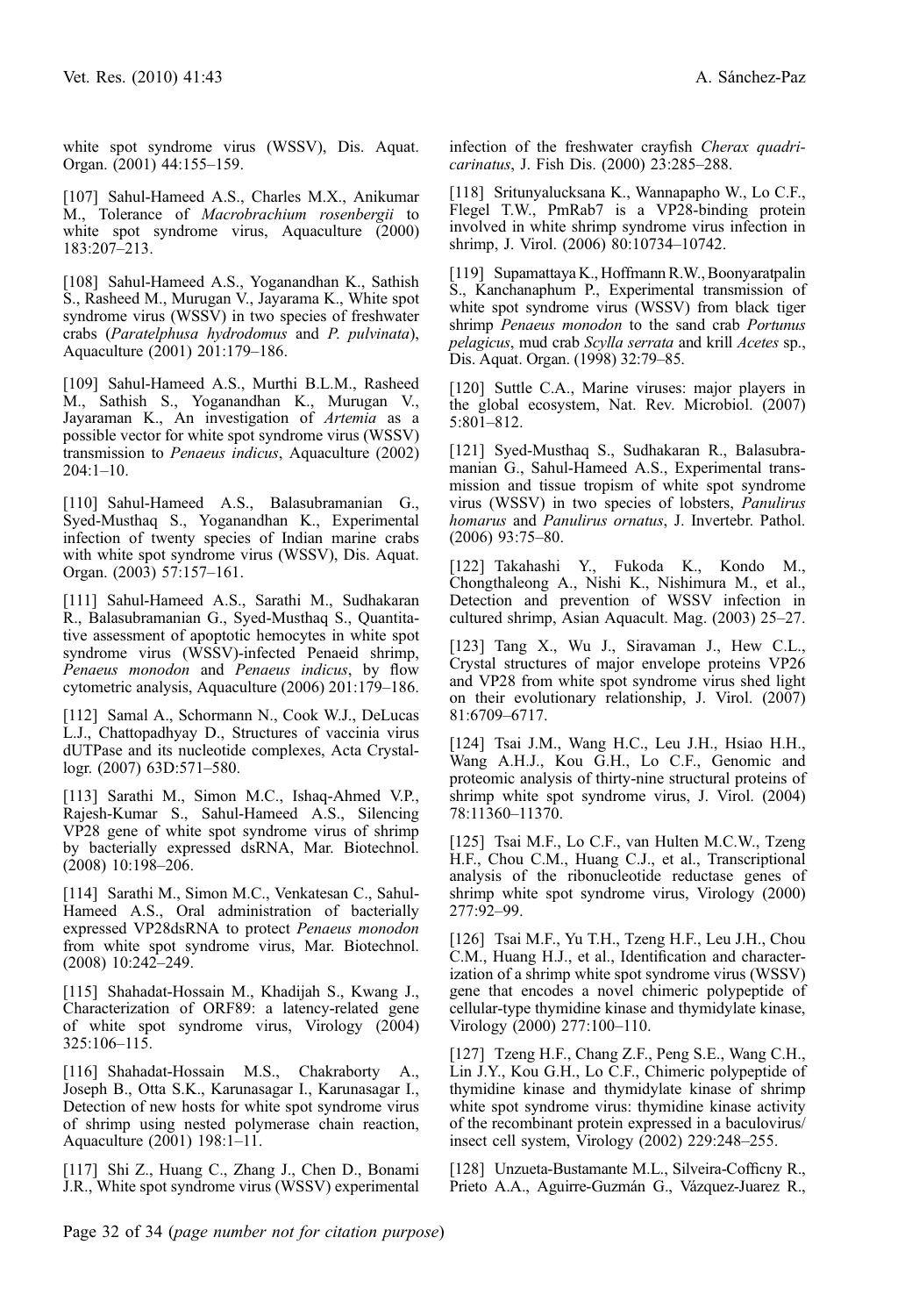<span id="page-32-0"></span>Susceptibilidad de Litopenaeus schmitti y Cherax quadricarinatus al virus del sindrome de la mancha blanca (WSSV), Cienc. Mar. (2004) 30:537–545.

[129] Van Hulten M.C.W., Westenberg M., Goodal S.D., Vlak J.M., Identification of two major virion protein genes of white spot syndrome virus of shrimp, Virology (2000) 266:227–236.

[130] Van Hulten M.C.W., Tsai M.F., Schipper C.A., Lo C.F., Kou G.H., Vlak J.M., Analysis of a genomic segment of white spot syndrome virus of shrimp containing ribonucleotide reductase genes and repeat regions, J. Gen. Virol. (2000) 81:307–316.

[131] Van Hulten M.C.W., Vlak J.M., Identification and phylogeny of a protein kinase gene of white spot syndrome virus, Virus Genes (2001) 22:201–207.

[132] Van Hulten M.C.W., Witteveldt J., Peters S., Kloosterboer N., Tarchini R., Fiers M., et al., The white spot syndrome virus DNA genome sequence, Virology (2001) 286:7–22.

[133] Van Hulten M.C.W., Witteveldt J., Snippe M., Vlak J.M., White spot syndrome virus envelope protein VP28 is involved in the systemic infection of shrimp, Virology (2001) 285:228–233.

[134] Van Hulten M.C.W., Reijns M., Vermeesch A.M.G., Zandbergen F., Vlak J.M., Identification of VP19 and VP15 of white spot syndrome virus (WSSV) and glycosylation status of the WSSV major structural proteins, J. Gen. Virol. (2002) 83:257–265.

[135] Vanpatten K.A., Nunan L.M., Lightner D.V., Seabirds as potential vectors of Penaeid shrimp viruses and the development of a surrogate laboratory model utilizing domestic chickens, Aquaculture (2004) 241:31–46.

[136] Vaseeharan B., Anand T.P., Murugan T., Chen J.C., Shrimp vaccination trials with the VP292 protein of white spot syndrome virus, Lett. Appl. Microbiol. (2006) 43:137–142.

[137] Venegas C.A., Nonaka L., Mushiake K., Nishizawa T., Muroga K., Quasi-immune response of Penaeus japonicus to Penaeid rod-shaped DNA virus (PRDV), Dis. Aquat. Organ. (2000) 42:83–89.

[138] Vidal O.M., Granja C.B., Aranguren F., Brock J.A., Salazar M., A profound effect of hyperthermia on survival of Litopenaeus vannamei juveniles infected with white spot syndrome virus, J. World Aquacult. Soc. (2001) 32:364–372.

[139] Vijayan K.K., Raj V.S., Balasubramanian C.P., Alavandi S.V., Sekhar V.T., Santiago T.C., Polychaete worms – a vector for white spot syndrome virus (WSSV), Dis. Aquat. Organ. (2005) 63:107–111.

[140] Wang C.H., Lo C.F., Leu J.H., Chou C.M., Yeh P.Y., Chou H.Y., et al., Purification and genomic analysis of baculovirus associated with white spot syndrome (WSBV) of Penaeus monodon, Dis. Aquat. Organ. (1995) 23:239–242.

[141] Wang H.C., Lin A.T., Yii D.M., Chang Y.S., Kou G.H., Lo C.F., DNA microarrays of the white spot syndrome virus genome: genes expressed in the gills of infected shrimp, Mar. Biotechnol. (2003) 6:S106–S111.

[142] Wang H.C., Wang H.C., Kou G.H., Lo C.F., Huang W.P., Identification of *icp11*, the most highly expressed gene of shrimp white spot syndrome virus (WSSV), Dis. Aquat. Organ. (2007) 74:179–189.

[143] Wang H.C., Wang H.C., Ko T.P., Lee Y.M., Leu J.H., Ho C.H., et al., White spot syndrome virus protein ICP11: a histone-binding DNA mimic that disrupts nucleosome assembly, Proc. Natl. Acad. Sci. USA (2008) 105:20758–20763.

[144] Wang Q., White B.L., Redman R.M., Lightner D.V., Per os challenge of Litopenaeus vannamei postlarvae and Farfantepenaeus duorarum juveniles with six geographic isolates of white spot syndrome virus, Aquaculture (1999) 170:179–194.

[145] Wang Q., Poulos B.T., Lightner D.V., Protein analysis of geographic isolates of shrimp white spot syndrome virus, Arch. Virol. (2000) 145:263–274.

[146] Wang Q., Nunan L.M., Lightner D.V., Identification of genomic variations among geographic isolates of white spot syndrome virus using restriction analysis and Southern blot hybridization, Dis. Aquat. Organ. (2000) 43:175–181.

[147] Wang Y.C., Lo C.F., Chang P.S., Kou G.H., Experimental infection of white spot baculovirus in some cultured and wild decapods in Taiwan, Aquaculture (1998) 164:221–231.

[148] Wang Y.G., Hassanm M.D., Shariff M., Zamri S.M., Chen X., Histopathology and cytopathology of white spot syndrome virus (WSSV) in cultured Penaeus monodon from peninsular Malaysia with emphasis on pathogenesis and the mechanism of white spot formation, Dis. Aquat. Organ. (1999) 22:1–11.

[149] Wang Z., Hu L., Yi G., Xu H., Qi Y., Yao L., ORF390 of white spot syndrome virus genome is identified as a novel anti-apoptosis gene, Biochem. Biophys. Res. Commun. (2004) 325:899–907.

[150] Wang Z., Chua H.K., Gusti A.A., He F., Fenner B., Manopo I., et al., RING-H2 protein WSSV249 from white spot syndrome virus sequesters a shrimp ubiquitin-conjugating enzyme, PvUbc, for viral pathogenesis, J. Virol. (2005) 79:8764–8772.

[151] Westenberg M., Heinhuis B., Zuidema D., Vlak J.M., siRNA injection induces sequence-independent protection in Penaeus monodon against white spot syndrome virus, Virus Res. (2005) 114:133–139.

(page number not for citation purpose) Page 33 of 34